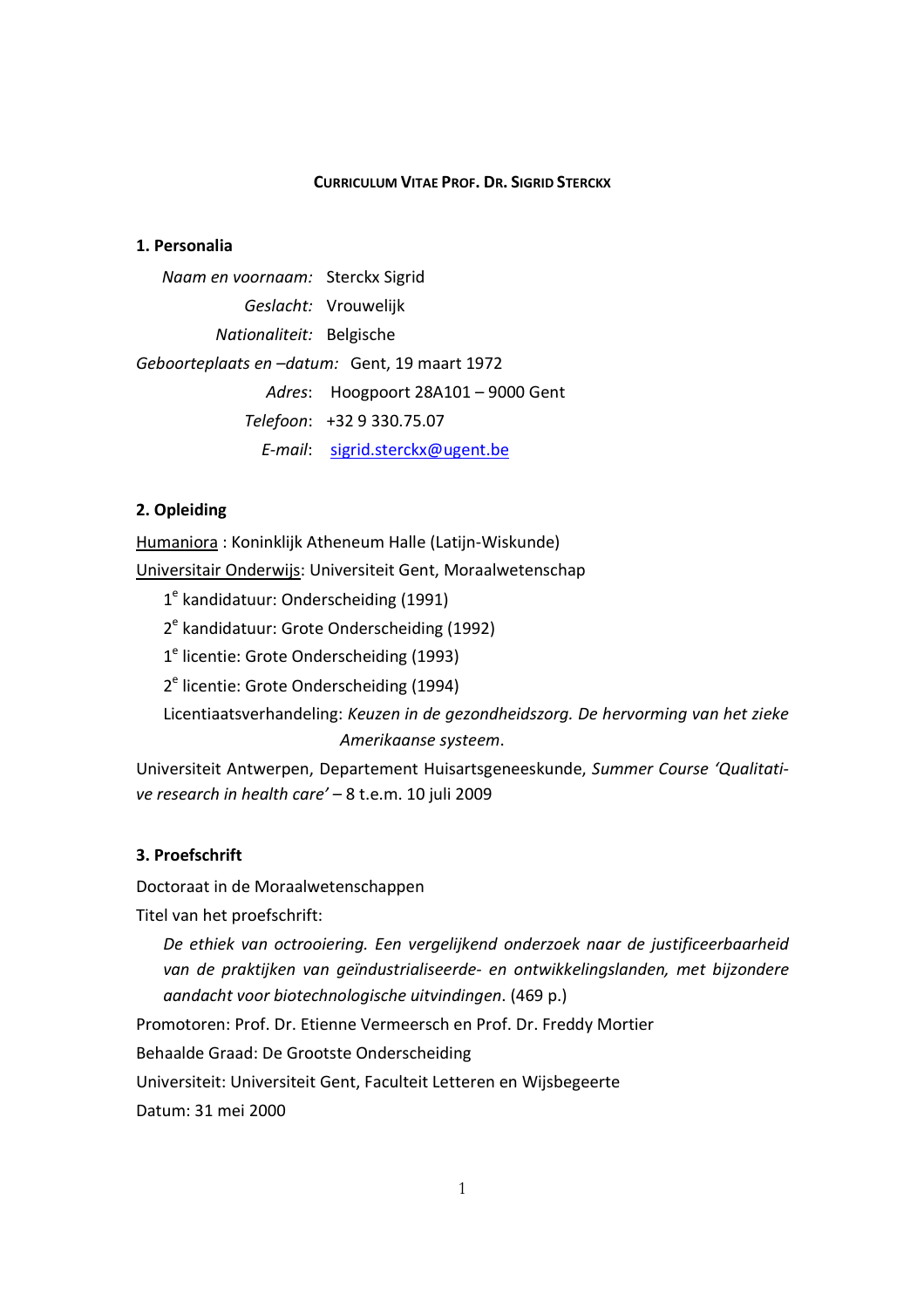#### **4. Beroepsloopbaan**

- 1 maart 1995 tot 30 april 1996: Wetenschappelijk medewerker, Vakgroep Wijsbegeerte en Moraalwetenschap, Universiteit Gent (Onderzoeksproject gefinancierd door DG XII van de Europese Commissie – Titel: *Biotechnology, Patents and Morality: Towards a Consensus*)
- 1 mei tot 30 september 1996: Wetenschappelijk medewerker bij dezelfde Vakgroep, met financiering door het Bijzonder Onderzoeksfonds van de Universiteit Gent.
- 1 oktober 1996 tot 30 september 2000: Aspirant bij het Fonds voor Wetenschappelijk Onderzoek Vlaanderen (commissie Wijsbegeerte), en in die hoedanigheid verbonden aan de bovenvermelde Vakgroep.
- 1 maart 1999 tot heden: Adjunct Research Fellow van het Queen Mary Intellectual Property Research Institute, Centre for Commercial Law Studies, Queen Mary and Westfield College, University of London.
- 1 oktober 2000 tot 30 september 2009: Postdoctoraal Onderzoeker bij het Fonds voor Wetenschappelijk Onderzoek Vlaanderen, en in die hoedanigheid verbonden aan de bovenvermelde Vakgroep.
- 1 oktober 2001 tot 30 september 2004: deeltijds ZAP-mandaat (10%) aan de Universiteit Antwerpen, Faculteit Toegepaste Economische Wetenschappen (vakgebied 'Economie en ethiek').
- 1 februari 2005 tot 30 september 2009: deeltijds ZAP-mandaat (10%) aan de Universiteit Gent, Faculteit Letteren en Wijsbegeerte (vakgebied 'Ethiek')
- 1 oktober 2006 tot 30 september 2011: deeltijds ZAP-mandaat (50%) aan de Vrije Universiteit Brussel, Faculteit Letteren & Wijsbegeerte en Faculteit Geneeskunde & Farmacie (vakgebied 'Wijsbegeerte')
- 1 oktober 2009 tot 30 september 2011: deeltijds ZAP-mandaat (30%) aan de Universiteit Gent, Faculteit Letteren en Wijsbegeerte (vakgebied 'Ethiek') (hoofddocent sinds 1 oktober 2010)
- 1 september 2010 tot 31 december 2012: Principal Ethics Advisor voor het EU 7e Kaderprogramma (Health) Project HESVIC (*Health system stewardship in Vietnam, India and China*) (consultancy contract)
- 1 oktober 2011 tot 31 december 2014: deeltijds ZAP-mandaat (10%) aan de Vrije Universiteit Brussel, Faculteit Letteren & Wijsbegeerte en Faculteit Geneeskunde & Farmacie (vakgebied 'Wijsbegeerte')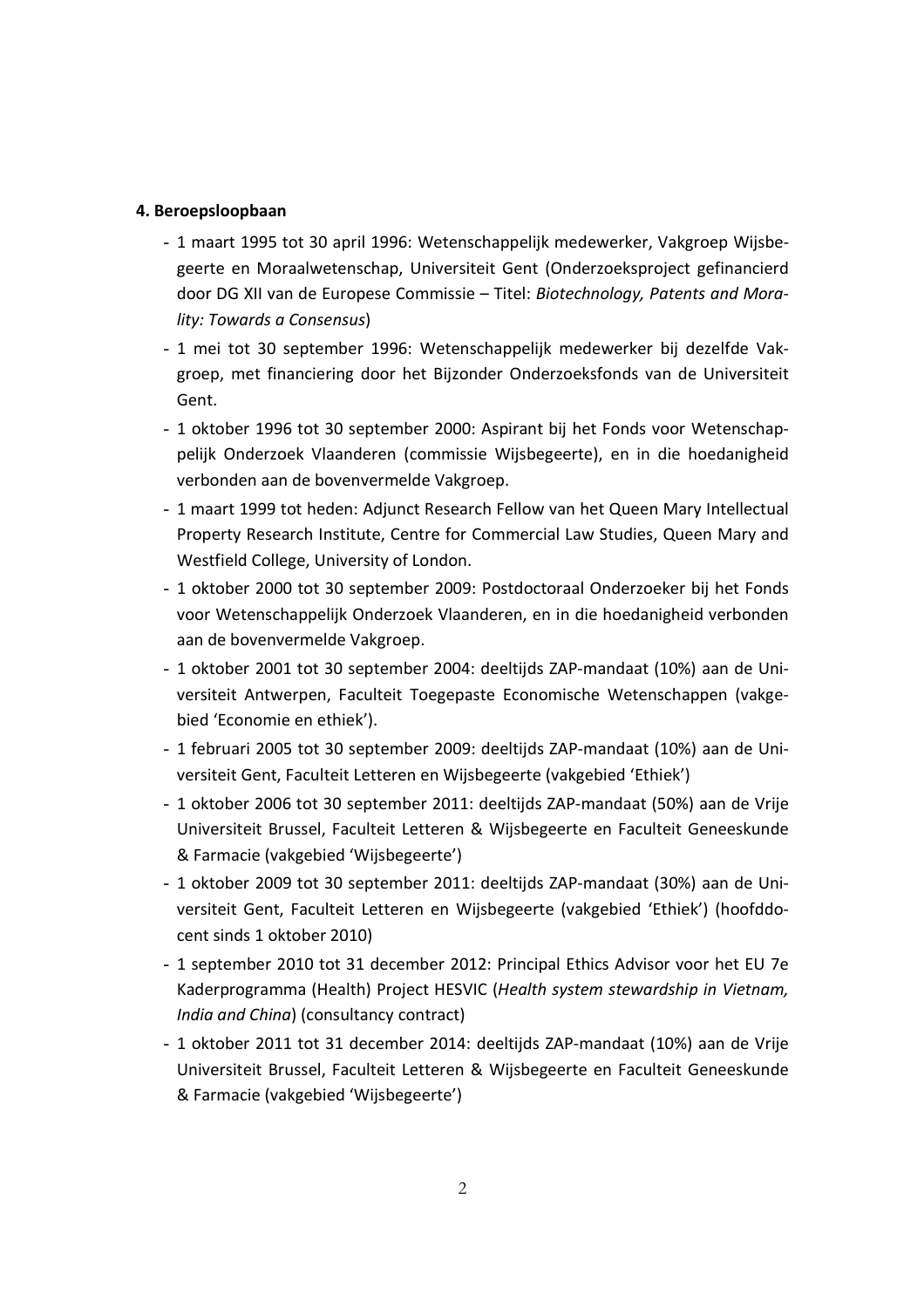- 1 oktober 2011 tot heden: voltijds ZAP-mandaat aan de Universiteit Gent, Faculteit Letteren en Wijsbegeerte (vakgebied 'Ethiek').

## **5. Publicaties**

## **Articles in journals listed in the (Social) Science Citation Index**

- **1)** Sterckx, Sigrid (2005), "Can drug patents be morally justified?", *Science & Engineering Ethics* 11(1), pp. 81-92. (impactfactor 2005: 0.443)
- **2)** Sterckx, Sigrid & MacMillan, Tom (2006), "Taking Citizens Seriously", *Journal of Agricultural & Environmental Ethics* 19(3), pp. 219-223. (impactfactor 2006: 0.880)
- **3)** Sterckx, Sigrid (2009), "Patenting and licensing of university research: Promoting innovation or undermining academic values?", *Science & Engineering Ethics*, online gepubliceerd op 19 september 2009 (doi 10.1007/s11948-009-9168-8), gedrukte versie verschenen 2011, vol. 17(1), pp. 45-64. (impactfactor 2010: 1.119)
- **4)** Raus, Kasper; Sterckx, Sigrid & Mortier, Freddy (2011), "Continuous deep sedation at the end of life and the natural death hypothesis", *Bioethics*, online gepubliceerd op 17 januari 2011 (doi 10.1111/j.1467-8519.2010.01861.x) gedrukte versie verschenen juli 2012, vol. 26(6), pp. 329-336. (impactfactor 2011: 1.598)
- **5)** Sterckx, Sigrid; Worthington, Gajus & Van Steirteghem, André (2011), "Current controversies in prenatal diagnosis: Does industry sponsorship accelerate or hinder the pace of research?", *Prenatal diagnosis* 31(3), pp. 244-245. (impactfactor 2011: 2.106)
- **6)** Cockbain, Julian & Sterckx, Sigrid (2011), "Something more is necessary Are genes and genetic diagnostic tests statutory subject matter for US patents?", *Expert Review of Molecular Diagnostics* 11(2), pp. 149-158. (impactfactor 2011: 4.859)
- **7)** Dor, F.; Massey, E.; Frunza, M.; Johnson, R.; Lennerling, A.; Lovén, C.; Mamode, N.; Pascalev, A.; Sterckx, S.; Van Assche, K.; Zuidema, W.C. & Weimar, W. (2011), "New Classification of ELPAT for Living Organ Donation", *Transplantation* 91(9), pp. 935- 938. (impactfactor 2011: 4.003)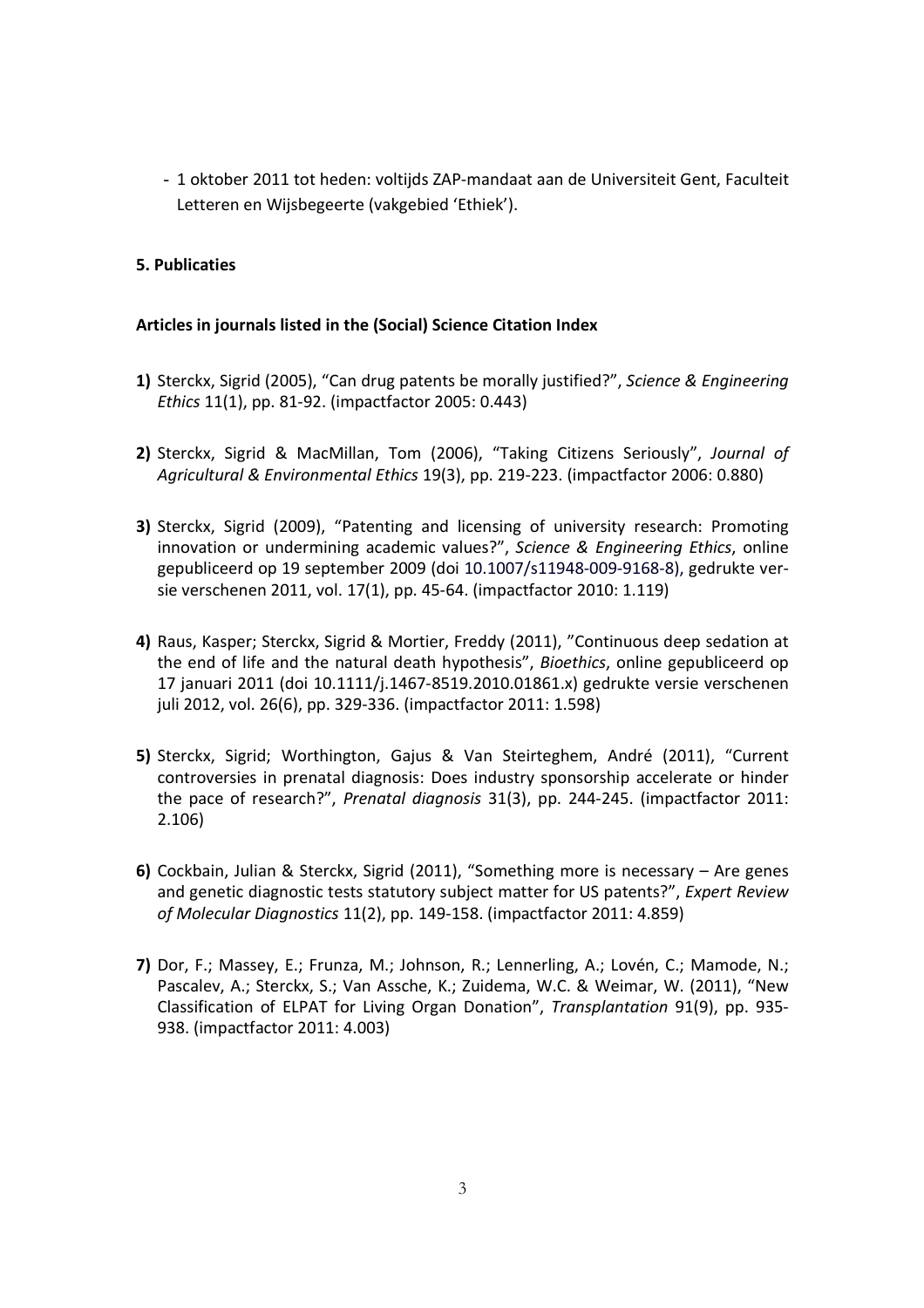- **8)** Cockbain, Julian & Sterckx, Sigrid (2011), "Is the Enlarged Board of Appeal of the European Patent Office authorised to extend the bounds of the patentable?", *International Review of Intellectual Property and Competition Law* 42(3), pp. 257-271. (impactfactor 2011: 0.154)
- **9)** Raus, Kasper; Sterckx, Sigrid & Mortier, Freddy (2011), "Is continuous sedation at the end of life an ethically preferable alternative to physician-assisted suicide?", *American Journal of Bioethics* 11(6), pp. 32-40. (impactfactor 2011: 4.083)
- **10)**Chambaere, Kenneth; Rietjens, Judith; Cohen, Joachim; Sterckx, Sigrid; Mortier, Freddy & Deliens, Luc (2011), "Palliative sedation in Flemish palliative care units" (Letter to the editor), *Journal of Pain and Symptom Management* 41(6), pp. e1-e2. (impactfactor 2011: 2.503)
- **11)**Sterckx, Sigrid & Van Assche, Kristof (2011), "The new Belgian law on biobanks: Some ethical reflections", *Health Care Analysis* 19(3), pp. 247-258. (impactfactor 2011: 1.020)
- **12)**Van Assche, K.; Genicot, G. & Sterckx, S. (2012), "Living organ procurement from the mentally incompetent: The need for more appropriate guidelines", *Bioethics* (published online 5 July 2012, doi:10.1111/j.1467-8519.2012.01982.x) (printed version published 20 February 2014, vol. 28(3), pp. 101-109). (impactfactor 2012: 1.333)
- **13)**Raus, K.; Anquinet, L.; Rietjens, J.; Deliens, L. ; Mortier, F. & Sterckx, S. (2012), "Factors that facilitate or constrain the use of continuous sedation at the end of life by physicians and nurses in Belgium: Results from a focus group study", *Journal of Medical Ethics* (published online 14 August 2012 as 10.1136/medethics-2012-100571). (impactfactor 2012: 1.419)
- **14)**Anquinet, L.; Raus, K.; Sterckx, S.; Deliens, L. & Rietjens, J.A. (2012), "Similarities and differences between continuous sedation until death and euthanasia: professional caregivers' attitudes and experiences. A focus group study in Flanders, Belgium", *Palliative Medicine* (published online 26 October 2012) (doi:10.1177/0269216312462272) (printed version published May 2013, vol. 27(6), pp. 553 - 561. (impactfactor 2012: 2.609)
- **15)**Sterckx, S.; Cockbain, J.; Howard, H.; Huys, I. & Borry, P. (2012), " 'Trust is not something you can reclaim easily' - Patenting in the field of direct to consumer genetic testing", *Genetics in Medicine*, published online 22 November 2012) (doi:10.1038/gim.2012.143), printed version May 2013, vol. 15(5), pp. 382-387 (impactfactor 2012: 5.560)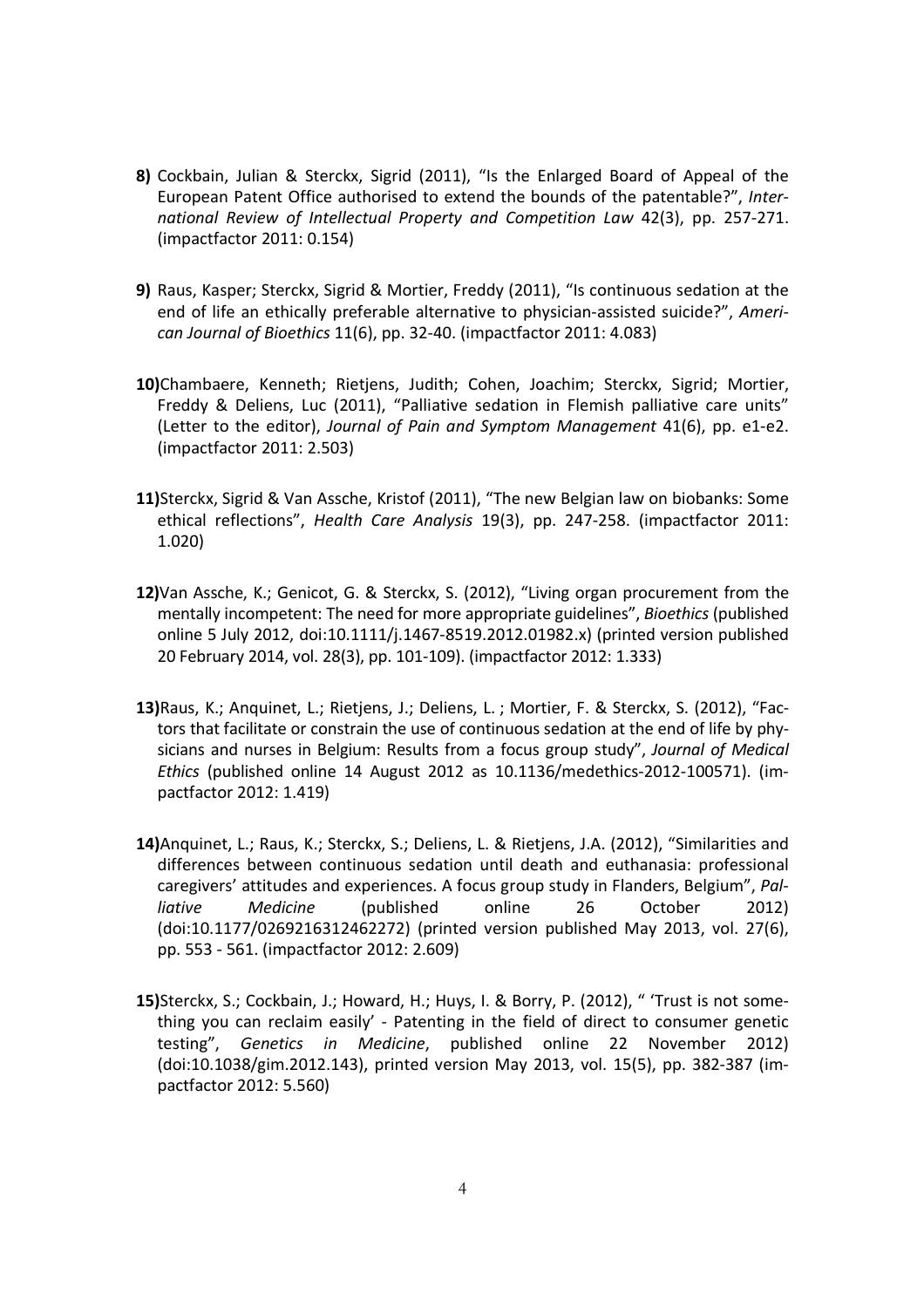- **16)**Dirix, J.; Peeters, W.; Eyckmans, J.; Jones, P.T.; & Sterckx, S. (2013), "Strengthening bottom-up and top-down climate governance", *Climate Policy* (published online 1 February 2013) (doi:10.1080/14693062.2013.752664), printed version February 2013, vol. 13(3), pp. 363-383. (impactfactor 2013: 1.703)
- **17)**Mamode, N.; Lennerling, A.; Citterio, F.; Massey, E.K.; Van Assche, K.; Sterckx, S.; Frunza, M.; Jung, H.; Pascalev, A.; Zuidema, W.C.; Johnson, R.; Loven, C.; Weimar, W. & Dor, F. (2013), "Anonymity and live donor transplantation", *Transplantation* 95(4) (doi: 10.1097/TP.0b013e31827e31f7) (published online 17 January 2013), printed version 27 February 2013, vol. 95(4), pp. 536-541. (impactfactor 2013: 3.535)
- **18)**Sterckx, S. (2013), "The Active Recruitment of Health Workers: A Commentary", *Journal of Medical Ethics* 39, pp. 614-616 (doi: 10.1136/medethics-2012-101138) (published online 24 January 2013). (impactfactor 2013: 1.691)
- **19)**Peeters, W.; Dirix, J. & Sterckx, S. (2013), "Putting sustainability into Sustainable Human Development", *Journal of Human Development and Capabilities* 14(1), pp. 58- 76. (doi:10.1080/19452829.2012.748019) (published online 28 February 2013) (impactfactor 2013: 0.729)
- **20)**Capitaine, L.; Thys, K.; Van Assche, K.; Sterckx, S. & Pennings, G. (2013), "Should minors be considered as potential living liver donors?", *Liver Transplantation* (doi: 10.1002/lt.23633) (published online 9 April 2013), printed version vol.19(6), pp. 649- 655. (impactfactor 2013: 3.793).
- **21)**Douglas, T.; Bonte, P.; Focquaert, F.; Devolder, K. & Sterckx, S. (2013), "Coercion, Incarceration and Chemical Castration: An argument from autonomy", *Journal of Bioethical Inquiry* (doi: 10.1007/s11673-013-9465-4) (published online 29 June 2013), printed version vol. 10: 393-405. (impactfactor 2013: 0.714)
- **22)**Capitaine, L.; Pennings, G. & Sterckx, S. (2013), "Why Jecker's capabilities approach to age-based rationing is incapable of containing healthcare costs", *American Journal of Bioethics* (doi: 10.1080/15265161.2013.802069) (published online 17 July 2013), printed version vol. 13(8): 22-23. (impactfactor 2013: 3.887)
- **23)**Sterckx, S.; Cockbain, J. & Pennings, G. (2013), "Patenting time lapse microscopy: The European story" *Reproductive Biomedicine* O*nline* (published online 30 September 2013, doi: 10.1016/j.rbmo.2013.09.018, printed version vol. 28, pp. 146-150). (impactfactor 2013: 2.980)
- **24)**Sterckx, S.; Cockbain, J.; Howard, H & Borry, P. (2013), '"I prefer a child with …" Designer babies, another controversial patent in the arena of direct-to-consumer ge-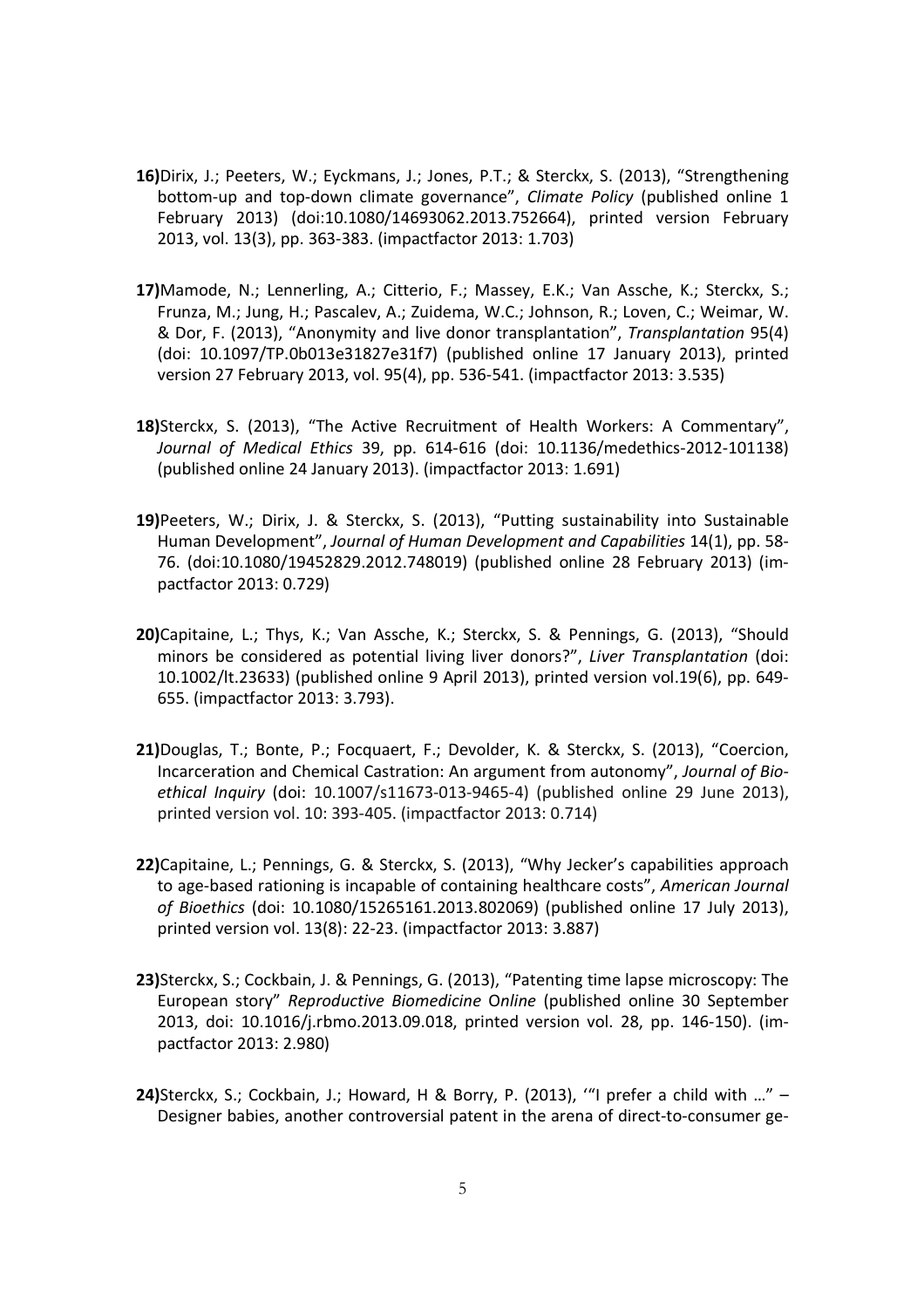nomics' *Genetics in Medicine* 15, pp. 923-924, published online 3 October 2013 (doi: 10.1038/gim.2013.164). (impactfactor 2013: 6.435)

- **25)**Sterckx, S.; Cockbain, J. & Pennings, G. (2013), "Stanford University's patent on embryo selection should be excluded under European patent law", *Reproductive Biomedicine Online* (letter to the editor) (published online 20 November 2013, doi: 10.1016/j.rbmo.2013.11.002, printed version vol. 28, p. 262) (impactfactor 2013: 2.980)
- **26)**Bonte, P.; Pennings, G. & Sterckx, S. (2014), "Is there a moral obligation to conceive children under the best possible conditions? A preliminary framework for identifying the preconception responsibilities of 'potential parents'", *BMC Medical Ethics* 2014, 15:5 (doi: 10.1186/1472-6939-15-5) (published online 22 January 2014). (impactfactor 2014: 1.495)
- **27)**Capitaine, L.; Van Assche K.; Pennings G. & Sterckx S. (2014), "Pediatric priority in kidney allocation: Challenging its acceptability", *Transplant International* 27(6), pp. 533-540 (published online 17 February 2014). (impactfactor 2014: 2.599)
- **28)**Raus, K; Brown, J.; Seale C.; Rietjens J.; Janssens R.; Bruinsma S.; Mortier F.; Payne S. & Sterckx, S. (2014), "Continuous sedation until death: The everyday moral reasoning of physicians, nurses and family caregivers in the UK, The Netherlands and Belgium" *BMC Medical Ethics* 2014, 15:14 (doi: 10.1186/1472-6939-15-14) (published online 20 February 2014). (impactfactor 2014: 1.495)
- **29)**Peeters, W.; Dirix, J. & Sterckx, S. (2014), "Towards an integration of the ecological space paradigm and the capabilities approach", *Journal of Agricultural and Environmental Ethics* (published online 14 March 2014, doi 10.1007/s10806-014-9498-7). (impactfactor 2014: 0.935)
- **30)**Anquinet, L.; Raus, K.; Sterckx, S.; Smets T.; Deliens L.; Rietjens J. (2014), "Response to A response to L. Anquinet et al.'s article on terminal sedation" (Letter to the Editor), *Palliative Medicine* 28(4), p. 369 (published online 20 March 2014 – doi 10.1177/0269216314522319). (impactfactor 2014: 2.855)
- **31)**Robijn, L.; Raus, K.; Deliens, L.; Sterckx, S. & Chambaere, K. (2014), "Mandatory consultation for palliative sedation? Reflections on Koper et al" (Letter to the Editor; externally peer reviewed), *Supportive Care in Cancer* (published online 7 May 2014, doi 10.1007/s00520-014-2271-7). (impactfactor 2014: 2.364)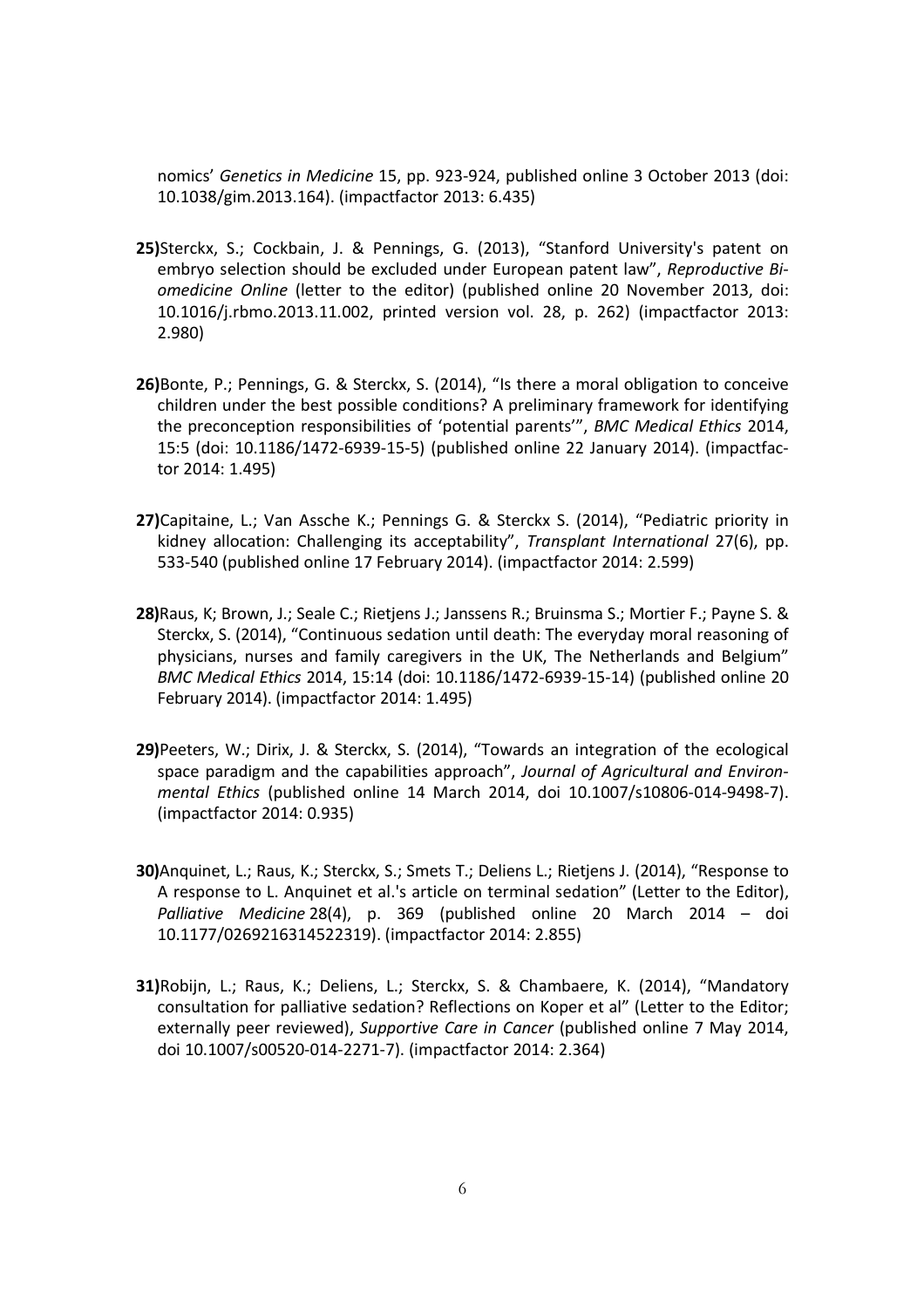- **32)**Sterckx, S. & Cockbain, J. (2014), "The UK National Health Service's 'innovation agenda': Lessons on commercialization and trust", *Medical Law Review* 22(2), pp. 221-237. (impactfactor 2014: 0.650)
- **33)**Bonte, P.; Pennings, G. & Sterckx, S. (2014), "May the blessed Man win: A critique of the categorical preference for natural talent over doping as proper origins of athletic ability", *Journal of Medicine and Philosophy*, published online 5 July 2014 (doi 10.1093/jmp/jhu024), printed version vol. 39, pp. 368-386. (impactfactor 2014: 0.851)
- **34)**Seymour, J.; Rietjens, J.; Bruinsma, S.; Deliens, L.; Sterckx, S.; Mortier, F.; Brown, J.; Mathers, N. & van der Heide, A. (2014), "Using continuous sedation until death for cancer patients: A qualitative interview study of physicians' and nurses' practice in three European countries", *Palliative Medicine* published online 25 July 2014 (doi: , printed version published Jan 2015, vol. 29(1), pp. 48-59. (impactfactor 2014: 2.855)
- **35)**Specker, J.; Focquaert, F.; Raus K.; Sterckx, S. & Schermer, M. (2014), "The ethical desirability of moral bioenhancement: A review of reasons", *BMC Medical Ethics* 15: 67 (published 16 September 2014). (impactfactor 2014: 1.495)
- **36)**Seale, C.; Raus, K.; Bruinsma, S.; Van der Heide, A.; Sterckx, S.; Mortier, F.; Payne, S.; Mathers, N. & Rietjens, J. (2014), "The language of sedation in end-of-life care: The ethical reasoning of care providers in three countries", *Health: An interdisciplinary journal for the social study of health, illness and medicine*, published online 10 November 2014 (doi: 10.1177/1363459314555377). (impactfactor 2014: 1.310)
- **37)**Raus, K.; Focquaert, F.; Schermer, M.; Specker, J. & Sterckx, S. (2014), "On defining moral enhancement: A clarificatory taxonomy", *Neuroethics* 7, pp. 263-273 (published online 19 March 2014). (impactfactor 2014: 1.311)
- **38)**De Smet, A.; Dirix, J.; Diependaele, L. & Sterckx, S. (2015), "Globalization and responsibility for human rights", *Journal of Human Rights* 14(3), pp. 419-438. (impactfactor 2014: 0.141)
- **39)**Peeters, Wouter; Dirix, Jo & Sterckx, Sigrid (2015), "The capabilities approach and environmental sustainability: The case for functioning constraints", *Environmental Values* 24 (3), pp. 367-389. (impactfactor 2014: 1.056)
- **40)**Van Assche, K.; Capitaine, L.; Pennings, G. & Sterckx, S. (2015), "Governing the post mortem procurement of human body material for research", *Kennedy Institute of Ethics Journal* 25(1), pp. 67-88. (impactfactor 2014: 0.867)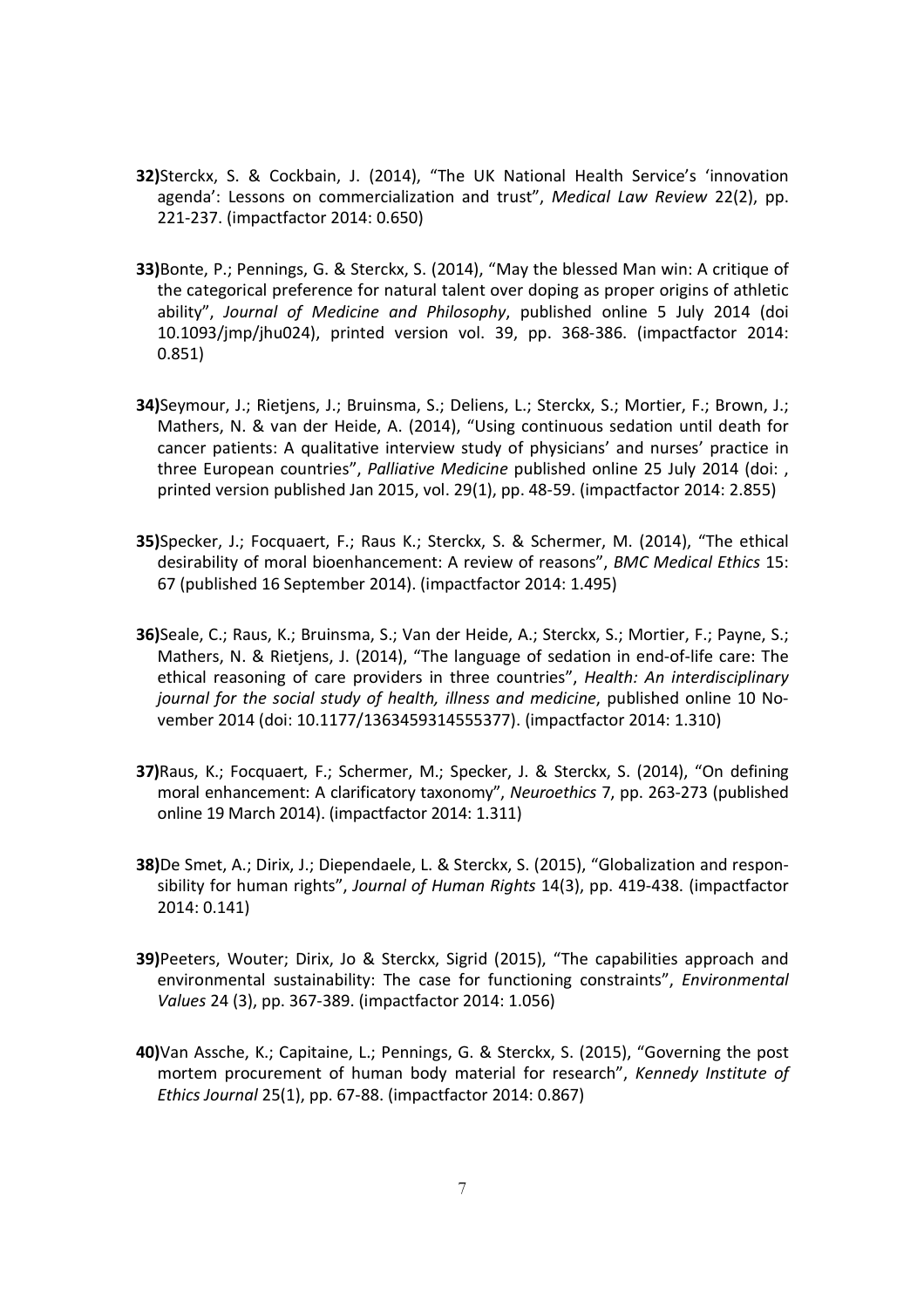- **41)**Dirix, J.; Peeters, W. & Sterckx, S. (2015), "Is the EU Emissions Trading System a just climate policy?" *New Political Economy* 20(5), pp.702-724. (impactfactor 1.750 – Top 20%)
- **42)**Van Assche, K.; Sterckx, S.; Lennerling, A.; Mamode, N.; Citterio, F.; Frunza, M.; Zuidema, W.C.; Johnson, R.; Burnapp, L.; Weimar, W. & Dor, F. (2015), "The relevance of EU Directive 2010/53/EU for living organ donation practice" *Transplantation* (published online 8 April ). (impactfactor 2014: 3.828)
- **43)**Frunza M., Van Assche K., Lennerling A., Sterckx S., Citterio F., Burnapp L., Mamode N., Zuidema W., Weimar W. & Dor F. (2015), "Dealing with public solicitation of organs from living donors" *Transplantation*, published online 14 March (DOI: 10.1097/TP.0000000000000669), printed version vol. 99, pp. 2210-2214. (impactfactor 2014: 3.828)
- **44)**Pirnay Jean-Paul, Baudoux Etienne, Olivier Cornu, Alain Delforge, Christian Delloye, Johan Guns, Ernst Heinen, Etienne Van den Abbeel, Alain Vanderkelen, Caroline Van Geyt, Ivan van Riet, Gilbert Verbeken, Petra De Sutter, Michiel Verlinden, Isabelle Huys, Julian Cockbain, Christian Chabannon, Kris Dierickx, Paul Schotsmans, Daniel De Vos, Thomas Rose, Serge Jennes & Sigrid Sterckx (2015), "Access to human tissues for research and product development: From EU regulation to alarming legal developments in Belgium" *EMBO reports*, published online 7 April 2015 (DOI 10.15252/embr.201540070), printed version May, vol. 16(5), pp. 557-62. (impactfactor 2014: 9.055)
- **45)**Sterckx S. (2015), "Does European patent law unfairly discriminate against medical devices as compared with pharmaceuticals?" *Expert Opinion on Therapeutic Patents* (published online 22 April 2015) vol. 25(8), pp. 845-848. (impactfactor 2014: 4.297 – Top 20%)
- **46)**Seymour J., Rietjens J., Bruinsma S., Deliens L., Sterckx S., Mortier F., Brown J., Mathers N. & van der Heide A. (2015) "Palliative sedation: Improvement of guidelines necessary, but not sufficient" (Letter to the Editor; externally peer reviewed), *Palliative Medicine* 29(5), p. 481. (impactfactor 2014: 2.855)
- **47)**Sterckx, S., Rakic, V., Cockbain, J. & Borry, P. (2015), ""You hoped we would sleep walk into accepting the collection of our data": Controversies surrounding the UK care.data scheme and their wider relevance for biomedical research" *Medicine, Health Care and Philosophy*, online first 18 August, doi: 10.1007/s11019-015-9661-6.
- **48)**Raus, K. & Sterckx, S. (2015), "How defining clinical practices may influence their evaluation: The case of continuous sedation at the end of life" *Journal of Evaluation in Clinical Practice* (in press).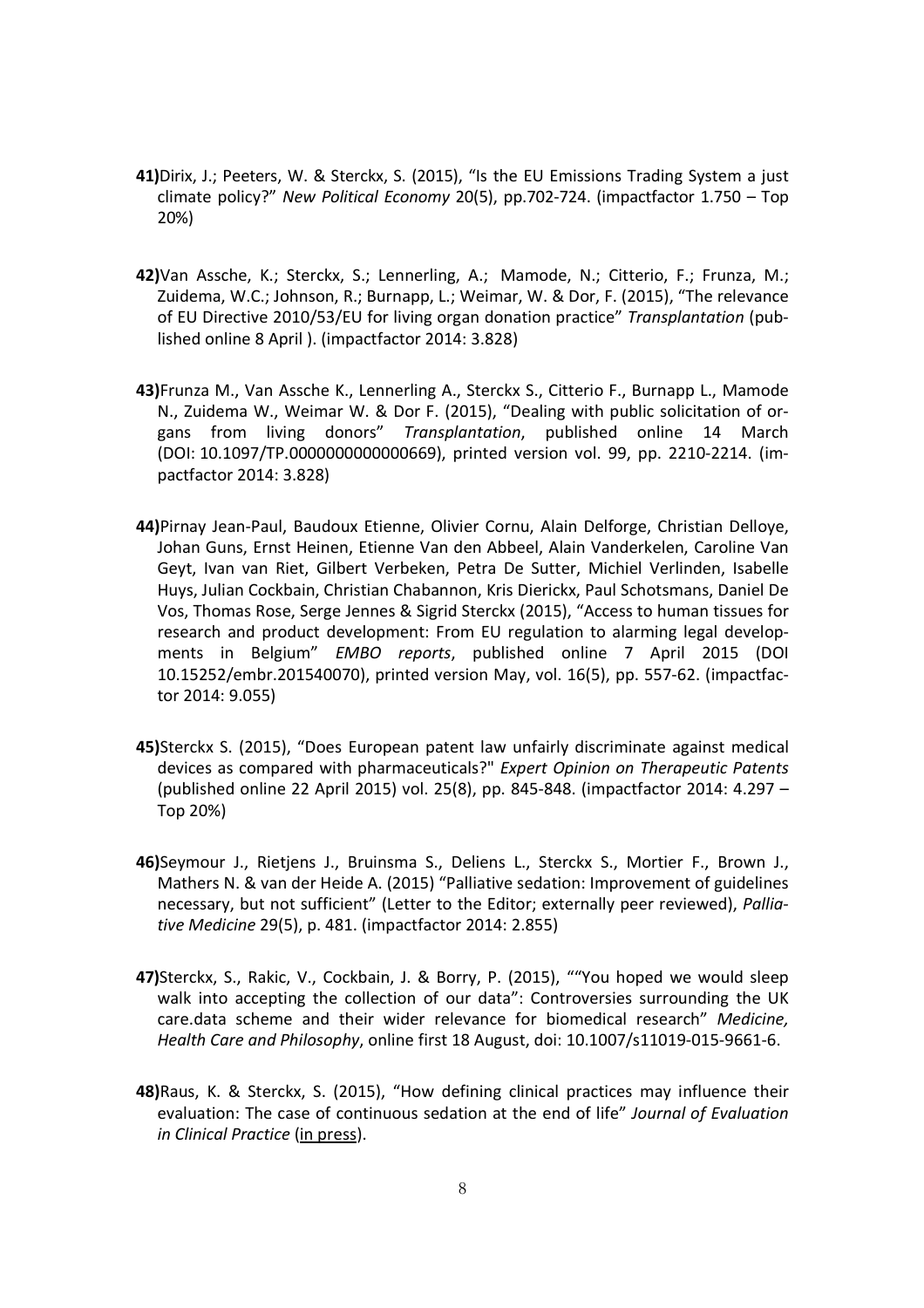- **49)**Diependaele, L.; Cockbain, J. & Sterckx, S. (2015), "Raising the barriers to access to medicines in the developing world – The relentless push for data exclusivity in regulatory approval" *Developing World Bioethics Developing World Bioethics* (in press).
- **50)**De Smet, A.; Peeters, W. & Sterckx, S. (2015), "The delegated authority model misused as a strategy of moral disengagement in the case of climate change" *Ethics & Global Politics* (under review - *Ethics & Global Politics*)
- **51)**Raus, K.; Chambaere, K. & Sterckx, S. (2015), "Controversies surrounding continuous deep sedation at the end of life: The parliamentary and societal debates in France" (under review – *BMC Medical Ethics*)
- **52)**De Smet, Andries & Sterckx, Sigrid (2015), "Adjudicating conflicts between justice and democracy: The climate change challenge" (under review – *Ethics & International Affairs*)
- **53)**Woolley P., McGowan M., Teare H., Coathup V., Fishman J., Settersten R., Sterckx S., Kaye J. & Juengst E. (2015), "Citizen science or scientific citizenship? Disentangling the uses of public engagement rhetoric in national research initiatives" (under review – *BMC Medical Ethics*)
- **54)**Thys K., Van Assche K., Nys H., Sterckx S., Borry P. (2015), "The Legal Capacity of Minors to Consent to Living Organ Donation as Compared to Healthcare Interventions: An Analysis of the Regulations in EU Member States" (under review - American Journal of Transplantation)
- **55)**Peeters, W.; Dirix, J.; De Smet, A.; Diependaele, L. & Sterckx, S. (2015), "Moral disengagement and the motivational gap in climate change" (under review – *Journal of Applied Philosophy*)
- **56)** Diependaele, L.; Cockbain, J. & Sterckx, S. (2016), "Eli Lilly and Company v Government of Canada: The problematic result of combining intellectual property and international investment law" (under review – *Journal of International Economic Law*)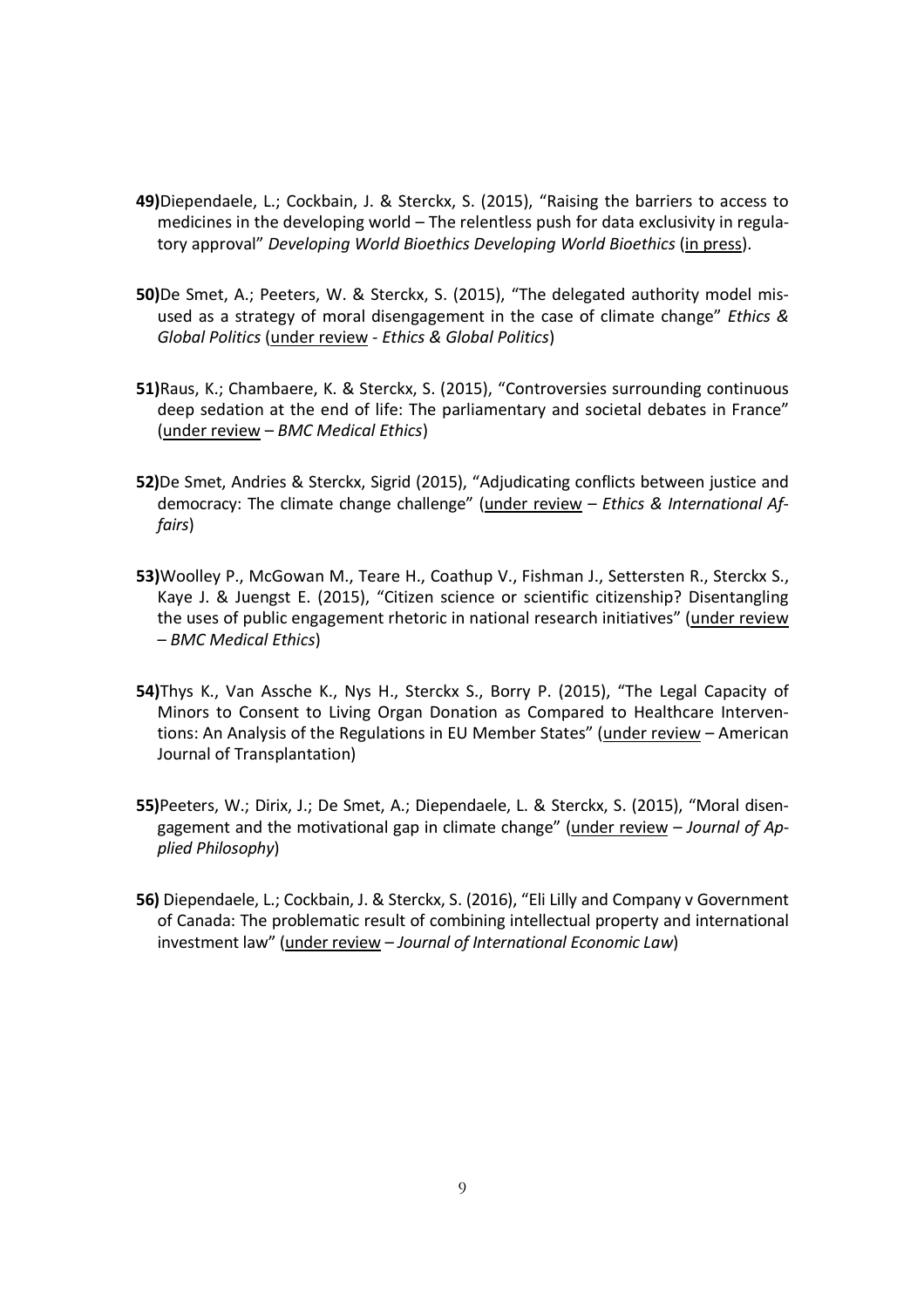# **Articles in international peer review journals included in the VABB (Flemish Academic Bibliographic Repository)**

- **1)** Sterckx, Sigrid (1998), "Some Ethically Problematic Aspects of the Proposal for a Directive on the Legal Protection of Biotechnological Inventions", *European Intellectual Property Review* 20(4), pp. 123-128. (**VABB** nr 0142-0461)
- **2)** Sterckx, Sigrid (2004), "Patents and access to essential drugs in developing countries: An ethical analysis", *Developing World Bioethics* 4(1), pp. 58-75. (**VABB** nr 1471-8731)
- **3)** Sterckx, Sigrid (2004), "A Critique of the Utilitarian Argument for the Patent System", *Philosophy in the Contemporary World* 11(2), pp. 1-8. (**VABB** nr 1077-1999)
- **4)** Sterckx, Sigrid (2006), "The moral justifiability of patents", *Ethical Perspectives: Journal of the European Ethics Network* 13(2), pp. 249-265. (**VABB** nr 1370-0049)
- **5)** Sterckx, Sigrid (2006), "Biodiversity under the Law: Protection or Propertisation?", *Journal International de Bioéthique/International Journal of Bioethics* 17(4), pp. 55- 78. (**VABB** nr 1287-7352)
- **6)** Sterckx Sigrid (2008), "The European Patent Convention and the (non-)patentability of human embryonic stem cells – the WARF case", [2008] *Intellectual Property Quarterly* 4, pp. 478-495. (**VABB** nr 1364-906X)
- **7)** Sterckx, Sigrid (2008), "The WARF/Stem Cells Case before the EPO Enlarged Board of Appeal", *European Intellectual Property Review* 30(12), pp. 535-537. (**VABB** nr 0142-0461)
- **8)** Sterckx, Sigrid (2009), "Is the non-patentability of 'essentially biological processes' under threat?", *Journal of World Intellectual Property*, published online 2 December 2009 (doi: 10.1111/j.1747-1796.2009.00387.x), printed version January 2010 *JWIP*  13(1), pp. 1-23. (**VABB** nr 1422-2213)
- **9)** Sterckx, Sigrid & Cockbain, Julian (2009), "The Patentability of Computer Programs in Europe: An Improved Interpretation of Art. 52 (2) and (3) EPC", *Journal of World Intellectual Property*, published online gepubliceerd 9 December 2009 (doi: 10.1111/j.1747-1796.2009.00390.x), printed version May 2010 *JWIP* 13(3), pp. 366- 402. (**VABB** nr 1422-2213)
- **10)**Sterckx, Sigrid (2010), "Dosage regime claims in the European Patent Office", [2010] *European Intellectual Property Review* 6, pp. 294-298. (**VABB** nr 0142-0461)
- **11)**Sterckx, Sigrid & Cockbain, Julian (2010), "Purpose-limited pharmaceutical product claims under the revised European Patent Convention: A camouflaged attack on ge-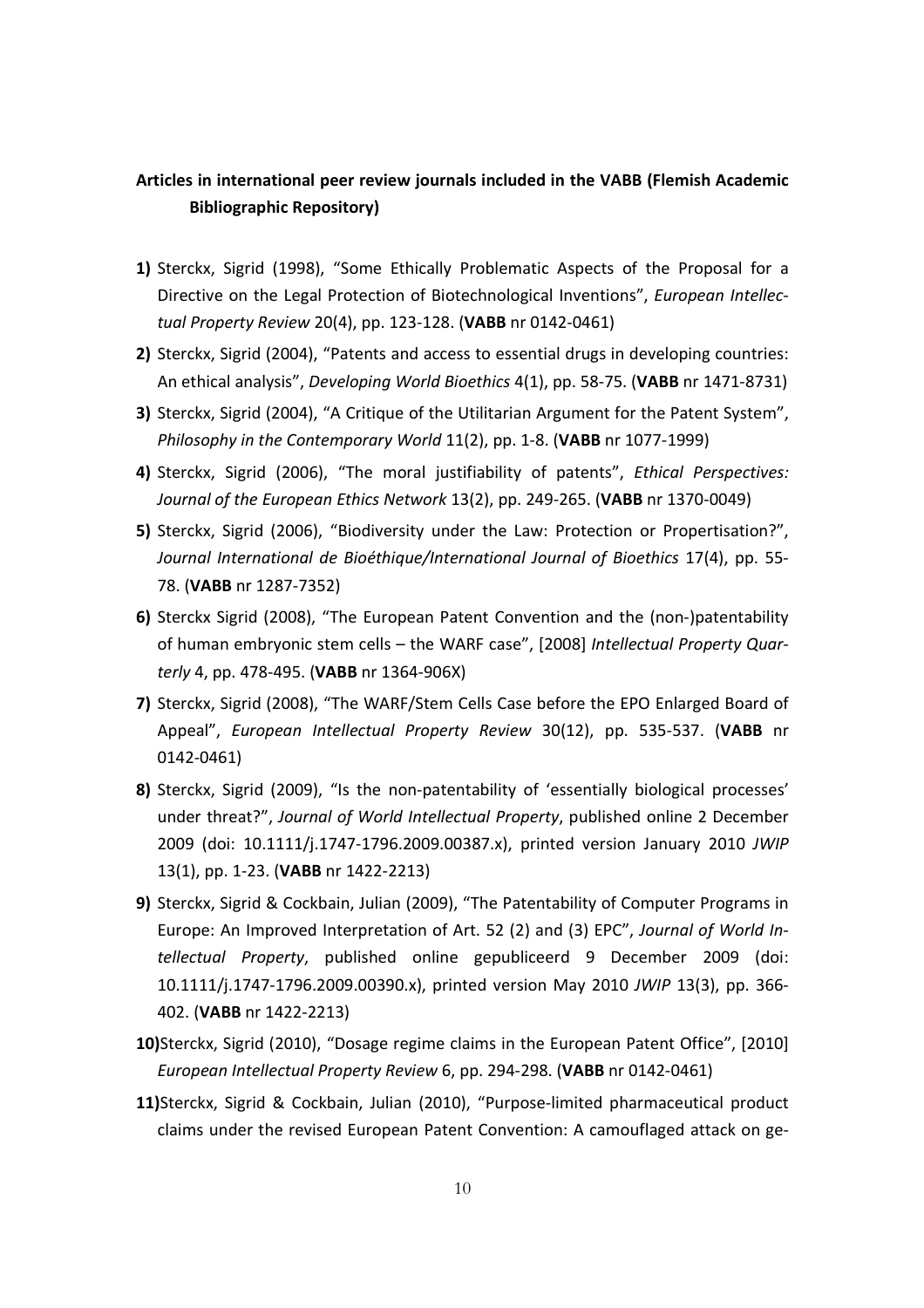neric substitution?", [2010] *Intellectual Property Quarterly* 1, pp. 88-107. (**VABB** nr 1364-906X)

- **12)**Sterckx, Sigrid & Cockbain, Julian (2010), "Assessing the morality of the commercial exploitation of inventions concerning uses of human embryos and the relevance of moral complicity", *SCRIPT-ed – A Journal of Law, Technology & Society* 7(1), pp. 83- 103. (**VABB** nr 1744-2567)
- **13)**Cockbain, Julian & Sterckx, Sigrid (2011), "A sun-tanned or 3D smurf or just a list of their names: The patentability of computer programs in Europe", *Journal of Intellectual Property Law & Practice* 6(4), pp. 254-261. (**VABB** nr 1747-1532)
- **14)**Seymour, Jane; Rietjens, Judith; Brown, Jayne; van der Heide, Agnes; Sterckx, Sigrid & Deliens, Luc (2011), "The perspectives of clinical staff and bereaved informal caregivers on the use of continuous sedation until death for cancer patients: The study protocol of the UNBIASED study", *BMC Palliative Care* 10:5. (**VABB** nr 1472-684X)
- **15)**Cockbain, Julian & Sterckx, Sigrid (2012), "Are products of essentially biological processes patentable in Europe? The purple radish case in The Netherlands", *European Intellectual Property Review* [2012] 6: 421-423. (**VABB** nr 0142-0461)
- **16)**Van Assche, Kristof; Genicot, Gilles & Sterckx, Sigrid (2012), "Using mentally incompetents as living organ donors: The regulatory framework in Europe", *European Journal of Health Law* 19, pp. 441-466. (published December 2012) (**VABB** nr 0929-0273)
- **17)**Van Assche, Kristof; Gutwirth, Serge & Sterckx, Sigrid (2013), "Protecting Dignitary Interests of Biobank Research Participants: Lessons from Havasupai Tribe v. Arizona Board of Regents", *Law, Innovation and Technology* 5(1), pp. 55-85. (published July 2013) (**VABB** nr 1757-9961)
- **18)**Van Assche, Kristof; Capitaine, Laura; Pennings, Guido & Sterckx, Sigrid (2013), "Hebben we de plicht om ons lichaamsmateriaal ter beschikking stellen voor biomedisch onderzoek?", *Ethiek & Maatschappij* 15(2), pp. 1-30 (**VABB** nr 1373-0975).
- **19)**Sterckx, S. & Cockbain, J. (2015), "The patentability in Europe of plants produced by conventional plant breeding processes", *European Intellectual Property Review* 37(4), pp. 193-196. (**VABB** nr 0142-0461)
- **20)**Dirix, J.; Peeters, W. & Sterckx, S. (2015), "Emissions trading ethics", *Ethics, Policy and Environment* (in press). (**VABB** nr 2155-0085)
- **21)**Dirix, J.; Peeters, W. & Sterckx, S. (2015), "Is the Clean Development Mechanism delivering benefits to the poorest communities in the developing world?", *Environ-*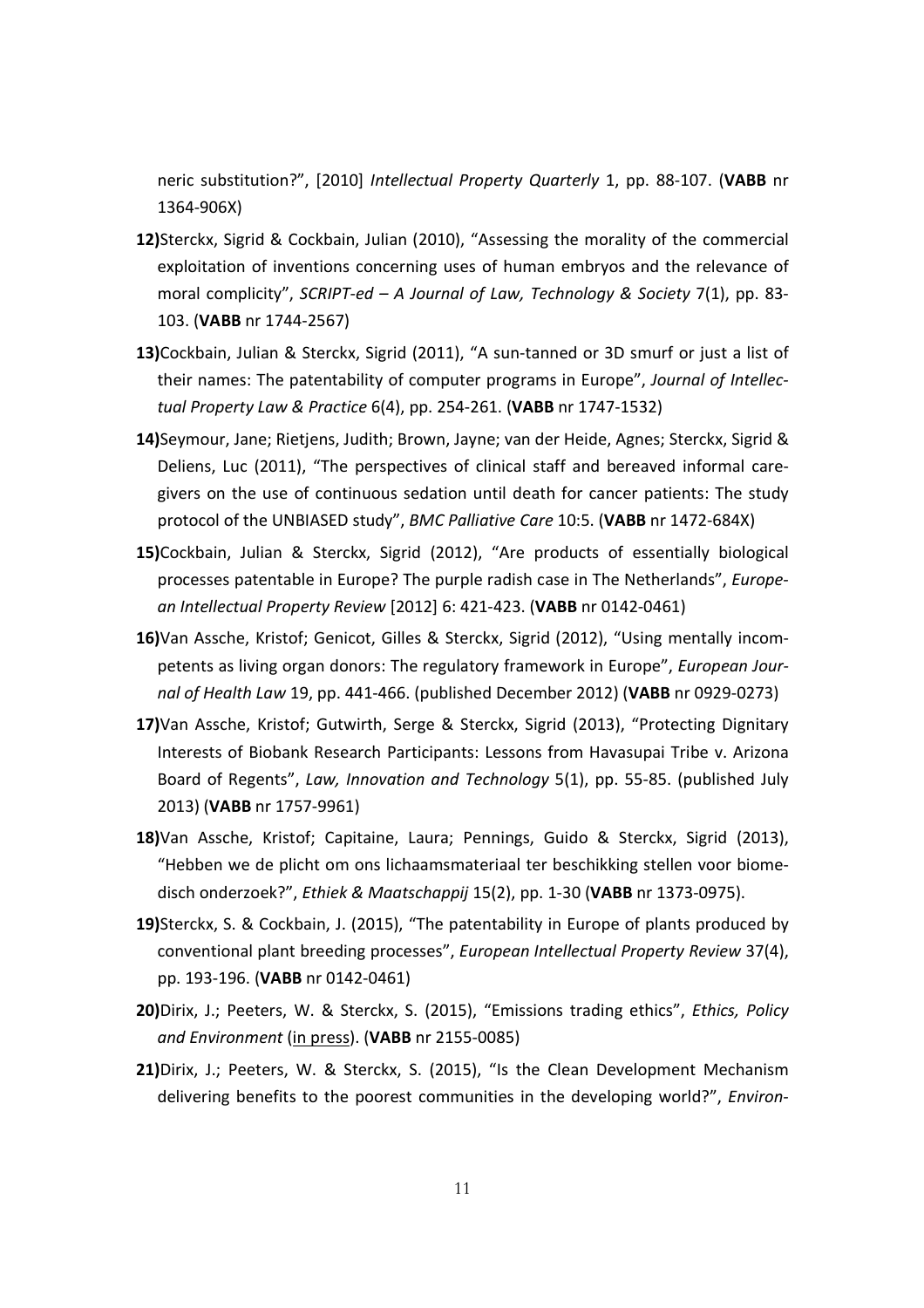*ment, Development and Sustainability*, online first 4 July, doi: 10.1007/s10668-015- 9680-8 (**VABB** nr 1387-585X)

- **22)**De Smet, A. & Sterckx, S. (2015), "Variants of cosmopolitanism A realistic cosmopolitan utopia", *Ethiek & Maatschappij* (in press) (**VABB** nr 1373-0975).
- **54)**Van Assche, K.; Thys, K.; Van Sweevelt, T.; Genicot, G.; Borry P. & Sterckx, S. (2015), "Living tissue and organ donation by minors – The regulatory framework across Europe" (under review – *Medical Law International*)

#### **Articles in other international peer review journals**

- **1)** Sterckx, Sigrid (1998), "Biotechnology patents in Europe: Recent 'adventures' of the European Commission's Proposal for a Directive on the legal protection of biotechnological inventions", *Currents in Science, Technology, Policy, Ethics* 1(2), pp. 1-7.
- **2)** Sterckx, Sigrid (1999), "El patentamiento de las invenciones biotecnológicas: 'Cualquier cosa bajo el sol, hecha por el hombre'?", *Perspectivas Bioeticas* 4(7/8), pp. 54-77.
- **3)** Sterckx, Sigrid (2001), "Some Comments on the Patentability of (parts of) living Organisms, including Genetic Material", *Genetics Law Monitor* September/October, pp. 7-11.
- **4)** Sterckx, Sigrid (2003), "The lack of access to essential drugs: The nature and magnitude of the problem", *Drugs and Health* 5 (July), pp. 1-8.
- **5)** Sterckx, Sigrid (2003), "El patentamiento de las invenciones biotecnológicas", *Selecciones de Bioética* 4, pp. 72-91.
- **6)** Cockbain, Julian & Sterckx, Sigrid (2012), "Ethics and patenting in Europe", *Intellectual Property Magazine* February: 19-20.
- **7)** Cockbain, Julian & Sterckx, Sigrid (2012), "Are natural products and diagnostic tests still eligible for patents in the US?", *Pharmaceutical Patent Analyst* 1(4), pp. 365-370. (published September 2012)
- **8)** Raus, K.; De Laet, M. ; Mortier, E. & Sterckx, S. (2014) "The ethical and clinical importance of measuring consciousness in continuously sedated patients", *Journal of Clinical Ethics* 25(3), pp. 207-218.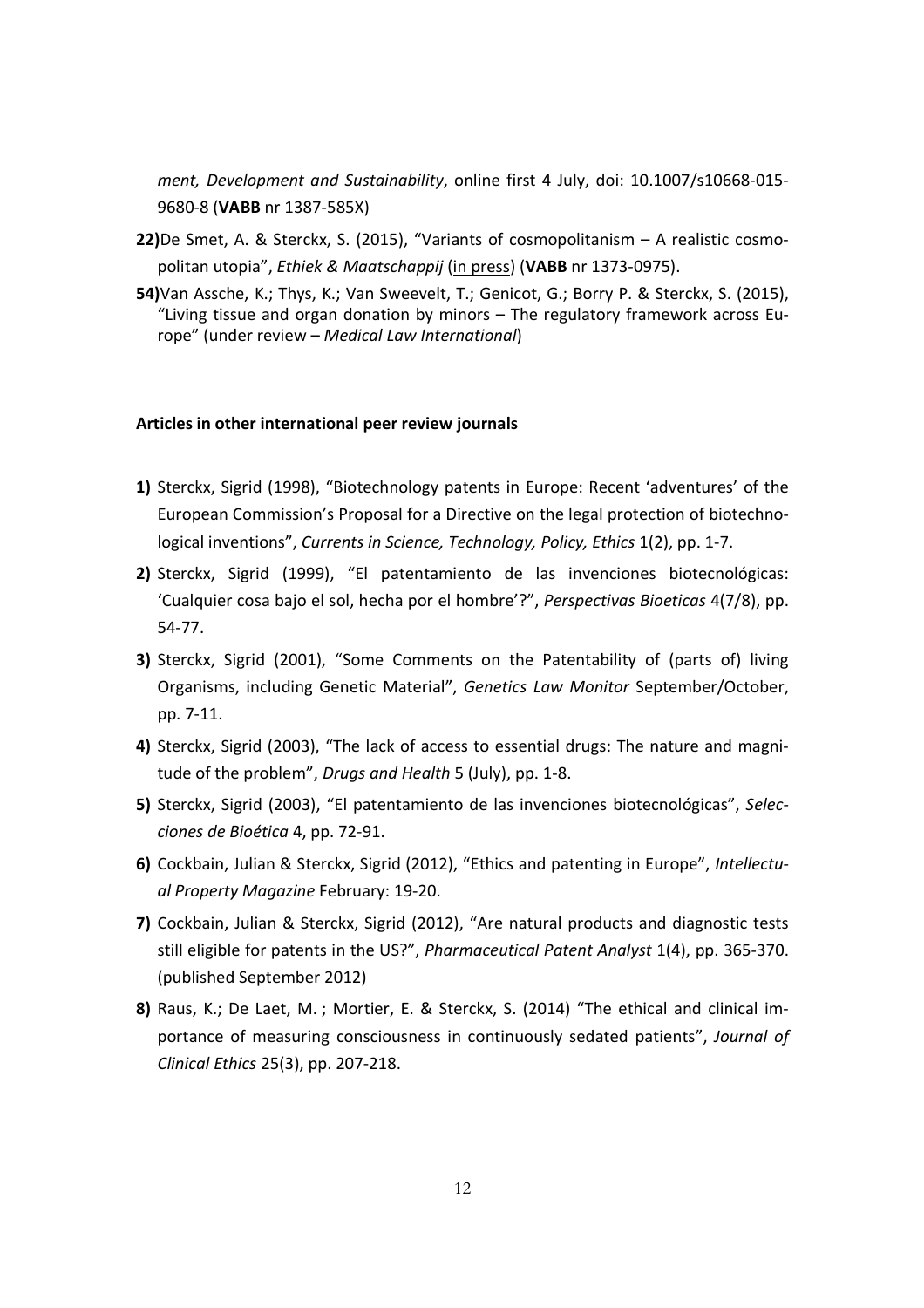**9)** Johnson, H.; Maguire, R.; De Smet, A. & Sterckx, S. (2015), "Justice for pollution victims in China and Australia », *Australasian Journal of Natural Resources Law and Policy* (in press).

#### **Articles in national peer review journals**

- **1)** Sterckx, Sigrid (1997), "Octrooiering van biotechnologische uitvindingen: Juridischtechnische, ethische en sociale aspecten", *Capita Selecta uit de Toegepaste Epistemologie* 6, pp. 123-144.
- **2)** Sterckx, Sigrid (1998), "Europees Parlement keurt ontgoochelende Richtlijn over octrooiering van biotechnologische uitvindingen goed", *Ethiek & Maatschappij* 1(3), pp. 95-102.

#### **Articles in national journals without peer review**

- **1)** Sterckx, Sigrid (2004), "Een betere toegang tot essentiële geneesmiddelen? De regeling van patenten binnen de Wereldhandelsorganisatie", *Noord-Zuid Cahier*  29(1), pp. 131-151.
- **2)** Sterckx, Sigrid (2013), "Arguments démontrant le caractère non éthique de l'article 12 de la loi relative à l'obtention et à l'utilisation de matériel corporel", *Revue de Jurisprudence de Liège, Mons et Bruxelles* 2013(1), pp. 8-12.

#### **Books**

- **1)** Sterckx, Sigrid (1997), *Biotechnology, Patents and Morality*, Aldershot/Brookfield USA/Singapore/Sydney: Ashgate, 324 p. (editor and co-author – own contribution: 105 p.).
- **2)** Sterckx, Sigrid (2000), *Biotechnology, Patents and Morality Second Edition* (reworked and expanded edition), Aldershot/Brookfield USA/Singapore/Sydney: Ashgate, 382 p. (editor and co-author – own contribution: 158 p.).
- **3)** Sterckx, Sigrid & Cockbain, Julian (2012), *Exclusions from Patentability How far has the European Patent Office eroded boundaries?* Cambridge: Cambridge University Press.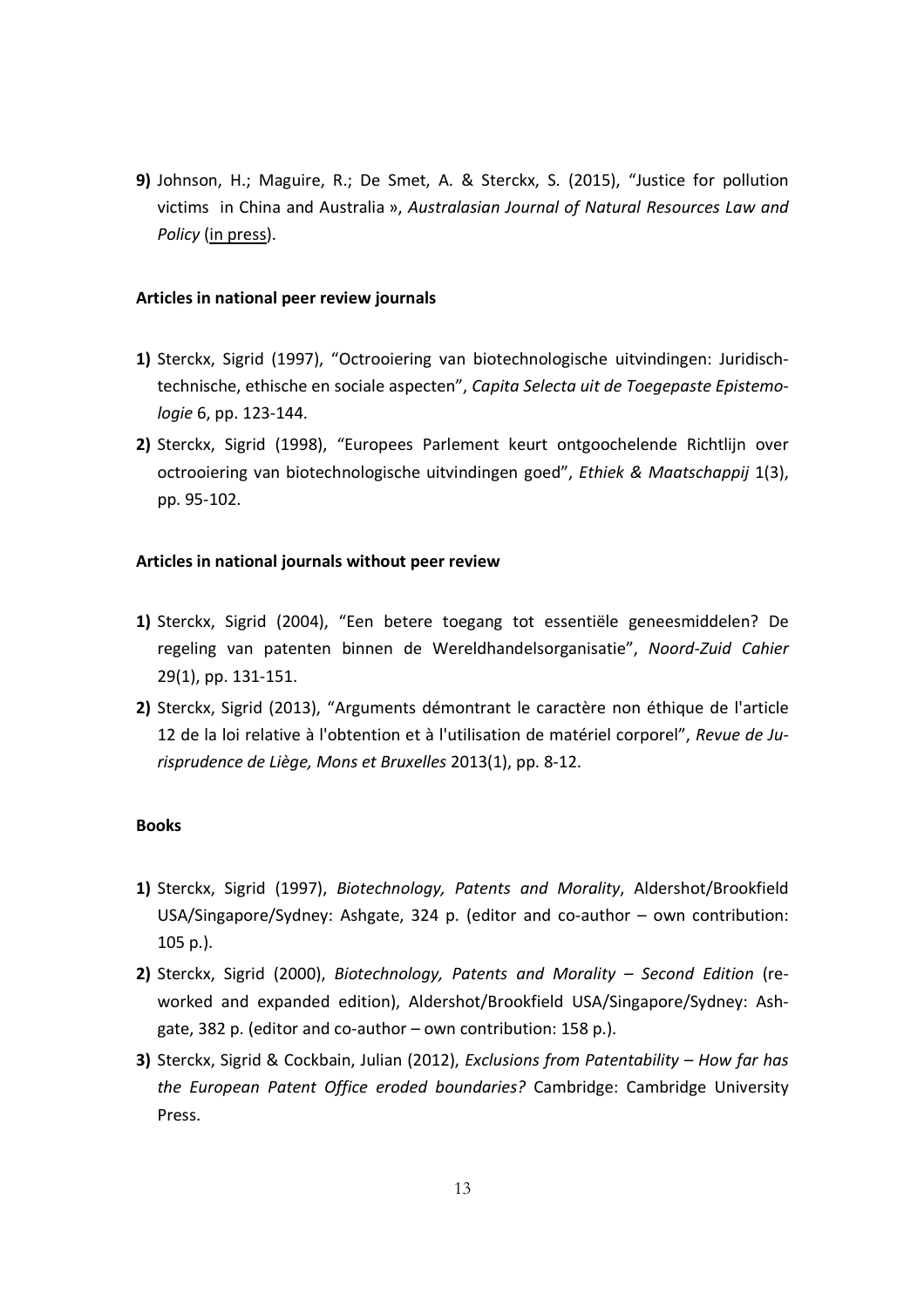- **4)** Tolleneer, Jan; Sterckx, Sigrid & Bonte, Pieter (eds) (2013), *Athletic Enhancement, Human Nature and Ethics – Threats and Opportunities of Doping Technologies*. Dordrecht: Springer.
- **5)** Sterckx, Sigrid; Raus, Kasper & Mortier, Freddy (eds) (2013), *Continuous Sedation at the End of Life: Ethical, Clinical and Legal Perspectives*. Cambridge: Cambridge University Press.
- **6)** Peeters, W.; De Smet, A.; Diependaele, L. & Sterckx, S. (2015), *Climate Change and Individual Responsibility: Agency, Moral Disengagement and the Motivational Gap*. Palgrave Macmillan.

#### **Book chapters**

- **1)** Sterckx, Sigrid (1999), "Klonering: een nieuw biotechnologisch wonderland?", in Van Kerckhove, Christian & Desmedt, Luc (eds), *De toekomst van het heden*. Antwerpen: Humanistisch Vrijzinnige Dienst, pp. 79-83.
- **2)** Sterckx, Sigrid (2001), "Ownership", in Meyer, Gitte (ed.), *Fighting poverty with biotechnology?*, Copenhagen: Centre for Bioethics and Risk Assessment, University of Copenhagen, pp. 23-27.
- **3)** Sterckx, Sigrid (2001), "Het nieuwe patentregime en het algemeen belang: De geruisloze ontbinding van een huwelijk?", in Nauwelaerts, Philip, Cassimon, Danny & Opdebeeck, Hendrik (eds), *Mensenrechten in het bedrijfsleven – Toch meer dan windowdressing*. Antwerpen: Intersentia Rechtswetenschappen, pp. 61-74.
- **4)** Sterckx, Sigrid (2005), "The ethics of patenting Uneasy justifications", in Drahos, Peter (ed.), *Death of Patents*. Oxford: Law Text Publishers, pp. 175-211.
- **5)** Sterckx, Sigrid (2005), "De juridische regulering van biodiversiteit Een ethische analyse van drie internationale verdragen", in Braeckman, Johan; de Reuver, Bert & Vervisch, Thomas (eds), *Ethiek van DNA tot 9/11*. Amsterdam: Amsterdam University Press, pp. 177-199.
- **6)** Sterckx, Sigrid (2007), "The WTO-TRIPs patent regime after Doha: Promises and realities", in Torremans, Paul; Shan, Hailing & Erauw, Johan (eds), *Intellectual Property and TRIPS Compliance in China — Chinese and European Perspectives. Cheltenham* / Northampton (Massachusetts): Edward Elgar, pp. 195-211.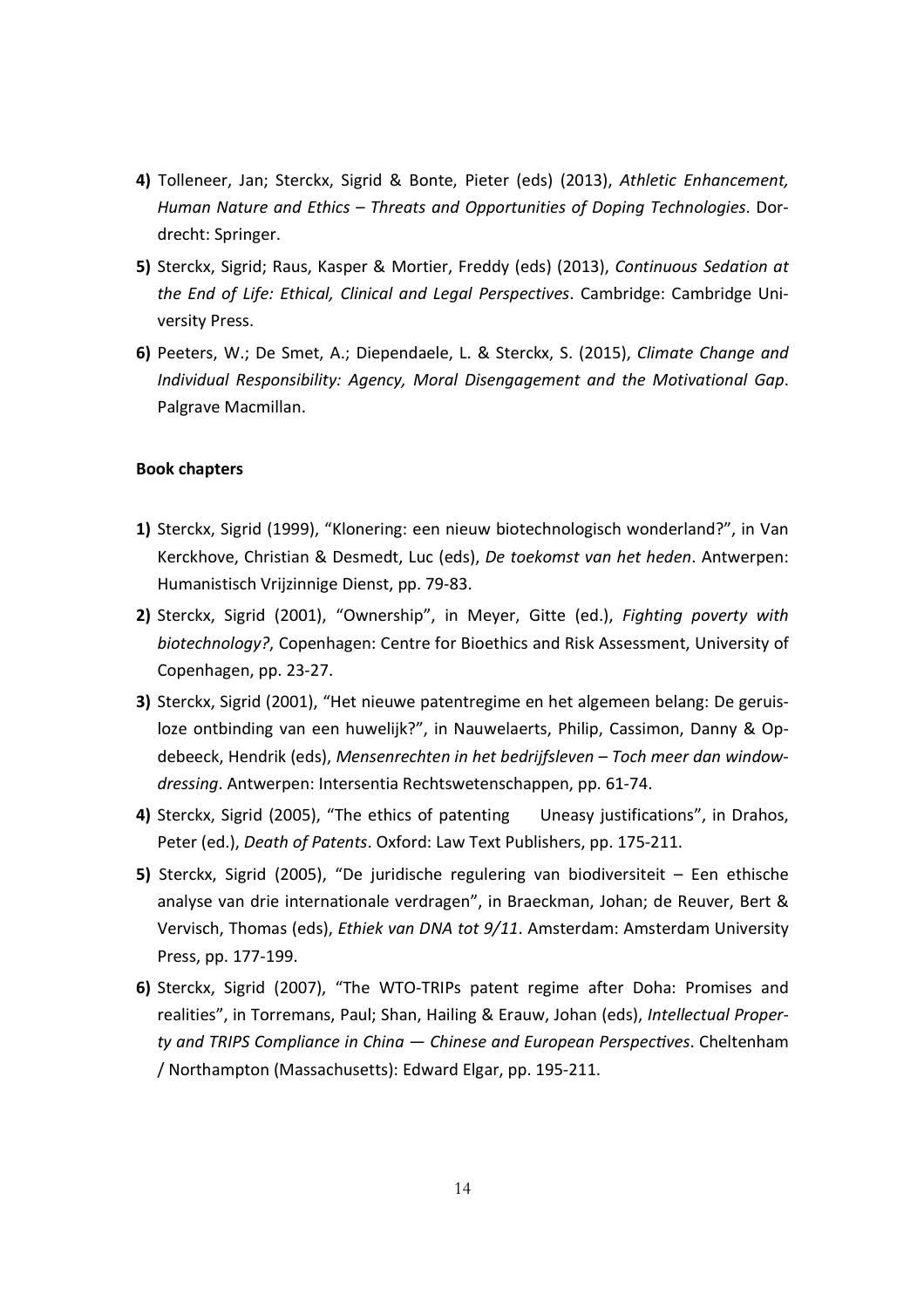- **7)** Sterckx, Sigrid (2007), 'Patents and Access to Drugs in Developing Countries: An Ethical Analysis', in Chadwick, Ruth; Kuhse, Helga; Schüklenk, Udo & Singer, Peter (eds), *The Bioethics Reader – Editors' Choice*. Oxford: Blackwell, pp. 145-161.
- **8)** Sterckx, Sigrid (2007), "Lack of access to essential drugs: a story of continuing global failure, with particular attention to the role of patents", in Lenk, Christian; Hoppe, Nils & Andorno, Roberto (eds), *Ethics and Law of Intellectual Property – Current Problems in Politics, Science and Technology*. Aldershot/Brookfield USA/Singapore/Sydney: Ashgate, pp. 175-197.
- **9)** Sterckx, Sigrid (2007), "Ethics: A brief introduction", in Fraslin, Jean-Marc (ed.), *Bioethics in Life and Environmental Sciences*. Timisoara: Brumar, pp. 15-29.
- **10)**Sterckx, Sigrid (2007), "Environmental ethics: The main approaches", in Fraslin, Jean-Marc (ed.), *Bioethics in Life and Environmental Sciences*. Timisoara: Brumar, pp. 227- 238.
- **11)**Sterckx, Sigrid (2007), "Ethical aspects of the legal regulation of biodiversity", in Fraslin, Jean-Marc (ed.), *Bioethics in Life and Environmental Sciences*. Timisoara: Brumar, pp. 273-289.
- **12)**Sterckx, Sigrid (2010), "Knowledge transfer from academia to industry through patenting and licensing: Rhetoric and reality", In Radder, H. (Ed.), *The Commodification of Academic Research: Science and the Modern University*. Pittsburgh: University of Pittsburgh Press, pp. 44-64.
- **13)**Sterckx, Sigrid (2010), "Patents and access to drugs in developing countries: An ethical analysis", in Selgelid, Michael & Pogge, Thomas (eds), *Health Rights*. Surrey: Ashgate, pp. 297-314 (Reprint of an article from the journal *Developing World Bioethics*).
- **14)**Sterckx, Sigrid (2012), "Enclosing the academic commons Increasing knowledge transfer or eroding academic values?", in Vanderbeeken, R.; Le Roy, F., Stalpaert, C. & Aerts, D. (eds), *Drunk on Capitalism. An interdisciplinary reflection on market economy, art and science*. Berlin: Springer, pp. 49-64.
- **15)**Bonte, Pieter; Tolleneer, Jan; Schotsmans, Paul & Sterckx, Sigrid (2013), "Introduction: Human nature as a promising concept to make sense of the spirit of sport", in Tolleneer, Jan; Sterckx, Sigrid & Bonte, Pieter (eds), *Athletic enhancement, human nature and ethics. Threats and opportunities of doping technologies*. Dordrecht: Springer, pp. 1-17.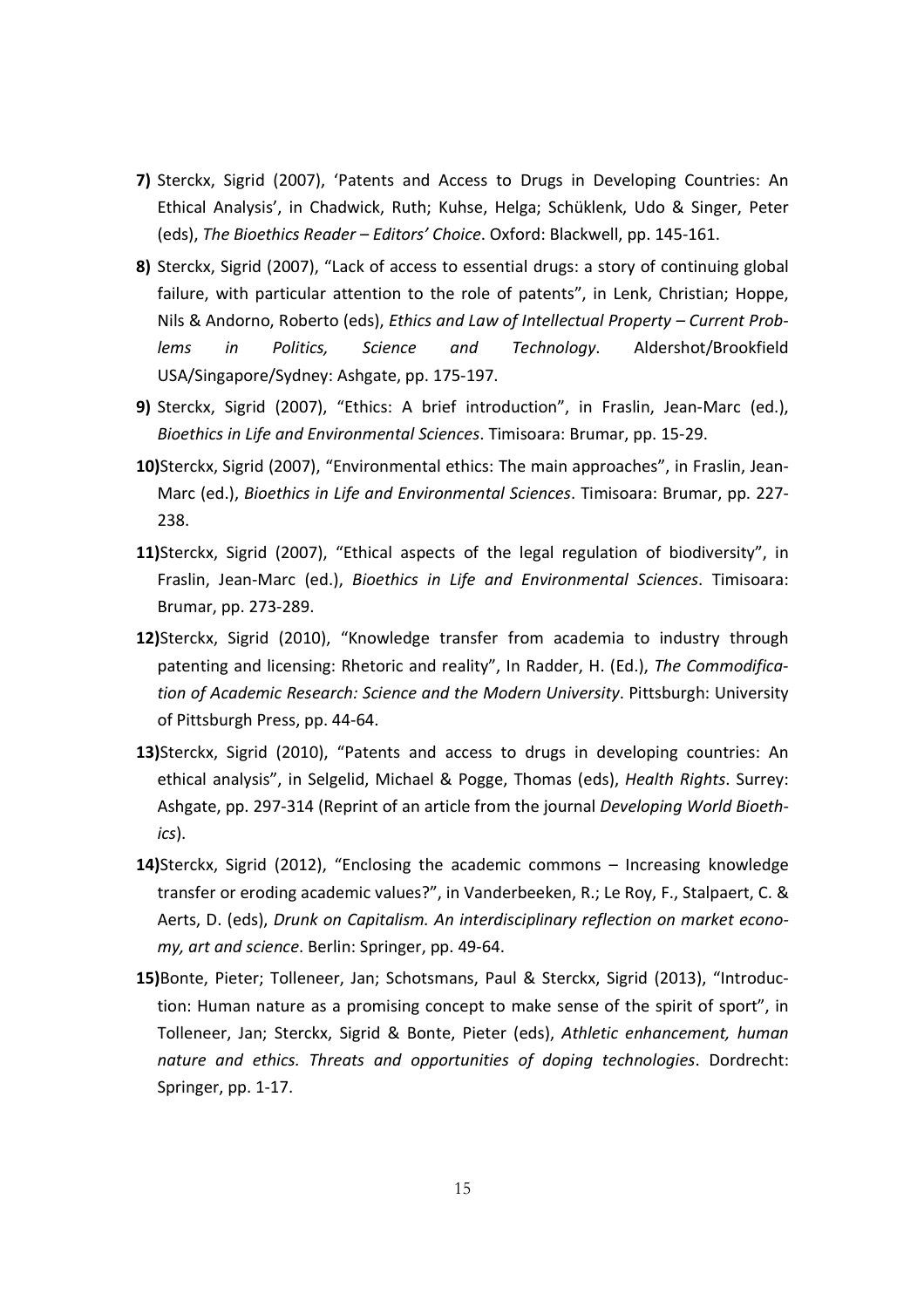- **16)**De Smet, Andries; Sterckx, Sigrid & Cockbain, Julian (2013), "The lack of access to medicines and the Health Impact Fund scheme", in Derkx, Peter & Kunneman, Harry (Eds), *Genomics and Democracy. Towards a 'Lingua Democratica' for the Public Debate on Genomics*. Amsterdam/New York: Rodopi, pp. 151-170.
- **17)**Sterckx, Sigrid; Raus, Kasper & Mortier, Freddy (2013), "Introduction" in Sterckx, Sigrid; Raus, Kasper & Mortier, Freddy (Eds), *Continuous Sedation at the End of Life: Ethical, Clinical and Legal Perspectives*. Cambridge: Cambridge University Press, pp. 1- 28.
- **18)**Raus, Kasper; Sterckx, Sigrid & Mortier, Freddy (2013), "Can the doctrine of double effect justify continuous deep sedation at the end of life?" in Sterckx, Sigrid; Raus, Kasper & Mortier, Freddy (Eds), *Continuous Sedation at the End of Life: Ethical, Clinical and Legal Perspectives*. Cambridge: Cambridge University Press, pp. 177-201.
- **19)**Peeters, W.; Dirix, J. & Sterckx, S. (2013), "Putting sustainability into Sustainable Human Development" in Lessman, O. & Rauschmayer, F. (Eds), *The Capability Approach and Sustainable Development.* New York: Routledge, pp. 57-75. (reprint of the 2013 article in the *Journal of Human Development and Capabilities* 14(1), pp. 58-76)
- **20)**Van Assche, Kristof & Sterckx, Sigrid (2014), "The protection of human dignity in research involving human body material" in van Beers, B.; Corrias, L. & Werner, W. (eds), *Humanity across International Law and Biolaw*. Cambridge: Cambridge University Press, pp. 265-287.
- **21)**Sterckx, Sigrid & Cockbain, Julian (2014), "The ethics of patenting in genetics A second enclosure of the commons?" in Werner-Felmayer, Gabriele; Prainsack, Barbara & Schicktanz, Silke (eds), *Genetics as Social Practice - Transdisciplinary Views on Science and Culture*. Farnham: Ashgate, pp. 129-144.
- **22)**Peeters, W.; De Smet, A. & Sterckx, S. (2014), "Individual agency and responsibility in mitigating climate change" in McBain, D. (ed.), *Power, Justice and Citizenship: The Relationships of Power*. Freeland, Oxfordshire: Inter-Disciplinary Press (e-book), pp. 3-17.
- **23)**De Smet, A.; Peeters, W. & Sterckx, S. (2014), "A Non-Reductionist Defence of Global Citizenship" in McBain, D. (ed.), *Power, Justice and Citizenship: The Relationships of Power*. Freeland, Oxfordshire: Inter-Disciplinary Press (e-book), pp. 123-133.
- **24)**Sterckx, Sigrid & Raus, Kasper (2015), "Continuous sedation at the end of life", in Youngner, Stuart & Arnold, Robert (eds), *The Oxford Handbook of Ethics at the End of Life*. Oxford: Oxford University Press.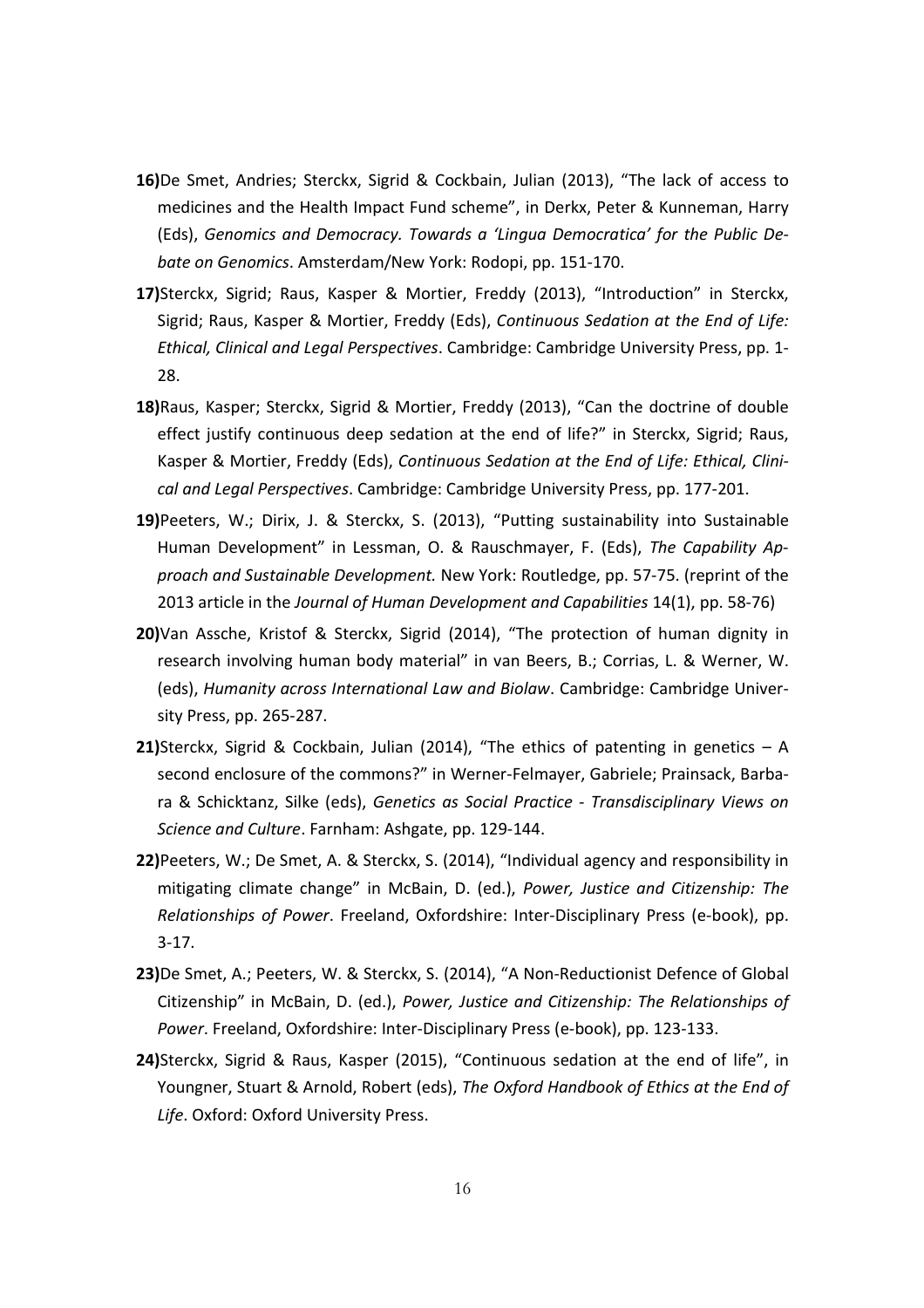- **25)**Howard, H.; Sterckx, S.; Cockbain, J.; Cambon-Thomsen, A. & Borry, P. (2015), "The convergence of direct-to-consumer genetic testing companies and biobanking activities: The example of 23andme" in Wienroth, Matthias & Rodrigues, Eugenia (eds), *Knowing New Biotechnologies. Social Aspects of Technological Convergence.* London: Routledge, pp. 59-74.
- **26)**Raus, Kasper & Sterckx, Sigrid (2015), "Euthanasia for mental suffering", in Varelius, Jukka & Cholbi, Michael (eds), *New Directions in the Ethics of Assisted Suicide and Euthanasia* Dordrecht: Springer, pp. 79-96.
- **27)**Sterckx, Sigrid & Cockbain, Julian (2015), "The natural, the informational, the claimable? Human body material in US and European patent law", in van Klink, Bart; van Beers, Britta & Poort, Lonneke (eds), *Symbolic Legislation Theory and Developments in Biolaw* (in press).
- **28)**Focquaert, Farah & Sterckx, Sigrid (2016), "Offering neurointerventions to offenders with impaired moral functioning: Ethical and criminal justice aspects", in Vincent, Nicole (ed.), *Neuro-interventions and the law: Regulating Human Mental Capacity* (forthcoming, under contract with Oxford University Press).
- **29)**Focquaert, Farah; Sterckx, Sigrid & Pereboom, Derk (2015), "The future of punishment: Moral betterment without retribution" (forthcoming, under contract with Routledge)
- **30)**Sterckx, Sigrid & Raus, Kasper (2015), "The practice of continuous sedation at the end of life in Belgium: How does it compare to UK and Dutch practice, and is it being used as a form of euthanasia?", in Jones, David; Gastmans, Chris & MacKellar, Callum (eds), *Euthanasia and Assisted Suicide: Lessons from Belgium* (forthcoming).

#### **6. Onderwijservaring**

- 1996-2000: gastcolleges op vraag van diverse professoren, zowel aan de Universiteit Gent als aan de Universiteit Antwerpen, over mijn onderzoek met betrekking tot het octrooisysteem
- sinds academiejaar 2000-2001:
	- \* Opleidingsonderdeel 'Bio-ethiek' voor studenten 1<sup>e</sup> kandidatuur Geneeskunde (casusbesprekingen in kleine groepen) (het betreft meer specifiek *medische* ethiek) (3 academiejaren gedoceerd)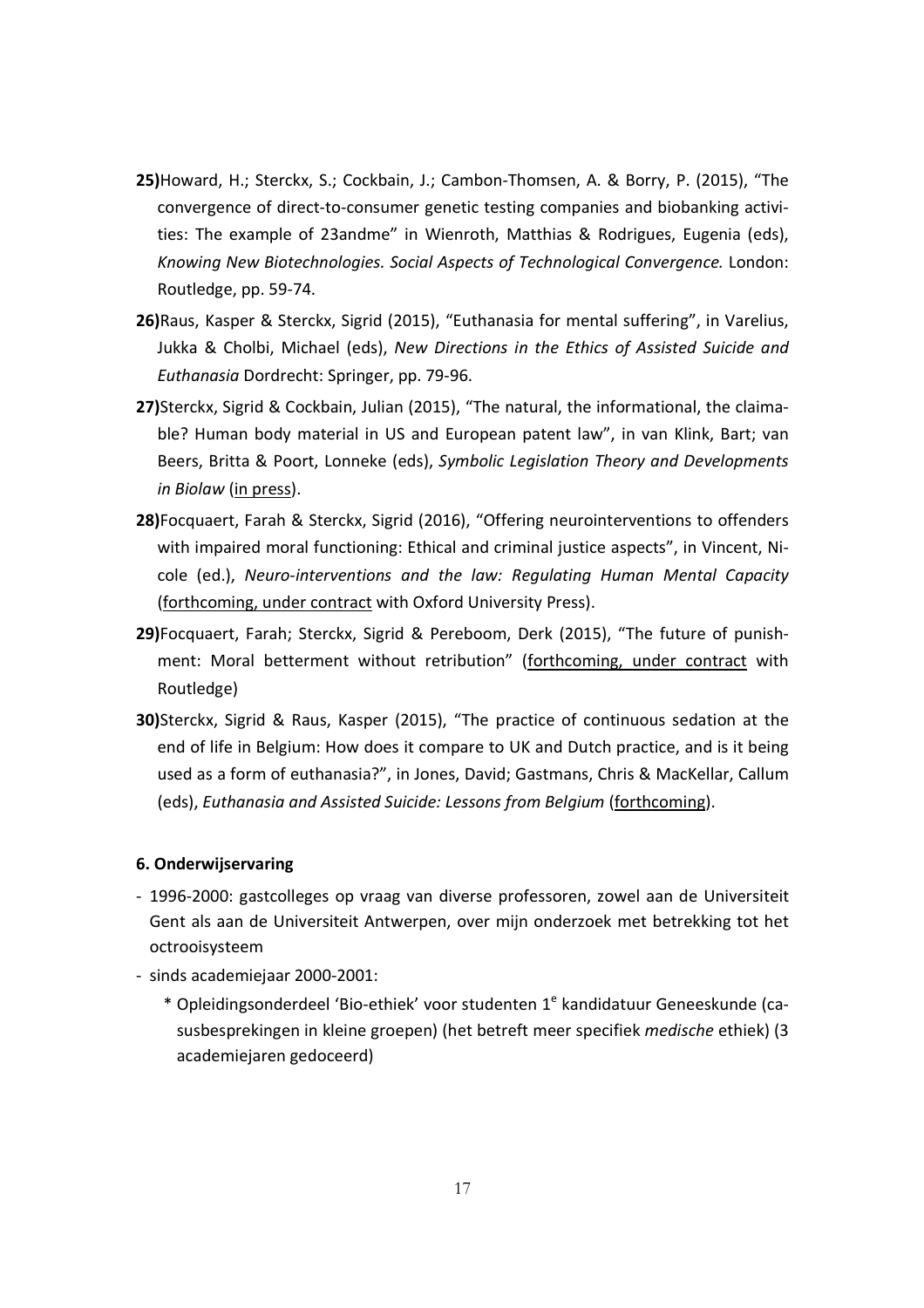- \* Opleingsonderdeel 'Inleiding tot de Menswetenschappen', partim 'Rechtvaardigheids-theorieën', voor studenten 1<sup>e</sup> kandidatuur Economische Wetenschappen en Toegepaste Economische Wetenschappen (2 academiejaren gedoceerd)
- sinds academiejaar 2001-2002 ook:
	- \* Opleidingsonderdeel 'Economie en ethiek', voor studenten 2<sup>e</sup> kandidatuur Toegepaste Economische Wetenschappen en 1<sup>e</sup> jaar Graad Handelsingenieur. (UA) (3 academiejaren gedoceerd)
	- \* Opleidingsonderdeel 'Bio-ethiek', keuzevak voor studenten 2<sup>e</sup> cyclus, Faculteit Wetenschappen en Faculteit Landbouwkundige en Toegepaste Biologische Wetenschappen

- sinds academiejaar 2002-2003 (tot en met academiejaar 2007-2008) ook:

Opleidingsonderdeel 'Ethiek', verplicht vak voor studenten  $3<sup>e</sup>$  proef landbouwkundige en toegepaste Biologische Wetenschappen (alle opties)

- sinds academiejaar 2003-2004 ook:
	- \* Opleidingsonderdeel 'Environmental ethics', verplicht vak voor studenten 2<sup>e</sup> jaar 'Master of Science in Environmental Sanitation' (Faculteit FLTBW)
	- \* Gastdocent aan het Prins Leopold Instituut voor Tropische Geneeskunde (Antwerpen), studenten 'Master in Public Health', colleges over determinanten van toegang tot essentiële geneesmiddelen (6u)
- sinds academiejaar 2004-2005 ook:

Opleidingsonderdeel 'Ethiek', verplicht vak voor studenten 1<sup>e</sup> Bachelor Bioingenieurswetenschappen.

- sinds academiejaar 2006-2007 ook:
	- Jaarlijks twee gastcolleges in het kader van het vak "Intellectual Property and Development" aan de LLM opleiding (Master of Laws) van de University of London, School of Oriental and African Studies
	- Opleidingsonderdeel 'Bioethiek I', verplicht vak voor studenten 3<sup>e</sup> BA Biomedische Wetenschappen en keuzevak voor studenten 3<sup>e</sup> BA Geneeskunde, VUB

Opleidingsonderdeel 'Bioethiek II', verplicht vak voor studenten 1<sup>e</sup> MA Biomedische Wetenschappen

- Medische Ethiek met inbegrip van terminale zorg, verplicht vak voor studenten  $2^e$ licentie gerontologie VUB (wordt vanaf academiejaar 2009-2010 het vak 'Ethics related to ageing' in de Engelstalige master of gerontological sciences)
- Toegepaste Ethiek, verplicht vak voor studenten  $1^e$  MA Moraalwetenschappen en Humanistiek

- sinds academiejaar 2007-2008 ook: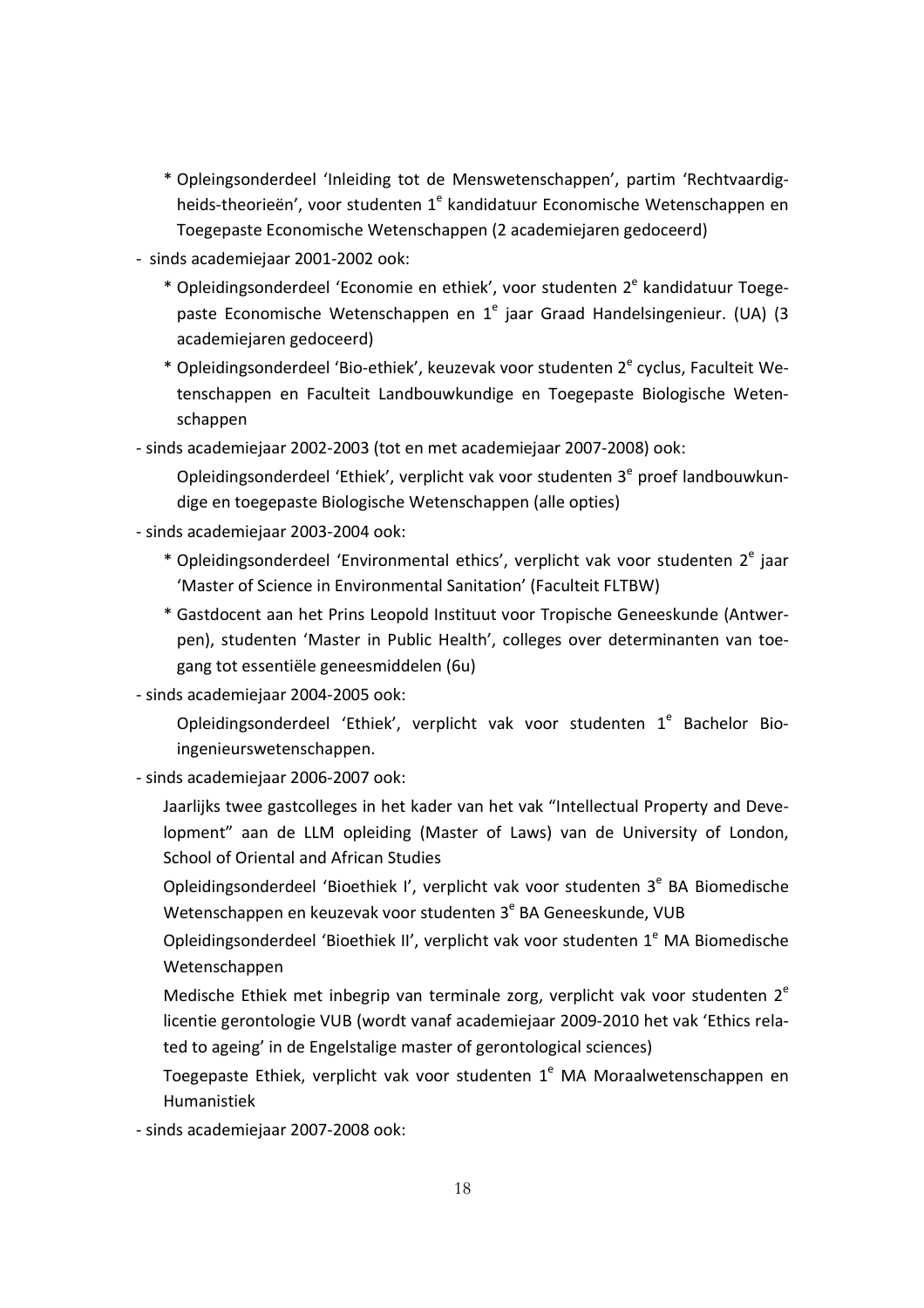Module 'Bioethiek' (15u) in het kader van het vak 'Topics in Pharmacy Practice'/ 'Topics in Pharmacy Research' (60u – coördinator: Prof. Kristien De Paepe/ Prof. Yvan Vander Heyden), verplicht vak voor studenten 1<sup>e</sup> MA Farmacie, VUB

- sinds academiejaar 2008-2009 ook:

Coördinator van Module 8 ('Ethical and legal aspects of disaster medicine') van de European Master of Disaster Medicine en titularis voor de module 'General introduction to ethics, with particular attention to the context of disaster medicine' en co-titularis voor de module 'Ethical/moral aspects of disaster medicine: applied reasonings and cases (samen met Prof. H. Delooz en Prof. K. Koenig)

- sinds academiejaar 2011-2012 ook:

'Wijsgerige ethiek: Systematiek', verplicht vak voor studenten 1<sup>e</sup> BA wijsbegeerte en moraalwetenschappen, UGent

'Wijsgerige ethiek: Methodiek', verplicht vak voor studenten 1<sup>e</sup> BA wijsbegeerte en moraalwetenschappen, UGent

'Hedendaagse ethiek: Continentale traditie', verplicht vak voor studenten 2e BA wijsbegeerte en moraalwetenschappen, UGent

'Wereldethiek', verplicht vak voor studenten MA moraalwetenschappen, keuzevak voor studenten MA wijsbegeerte, UGent

- Sinds academiejaar 2012-2013 ook:

'Grondige studie van Vraagstukken uit de Sociale en Politieke Filosofie', verplicht vak voor studenten MA moraalwetenschappen, keuzevak voor studenten MA wijsbegeerte, UGent

## **7. Studieverblijven in het buitenland**

Duitsland, München, hoofdzetel Europees Octrooi Bureau, 17-24 november 1995.

Verenigd Koninkrijk, Sheffield, University of Sheffield, Sheffield Institute of Biotechnology Law and Ethics, 13-20 mei 1997.

Duitsland, München, hoofdzetel Europees Octrooi Bureau, 11-15 oktober 1997.

- Verenigde Staten, Washington DC, Georgetown University, Department of Philosophy, 22 augustus – 1 oktober 1998.
- Verenigd Koninkrijk, University of London, Queen Mary and Westfield College, Centre for Commercial Law Studies, Queen Mary Intellectual Property Research Institute, 1-6 maart 1999.
- Nederland, Landbouwuniversiteit Wageningen, Departement Toegepaste Ethiek, 7-9 maart 1999.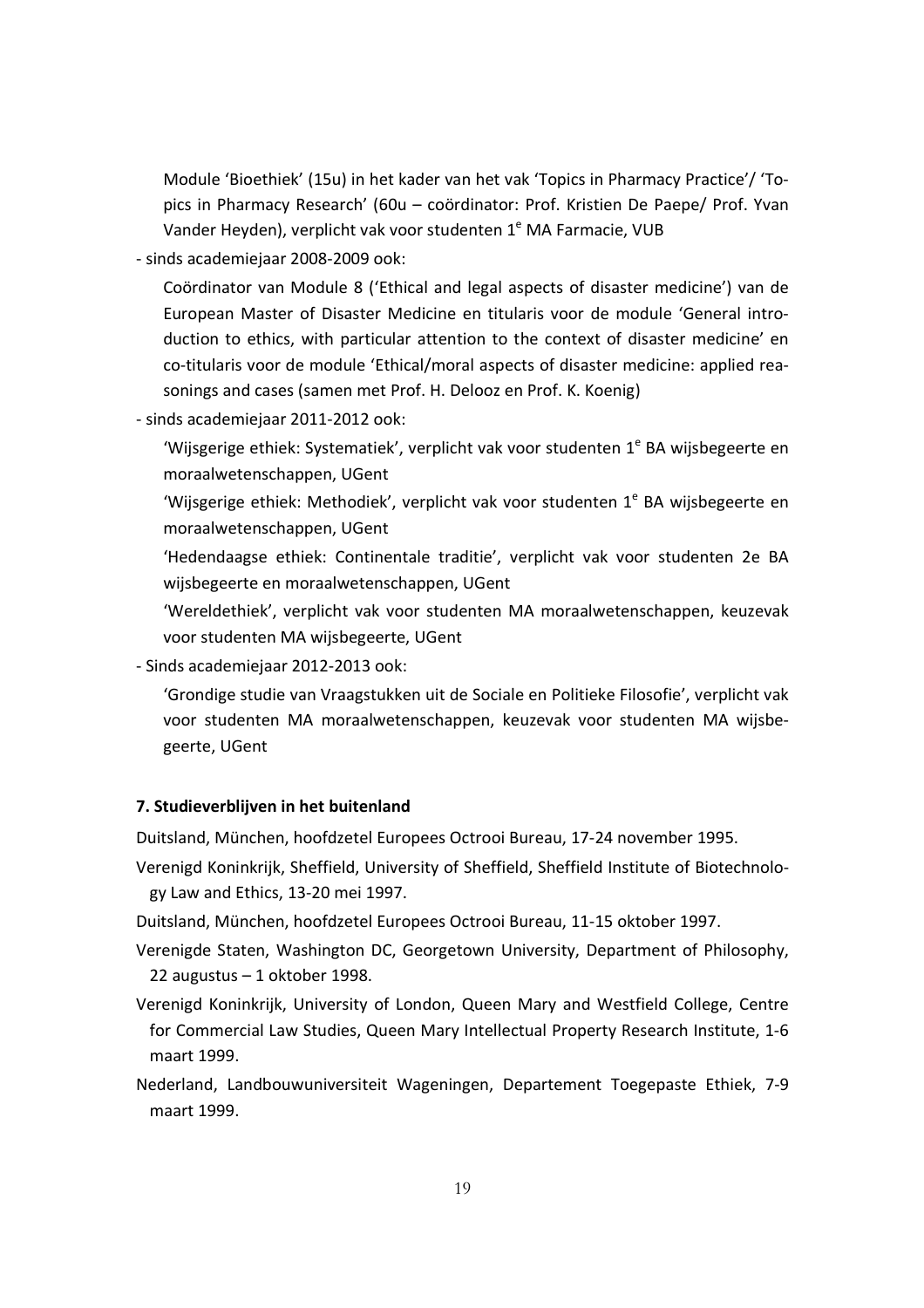- Nederland, Universiteit Maastricht, Vakgroep Privaatrecht, Zomeruniversiteit 'Globalization of Intellectual Property Law. Piracy, Enforcement & Socio-economic Challenges', 7-10 juli 1999.
- Bangladesh, Dhaka, Bangabandhu Medical University, Department of Pharmacology, 26 juli – 8 augustus 2001.
- Bénin, Cotonou, 23 augustus 6 september 2001 (studieverblijf voor interviews met diverse actoren in de volksgezondheidsector ―hoge ambtenaren, NGO's en patiëntenverenigingen― met als doel de verzameling van gegevens over de toegang tot essentiële geneesmiddelen in dit land).
- Zuid-Afrika, Kaapstad, 25 februari 10 maart 2002 (studieverblijf voor interviews met vertegenwoordigers van NGO's, vakbonden en patiëntenverenigingen die ijveren voor toegang tot Aidsremmers en tot middelen die de kans op HIV-transmissie van moeder naar kind verkleinen)
- Verenigde Staten, Washington DC, American University, Washington College of Law, Intellectual Property Clinic, 3-21 april 2003.
- Verenigd Koninkrijk, Oxford, St Peter's College, Intellectual Property Research Centre, 31 mei-13 juni 2004.
- Zwitserland, Genève, Brocher Foundation, 'The human body as a source for therapeutics', Brocher Summer School 2009, 31 augustus-6 september 2009.
- Zwitserland, Genève, Brocher Foundation, Visiting researcher, 1 maart 31 maart 2015.
- UK, Oxford, University of Oxford, Centre for Health, Law and Emerging Technologies, Visiting Researcher, 3 June 2015 – 31 January 2015 (interrupted for conference attendances and for the research stay at the Hastings Center mentioned below).
- US, Garrison (NY), Hastings Centre for Bioethics, Visiting Scholar, 5 October 15 November 2015.

#### **8. Zelf georganiseerde internationale congressen/workshops**

17, 18 en 19 januari 1996, Het Pand, Universiteit Gent, internationaal congres *Biotechnology, Patents and Morality: Towards a Consensus* (gefinancierd door de Europese Commissie, DG XII).

7 oktober 2001, Instituut voor Antropologie, Universiteit van Firenze, Firenze, workshop *Beyond biosafety & public health: Addressing concerns of use and morality in*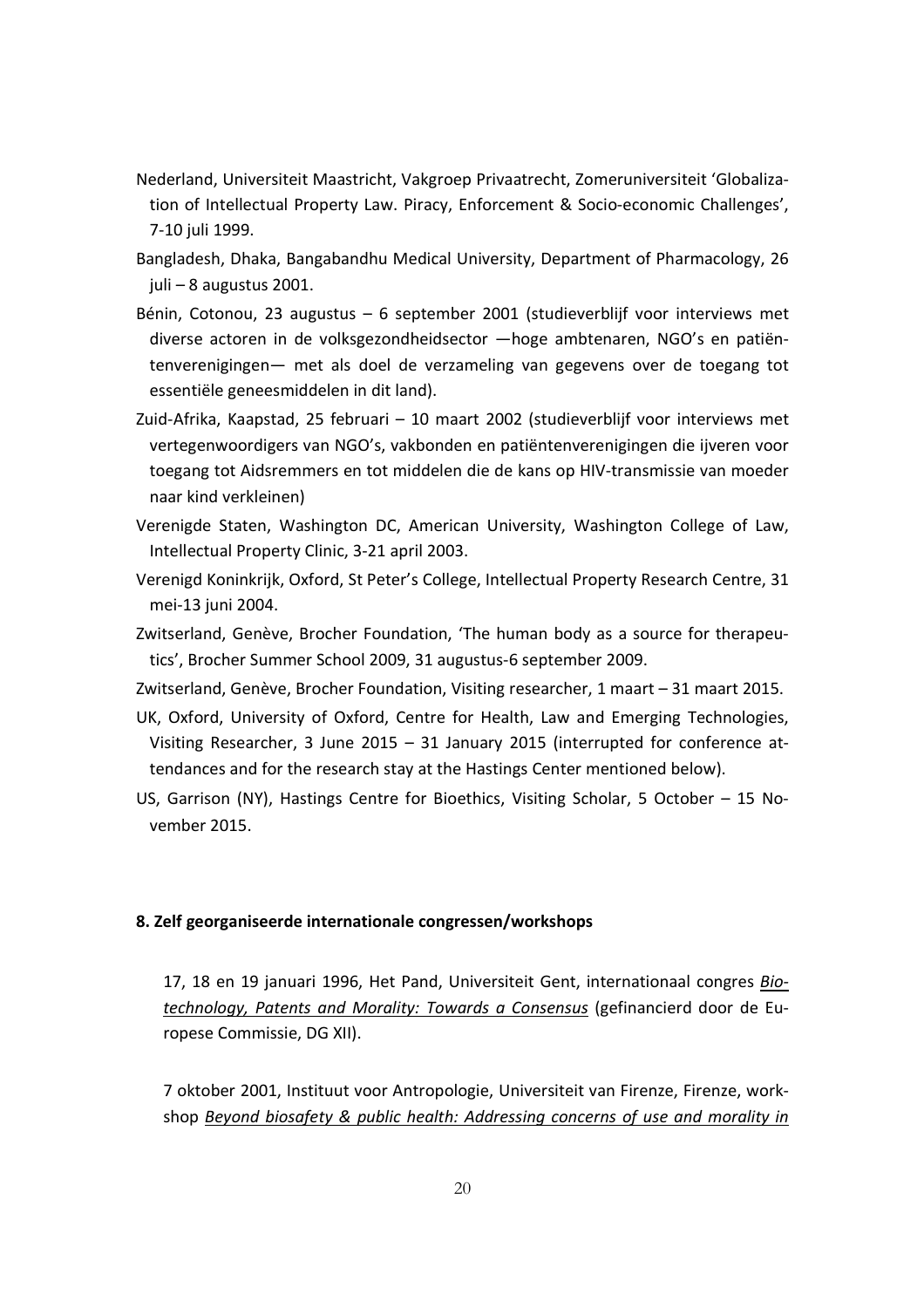*US/European acceptance of genetically modified foods*. Gefinancierd door de European Society of Agricultural and Food Ethics (co-organisatrice: Professor Tarla Peterson, Texas A&M University, US).

12 maart 2003, Aeropolis, Brussel, internationaal symposium *Toegang tot essentiële geneesmiddelen/Accès aux médicaments essentiels/Access to essential medicines*. Gefinancierd door DGIS (Directoraat-Generaal Internationale Samenwerking) (coorganisatoren: Medicus Mundi en Wereldsolidariteit).

19 februari 2010, Queen Mary, University of London, Barts and The London School of Medicine and Dentistry, Centre for Health Sciences, internationaal onderzoeksseminarie *Sedation at the end of life: Ethical perspectives*.

12 oktober 2010, Université Libre de Bruxelles, Solbosch Site, Brussel, internationaal symposium *Science, Clinical practice and Psychotropic drugs: How do they interact?* (co-organisatoren: Prof. Philippe Fouchet, Dr Monique Debauche, Dr Philippe Hennaux).

28-29 oktober 2010, Brussel, 16th National Ethics Committees Forum Conference (mede-organisator van deze door het Belgisch Raadgevend Comité voor Bioethiek georganiseerde conferentie in het kader van het Belgische EU-voorzitterschap, en voorzitter van de workshop 'Commercialisation of human body material').

11 & 12 maart 2011, Marriott Hotel Gent, internationale conferentie *Continuous sedation at the end of life: Ethical Perspectives* (co-organisatoren: Prof. Freddy Mortier, Drs Kasper Raus).

18 maart 2011, KU Leuven, internationaal symposium *Human nature in bioethics and sport ethics* (co-organisatoren: Overlegcentrum voor Ethiek KULeuven, Bioethics Institute Ghent UGent, Hoger Instituut voor Wijsbegeerte KULeuven en Faculteit Bewegings- en Revalidatiewetenschappen KULeuven).

5 juli 2011, Amigo Hotel, Brussel, Organisator van de training module *Ethics in palliative care* voor alle predoctorale onderzoekers en partners in het EU FP7 onderzoeksconsortium EURO IMPACT.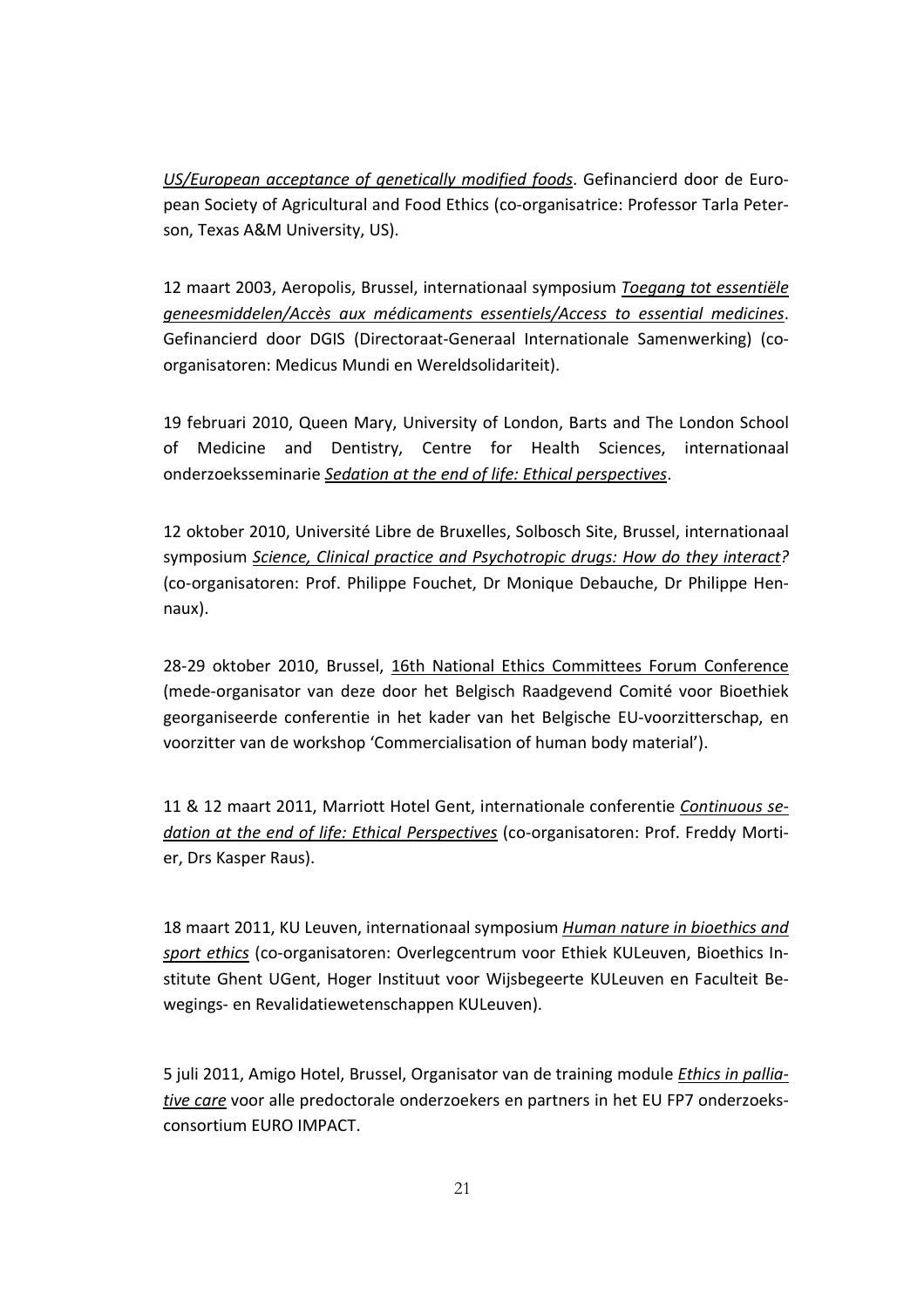23-25 June 2015, Mathematics Institute, University of Oxford, Oxford, international conference *Translation in Healthcare – Exploring the Impact of Emerging Technologies* (co-organisers: Prof. Jane Kaye, Prof. Tim Caulfield, Prof. Eric Juengst, Prof. Kazuto Kato, Prof. Eric Meslin, Prof. Amy McGuire)

19-22 August 2015, Augustinian Monastery Thagaste, Ghent, 29<sup>th</sup> European conference on *Philosophy of Medicine and Health Care* (co-organisers: Prof. Ignaas De Visch, Prof. Guido Pennings, Prof. Veerle Provoost, European Society for Philosophy of Medicine and Health Care)

4 & 5 September 2015, Conference centre 'Het Pand', Ghent University, Ghent, invitational international symposium *Global justice: New Directions in Research and Advocacy*.

9 & 10 September 2015, Botanical Gardens, Amsterdam, invitational international symposium *Me Medicine vs. We Medicine: Personalised Medicine, Individual Choice and the Common Good in the Age of Biocapitalism* (co-organiser: Dr. Britta van Beers).

## **9. Internationale congressen of symposia waarop een actieve bijdrage werd geleverd**

Cambridge University, Cambridge, september 1996, internationaal congres 'The Ethical and Economic Implications of Human Genetic Science', lezing op uitnodiging: 'The patentability of genetic material in Europe: legal, ethical and socio-economic aspects'.

Oxford University, Oxford, april 1998, internationaal congres 'Genetics, Identity and Justice', lezing op uitnodiging: 'Advisory reports of the European Commission's Group of Advisers on the Ethical Implications of Biotechnology'.

The Chartered Institute of Patent Agents, London, maart 1999, internationale workshop, lezing op uitnodiging: 'Patents, Markets and Morality'.

Landbouwuniversiteit Wageningen, Wageningen, maart 1999, internationale workshop 'Biotechnology debates US/Europe', lezing op uitnodiging: 'Biotechnology patents: an EU-US comparison'.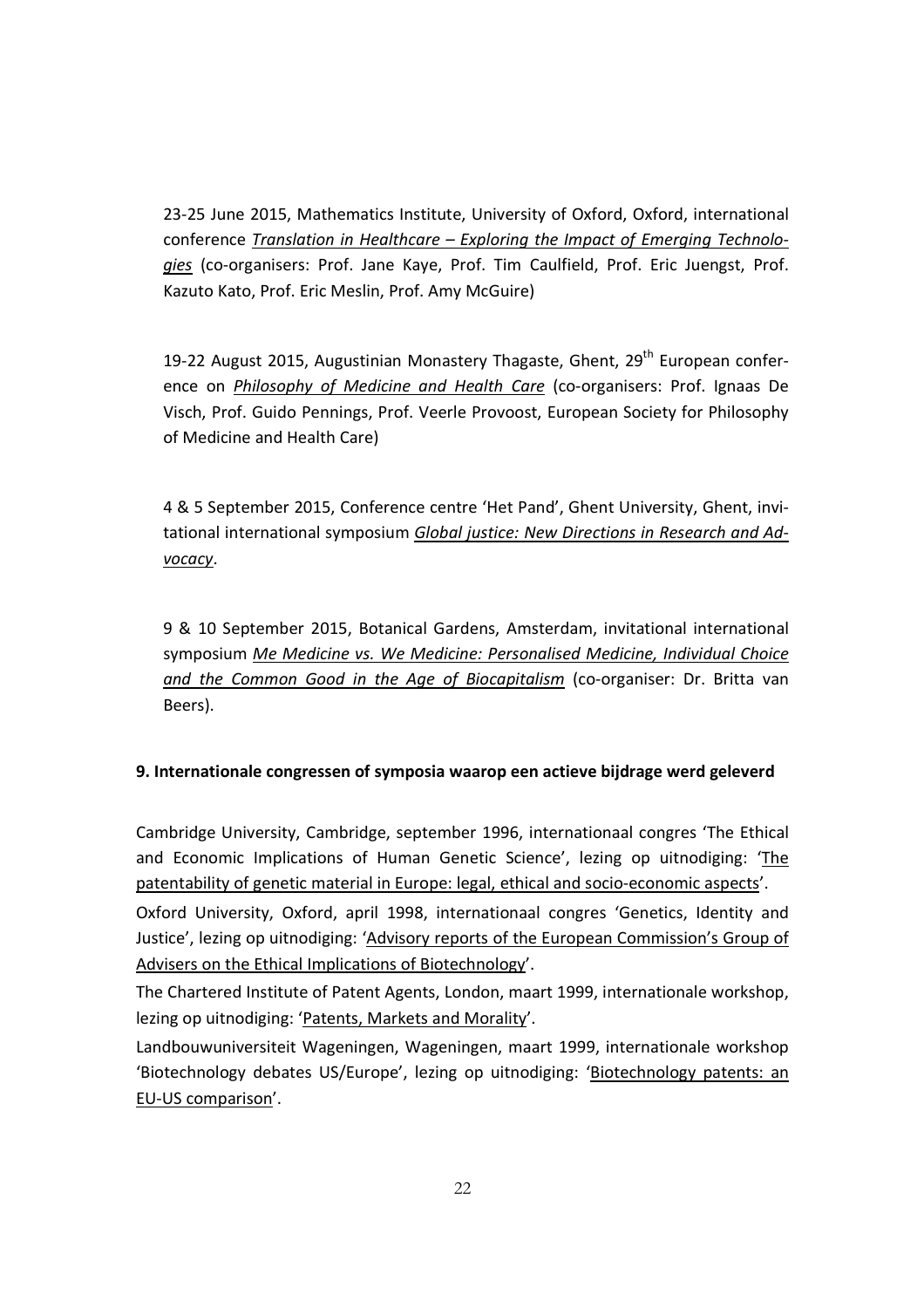Congrescentrum Lelystad, Nederland, Transatlantic Platform on Consumer Concerns and International Trade (internationale interdisciplinaire bijeenkomst), 15-17 juni 2000, Workshop 'Markets', 'Comments on the introductory paper' (op uitnodiging).

Royal Veterinary and Agricultural University, Kopenhagen, 24-26 augustus 2000, tweede internationaal congres van de 'European Society on Agricultural and Food Safety', workshop 'Comparison of EU and US arguments Regarding Environmental and Human Health Risks Associated with Genetically Modified Foods', lezing op uitnodiging: 'Ethical dilemmas posed by intellectual property of genetically modified foods'.

University of Copenhagen, Kopenhagen, 18 september 2000, internationale workshop 'Biotechnology in Third World Agriculture: Potential, Problems and Poverty', lezing op uitnodiging: 'Can profit considerations be combined with development?'.

Department of Pharmacology, Bangabandhu Medical University, Dhaka, Bangladesh, 2 augustus 2001, lezing op uitnodiging: 'The WTO Agreement on Trade Related aspects of Intellectual Property rights (TRIPs) and least developed countries'.

Bangladesh National Press Centre, Dhaka, 7 augustus 2001, lezing op uitnodiging: 'TRIPs and its anticipated impact on drug prices in Bangladesh'

City University of New York, New York, 13 maart 2002, concluante van de sessie 'The role of intellectual property rights' van de gesloten workshop 'The Crisis of Neglected Diseases – Developing Treatments & Ensuring Access', georganiseerd door Médecins Sans Frontières.

Sheraton Hotel, Brussel, 20 april 2002, voorzitster en concluante van de sessie 'Onheilspellende genetische berichten – Predictieve genetische tests' van de conferentie 'Testen van mensen? Genetische diagnostische tests en hun impact op mens en maatschappij', georganiseerd door de Koning Boudewijnstichting.

Zaragoza International Conference Centre, Spanje, 29-31 augustus 2002, 10th Congress of the European Association of Agricultural Economists, lezing op uitnodiging: 'The ethics of patenting and the changing agenda for agriculture'.

St John's College, Santa Fe, New Mexico, VS, 19-25 juli 2003,  $10<sup>th</sup>$  Conference of the Society for Philosophy in the Contemporary World, lezing op uitnodiging: 'A Critique of the utilitarian argument for patents'.

Institut National d'Enseignement Supérieur et de Recherche Agronomique et Agroalimentaire, Rennes, Frankrijk, 20 februari 2004, lezing op uitnodiging: 'La bioéthique dans les sciences'.

Ditchley Park, Oxford, UK, 12 maart 2004, International Seminar 'Biogenetics: The impact of advances on politics and society', lezing op uitnodiging: 'Can patents deter innovation? The anticommons in biogenetics research'.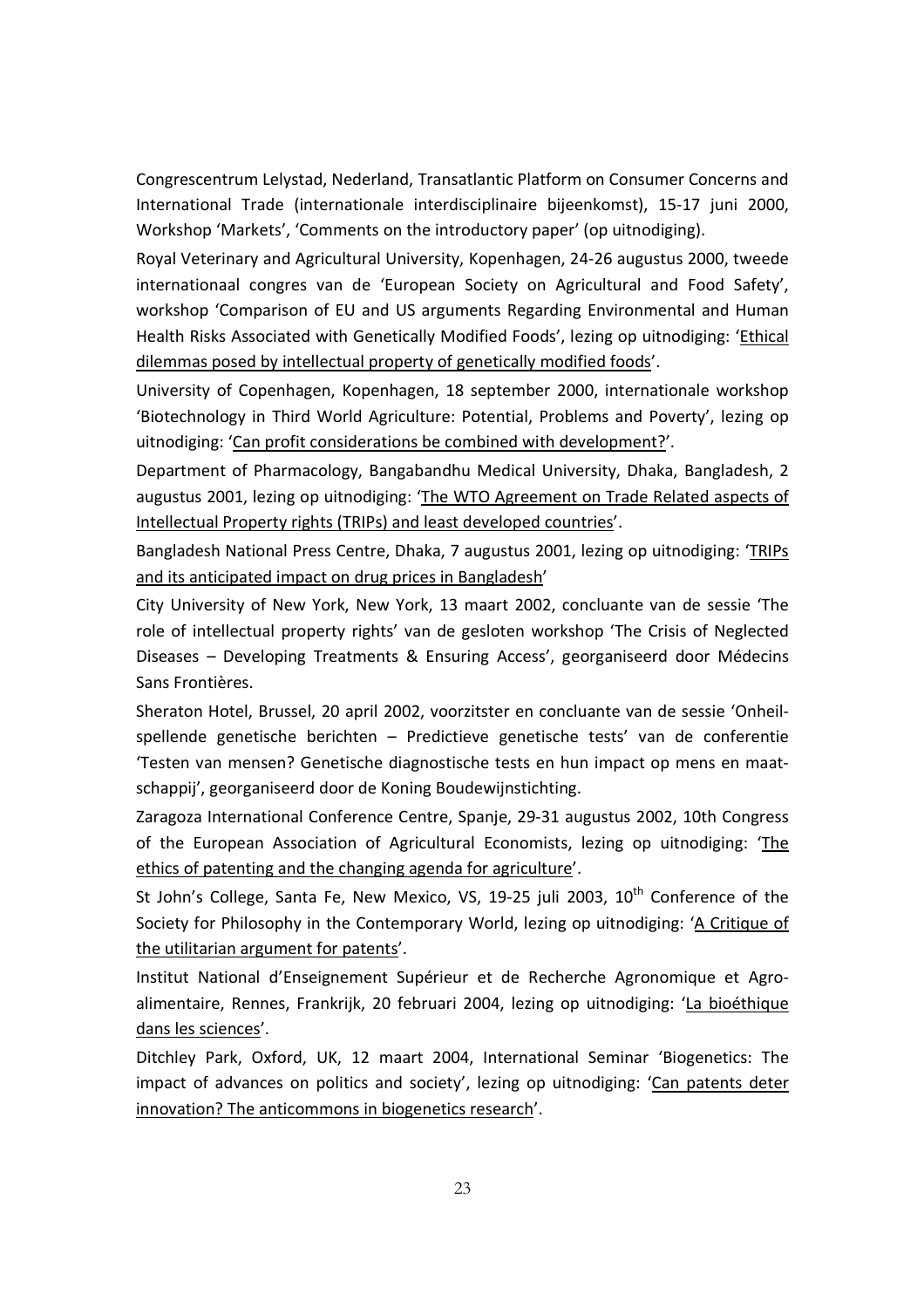Polish Academy of Sciences, Warschau, Polen, 23 april 2004, International Conference "The ethics of intellectual property rights and patents"(under the auspices of the Secretary General, Council of Europe), lezing op uitnodiging 'Can drug patents be morally justified?'.

Maria Theresia College, Katholieke Universiteit Leuven, 4 september 2004, 5th Congress of the European Society for Agricultural and Food Ethics 'Science, Ethics & Society', plenaire lezing op uitnodiging 'Patents and biodiversity: Some reflections on tensions between the regulation of patenting and the Convention on Biological Diversity'.

Abteilung Ethik und Geschichte der Medizin, Georg-August-Universität, Göttingen, Duitsland, 16 september 2004, International workshop 'Intellectual property rights and the information society', lezing op uitnodiging 'Patenting the cure: drug patenting and our responsibility to the third world'.

Brussel, Aeropolis, 7 oktober 2004, internationaal symposium 'La santé n'a pas de prix? Pansons le monde autrement', lezing op uitnodiging 'Accès aux médicaments essentiels aux PVD: mettre en perspective la R&D'.

Nieuwspoort International Press Centre, Den Haag, Nederland, 28 oktober 2004, British Council Seminar 'The ethics of scientific research', concluante van de sessie 'Ethical aspects of funding of scientific research'.

Regional United Nations Information Centre, Brussel, 5 november 2004, international symposium 'What prevails? Human rights or patent rights for drugs?', lezing op uitnodiging 'Access to essential drugs: the international legal framework'.

Vakgroep Wijsbegeerte, Universiteit Amsterdam, Nederland, 19 november 2004, lezing op uitnodiging 'The ethics of patenting – Uneasy justifications'.

East China University of Law and Political Science, Shanghai, China, 24 november 2004, international conference 'Intellectual property rights and WTO-compliance – Chinese and European perspectives', lezing op uitnodiging 'The WTO-TRIPs patent regime after Doha: Promises and realities'.

Örenäs Castle, Lund, Zweden, 26 november 2004, international workshop 'Intellectual property in relation to plant and animal genomes, biodiversity, sustainable development and food technologies', georganiseerd door het onderzoeksnetwerk 'Property regulation in European science, ethics & law' (FP6 EU), lezing op uitnodiging 'Ethical aspects of the regulation of biodiversity'.

Centrum voor Interdisciplinaire Studies, vrije Universiteit Amsterdam, 28 april 2005, lezing op uitnodiging 'Ethische aspecten van de juridische regulering van biodiversiteit'.

Carnegie Bosch Institute (onderzoeksinstituut van Carnegie Melon University, Pittsburgh, USA), Stuttgart, Duitsland, 8 september 2005, 'Innovation and the growth of the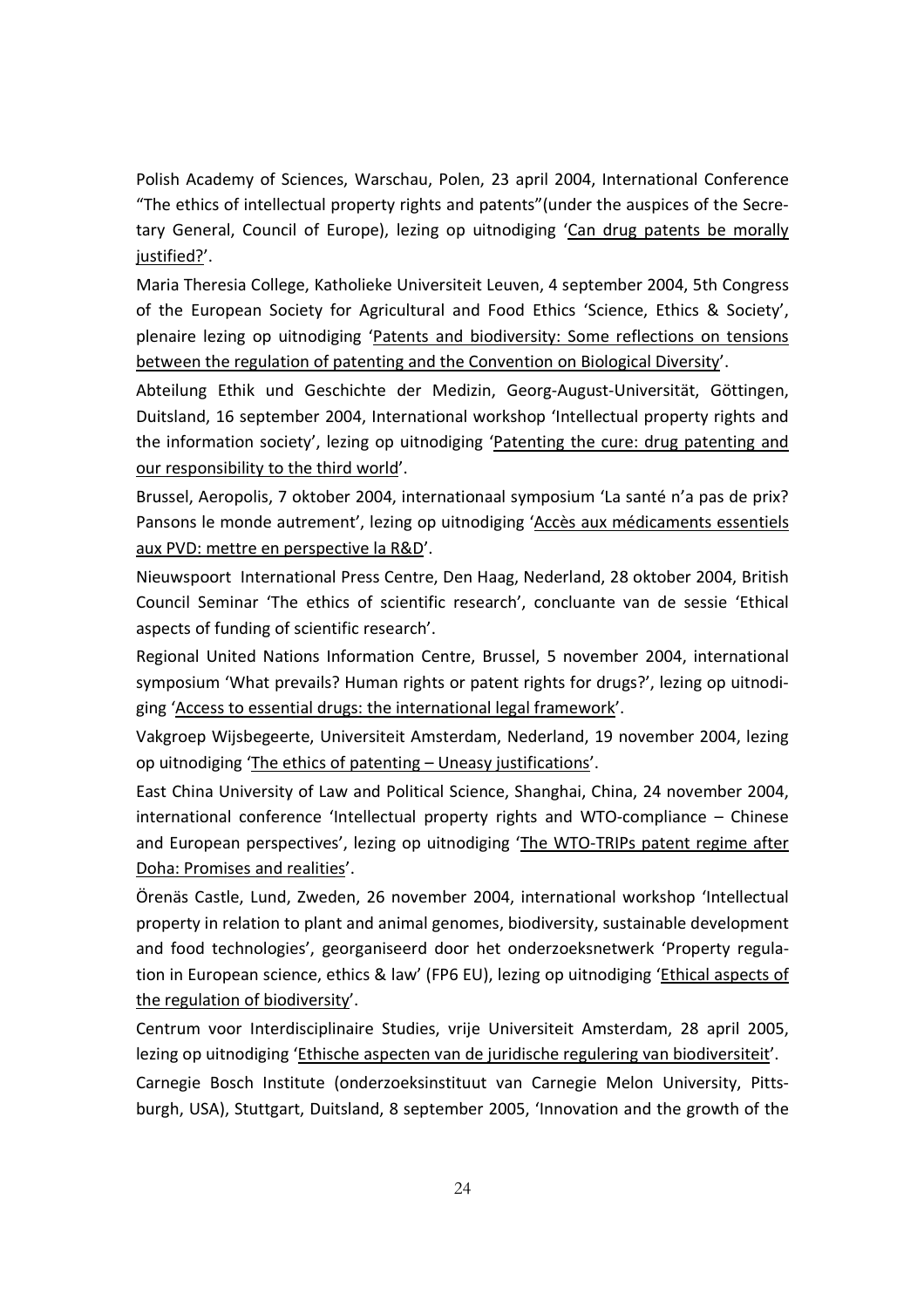international firm', Sixth International Conference of the Carnegie Bosch Institute, lezing op uitnodiging 'The ethics of global intellectual property policymaking: a case study in (the lack of) corporate ethics'.

Hotel Die Port van Cleve, Amsterdam, 24 november 2005, gesloten internationaleworkshop 'The ethics of GM foods', georganiseerd door het Rathenau Instituut (het Technology Assessment instituut verbonden aan het Nederlandse parlement) en de universiteiten van Amsterdam, Delft en Leiden, lezing op uitnodiging 'The regulation of GM foods: what ethicists may expect from policymakers'.

University of the Basque Country, Bilbao, Spanje, 1 december 2005, gesloten internationale workshop 'Human Genome Governance', lezing op uitnodiging 'Ethical aspects of stem cell patents: A case law study'

Universitaire Stichting, Brussel, 22 november 2005, 4th Ethical Forum 'Cash for knowledge? Ethical implications of patenting academic research', lezing op uitnodiging 'Can patents be morally justified?'.

Université Catholique de Louvain, Unité d'Ethique Biomédicale, 16 maart 2006, Internationaal Colloquium 'Bioéthique globale & Santé publique : L'éthique de la recherche internationale', lezing op uitnodiging 'R&D of drugs for tropical diseases : A market failure and a failure of public policy'

University of Oslo, Norway, Faculty of Medicine, Section for Medical Ethics, 19 juni 2006, lezing op uitnodiging 'Patenting of stem cells: Legal and ethical problems' (samen met Dr Julian Cockbain)

Braga, Portugal, 7 juli 2006, International Workshop on 'Global justice and access to medical resources', funded by the EU FP5 programme 'Applied Global Justice', lezing op uitnodiging 'The global patent system and access to essential drugs'

Cambridge, UK, 24 augustus 2006, Wellcome Trust Conference Centre, International Conference 'The Genetics Revolution', lezing 'Patenting in the field of genetics under the European Patent Convention'

European Consortium of Political Research Standing Group on Regulatory Governance, School of Management, University of Bath, Bath, UK, International Conference 'Frontiers of Regulation: Assessing scholarly debates and policy challenges', 7 september 2006, lezing op uitnodiging 'Regulating frontier technologies: The case of patent regulation of human embryonic stem cell research'

University of Birmingham, UK, Centre for the Study of Global Ethics, International Conference 'EU PropEur Project Final Conference', 22 september 2006, lezing op uitnodiging 'Stem cell patents: Is there an ethical barrier in European patent law?' (met Dr Julian Cockbain).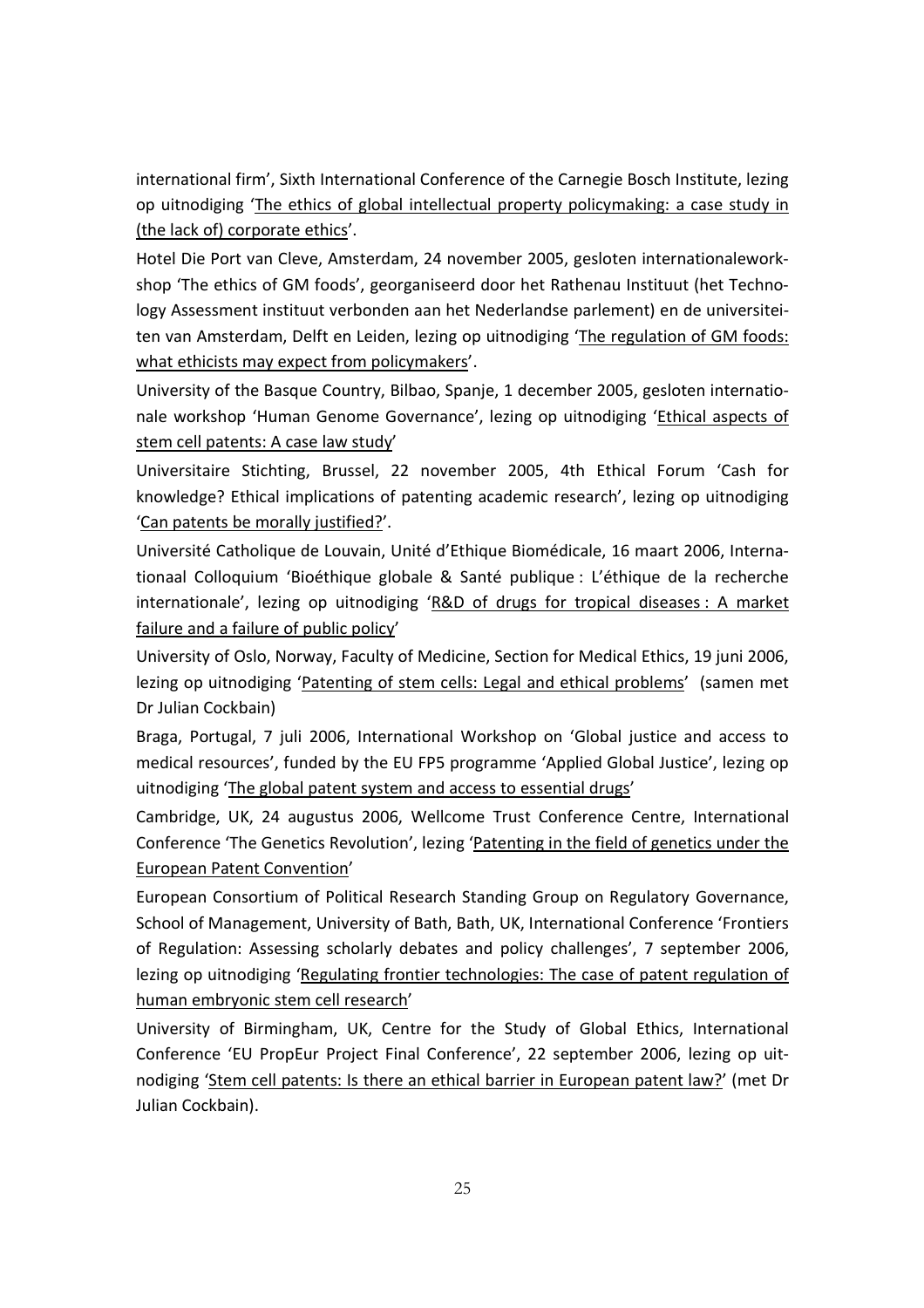Universiteit Bergen, Noorwegen, Department of Administration and Organization Theory, 2 november 2006, Research Seminar Innovation Studies, lezing op uitnodiging 'The impact of patent law on academic research and researchers' (met Dr Julian Cockbain).

Exeter University, UK, Egenis (Economic & Social Research Council Centre for Genomics in Society), 23 januari 2007, International Workshop 'The Regulation of Stem Cell Research', lezing op uitnodiging 'Patent Policies and Patenting Reality' (met Dr Julian Cockbain).

Exeter University, UK, Reed Hall, 25 januari 2007, Egenis 3rd International Conference 'Governing Genomics – Interdisciplinary Perspectives on the Regulation of the Biosciences', lezing op uitnodiging 'Patenting human embryonic stem cells' (met Dr Julian Cockbain).

Maastricht, Nederland, International Press Centre, 27 februari 2007, 2nd Annual Meeting of the EU Network of Excellence ECNIS (Environmental Cancer risk, Nutrition and Individual Susceptibility), Workshop 'Development and Organization of Teaching Modules on Ethical Aspects of Human Biomonitoring', *discussant* bij de sessie 'Teaching ethics to scientists in the field of human biomonitoring' (op uitnodiging).

Universiteit Bielefeld, Duitsland, Zentrum für interdisziplinäre Forschung (ZIF), 11 juni 2007, International Workshop 'Commercialization and Commodification of Science', keynote 'Pharmaceutical Patenting – Clashes between moral ends and commercial goals' (op uitnodiging).

Vrije Universiteit Amsterdam, Nederland, Faculteit Wijsbegeerte, 21 juni 2007, International Workshop 'The Commodification of Academic Research: Analyses, Assessments, Alternatives', keynote 'Knowledge transfer from academia to industry: encouragement of R&D or symptom of a blind pro-patents culture?' (op uitnodiging).

Warwick University, UK, Department of Philosophy, 19 september 2007, International workshop 'Access to essential medicines and the Patent-2 Proposal', *discussant* bij de sessie 'Ethics, Intellectual Property and the Patent-2 Proposal' (op uitnodiging).

Merton College, Oxford University, UK, 22 september 2007, International Conference 'Climate Change: Science, Politics and the Management of Uncertainty', *discussant* bij de sessie 'Climate Change and Equity: Distributing the burden of change and achieving fairness internationally and inter-generationally' (op uitnodiging).

Erasmus Universiteit Rotterdam, Nederland, 23 augustus 2008, International Conference 'Acting with Science, Technology and Medicine', 2008 Annual Meeting of the Society for Social Studies of Science & European Association for the Study of Science and Technology, lezing 'The commodification of academic research: Knowledge transfer from academia to industry'.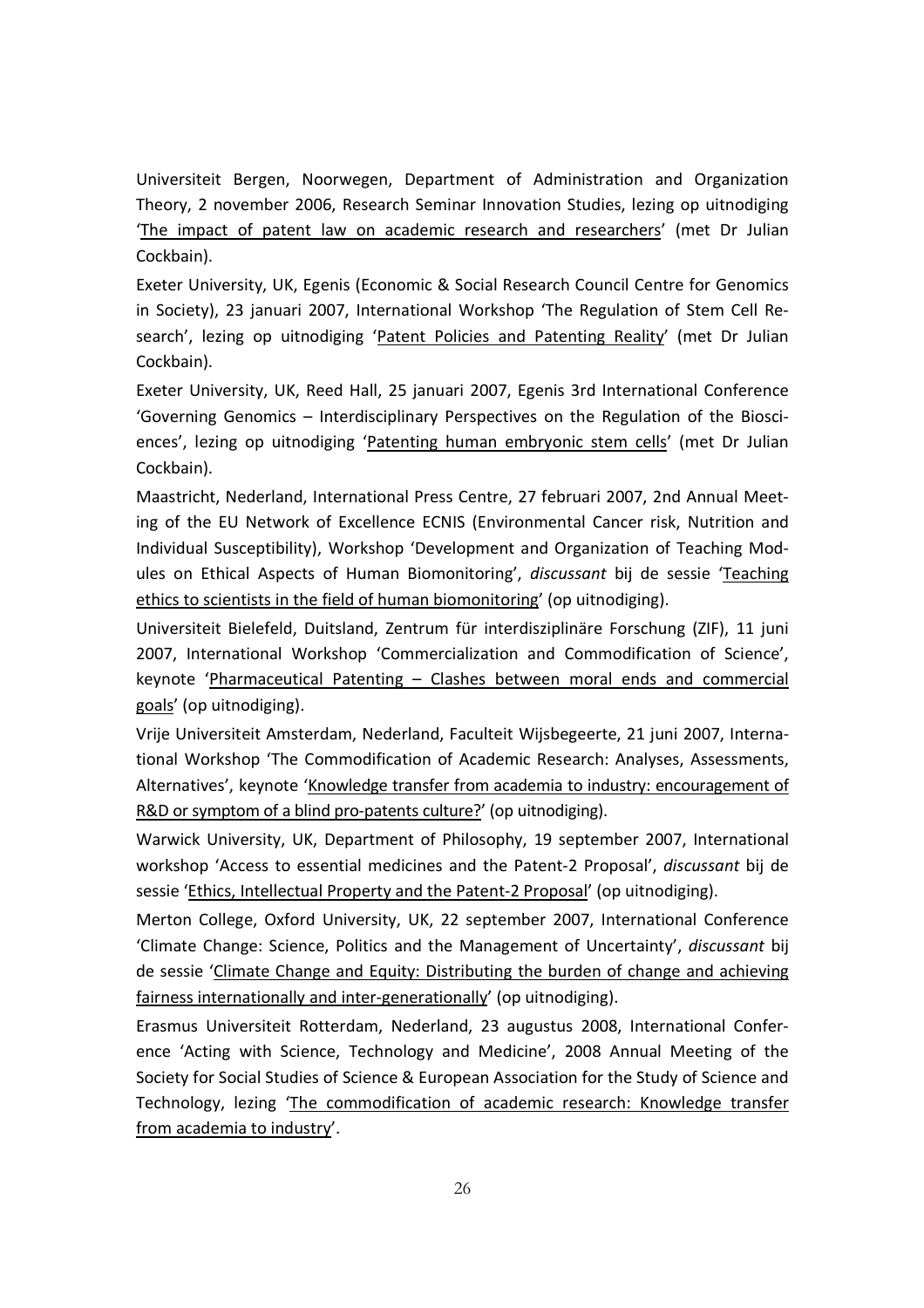Universiteit voor Humanistiek, Utrecht, Nederland, 9 oktober 2008, International Expert Seminar 'Towards a Lingua Democratica for the Public Debate on Genomics', lezing op uitnodiging 'The influence of governments and corporations on genomics research'.

Katholieke Universiteit Leuven, 16 oktober 2008, International Workshop 'Ethics and Data Protection in Human Biomarker (HBM) Studies' (EU FP6 Program ECNIS), lezing op uitnodiging 'Clinical versus environmental health research: Different ethical challenges?'.

Nice, Frankrijk, 14-16 november 2008, deelname aan de *Invitational Conference* of the ELPAT Platform (Ethical, Legal & Psychosocial Aspects of Organ Transplantation) of ESOT (European Society for Organ Transplantation), op uitnodiging.

Universiteit Trondheim, Noorwegen, Faculty of Medicine, Bioethics Research Forum, 24 november 2008, lezing op uitnodiging 'The patentability of hES cells in Europe: Ethical and legal problems'.

Universiteit Trondheim, Noorwegen, Department of Philosophy, Theory of Science Forum, 25 november 2008, lezing op uitnodiging 'The ethics of patents, with particular attention to the university context'.

University of Cambridge, UK, Gonville and Caius College, Forum for Philosophy in Business, 28 november 2008, deelname op uitnodiging aan de gesloten expertworkshop 'The Health Impact Fund: Making Medicines Available for All'.

Katholieke Universiteit Leuven, 18-20 mei 2009, Europees congres 'New challenges for biobanks: Ethics, law and governance', lezing op uitnodiging 'The newborn Belgian law on biobanks: Some ethical reflections'.

Katholieke Universiteit Leuven, gesloten symposium 'Stem cells: Biology and use in vascular brain disorder', 17 -18 september 2009, lezing op uitnodiging 'Stem cell research: continuing ethical challenges'.

Nice, Frankrijk, 13-15 november 2009, deelname aan de *Invitational Conference* of the ELPAT Platform (Ethical, Legal & Psychosocial Aspects of Organ Transplantation) of ESOT (European Society for Organ Transplantation), op uitnodiging.

Barts and the London School of Medicine and Dentistry, Queen Mary University, London, UK, 19 februari 2010, internationaal onderzoeksseminarie 'Sedation at the end of life: Ethical perspectives', 'Implications of the availability of sedation on the need to allow/legalise physician-assisted death'.

World Trade Center, Rotterdam, Nederland, 2e internationaal ELPAT congress 'Ethical, Legal and Psychosocial Aspects of organ Transplantation', 17-20 april 2010, lezing op uitnodiging 'Ethical questions regarding Samaritan organ donation'.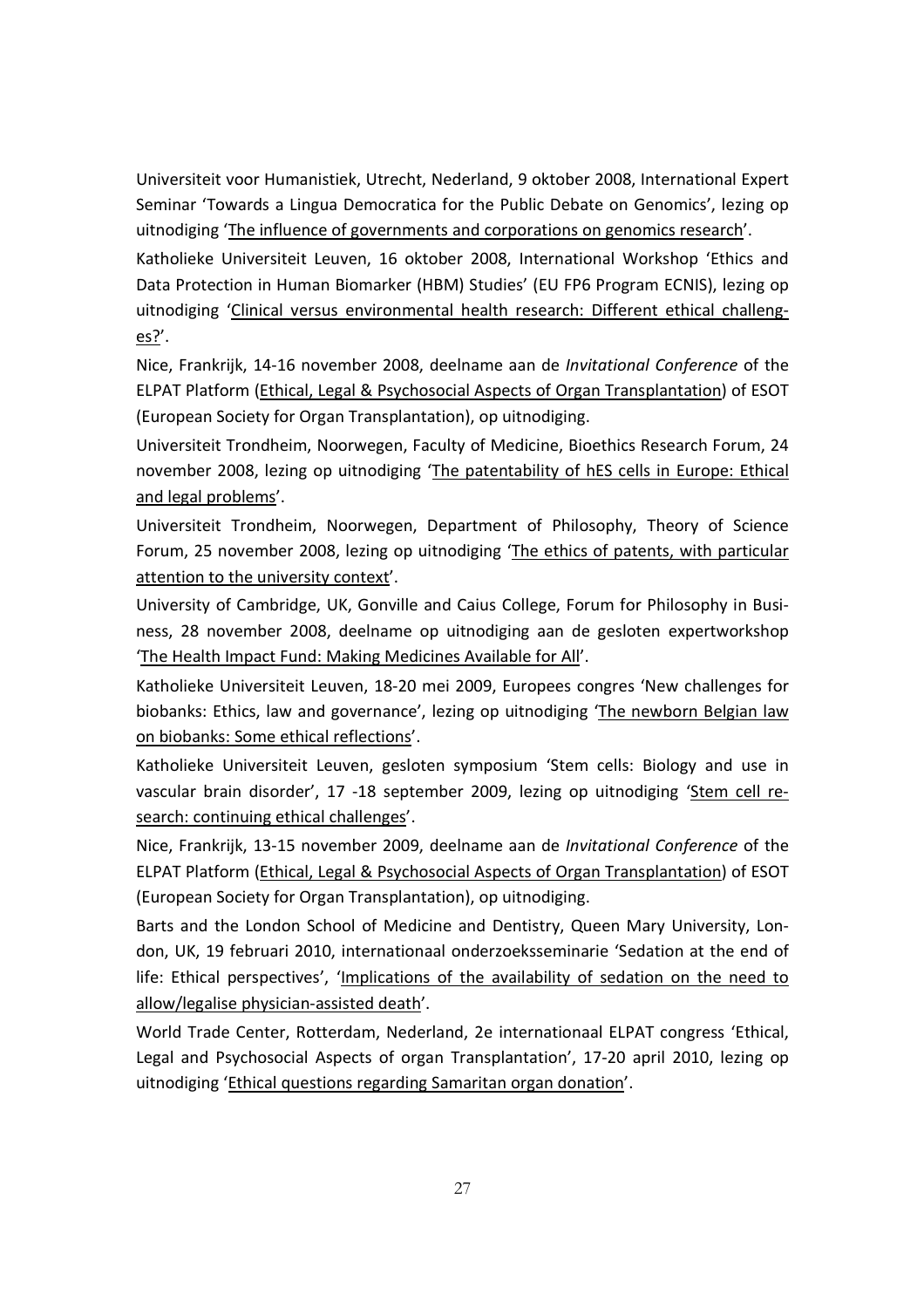World Trade Center, Rotterdam, Nederland, 2e internationaal ELPAT congress 'Ethical, Legal and Psychosocial Aspects of organ Transplantation', 17-20 april 2010, lezing op uitnodiging 'Providing incentives to relatives to promote cadaveric organ donation: Comments from an ethical perspective'.

Centre for Global Ethics, University of Birmingham, Birmingham, UK, internationale workshop 'Biobanking: Ethics, Governance and Regulation', 2-4 juni 2010, lezing op uitnodiging 'Biobanks: Comments on the new Belgian law from an ethical perspective'.

SECC, Glasgow, Schotland, 6e Research Congress of the European Association for Palliative Care, 10-12 juni 2010, lezing 'Deep continuous sedation as a preferable alternative to physician-assisted death? Some ethical thoughts' (co-auteur: Kasper Raus).

University of Leeds, Leeds, UK, internationale conferentie 'Managing Knowledge in the Techno-Sciences, 1850-2000', 5-8 juli 2010, lezing 'How to distinguish between a discovery and an invention – Patenting the unpatentable'.

RAI International Exhibition and Congress Centre, Amsterdam, Nederland, 15e International Conference on Prenatal Diagnosis and Therapy van de International Society for Prenatal Diagnosis, 11-14 juli 2010, lezing op uitnodiging 'Does industry sponsorship accelerate or hinder the pace of research?'.

Suntec Singapore International Convention & Exhibition Centre, Singapore, 26 en 27 juli 2010, officiële vertegenwoordiger van het Belgisch Raadgevend Comité voor Bioethiek op de 8th Global Summit of National Bioethics Advisory Bodies.

Suntec Singapore International Convention & Exhibition Centre, Singapore, 10e World Congress of Bioethics 'Bioethics in a Globalised World', 28-31 juli 2010, lezing 'Deep continuous sedation as a preferable alternative to physician-assisted death? Some ethical thoughts'.

NTNU Trondheim University, Trondheim, Noorwegen, 24-25 september 2010, 29<sup>e</sup> Conference of Rectors and Presidents of European Universities of Technology, lezing op uitnodiging 'How hard should universities try to meet industry expectations?'.

Sofia, Bulgarije, 8-9 oktober 2010, deelname aan de *Invitational Conference* of the ELPAT Platform (Ethical, Legal & Psychosocial Aspects of Organ Transplantation) of ESOT (European Society for Organ Transplantation), op uitnodiging.

Paleis der Academiën, Brussel, 28-29 oktober 2010, 16th National Ethics Committee Forum, georganiseerd door DG Research Europese Commissie en Belgisch Raadgevend Comité voor Bioethiek, sessievoorzitter van de workshop 'Commercialisation of the human body', op uitnodiging.

Helex Centre for Health, Law and Emerging Technologies, University of Oxford, 24 november 2010, lezing 'An end to the patentability of human genes in the US? Associa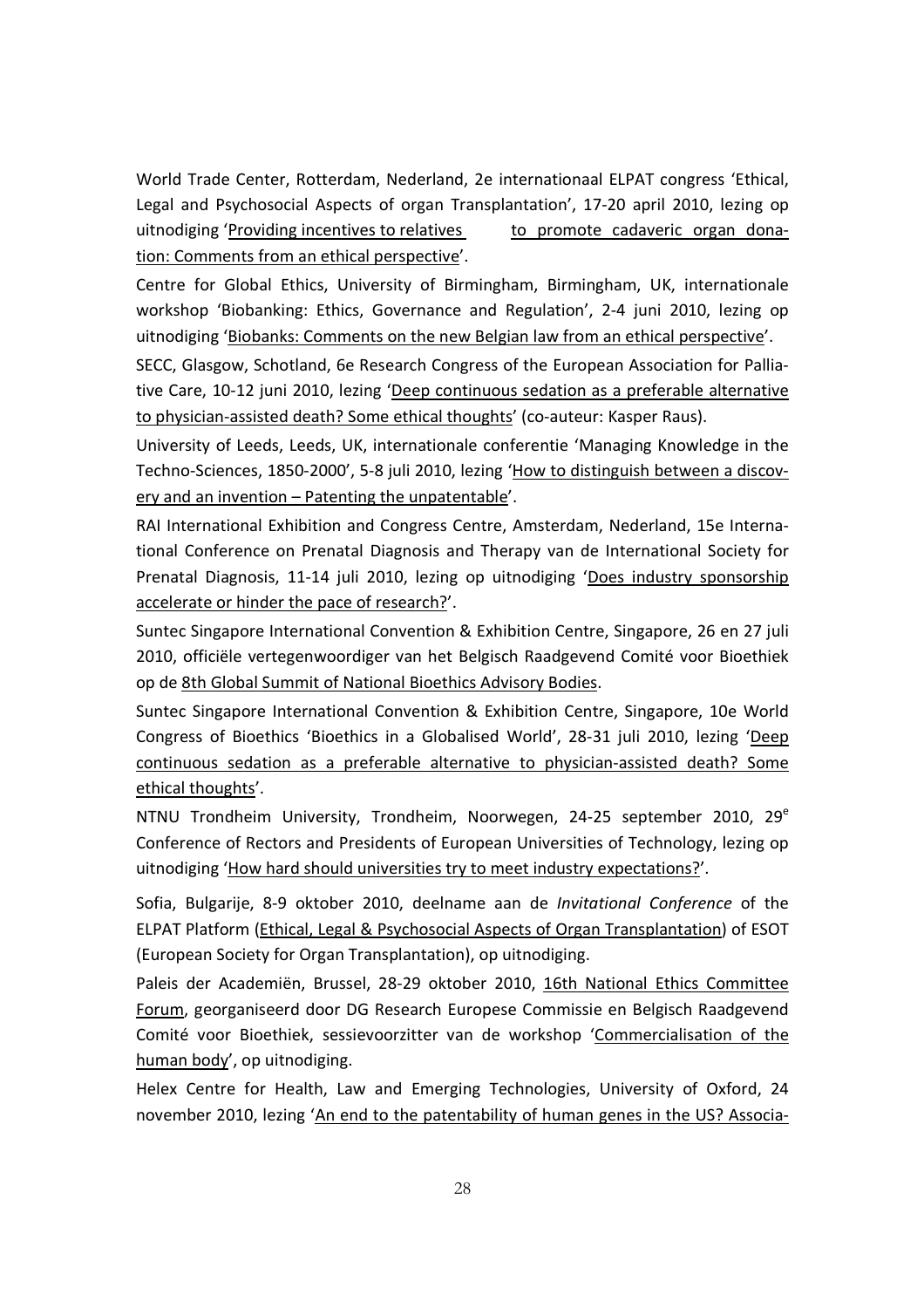tion for Molecular Pathology v United States Patent and Trademark Office reaches the court of appeals', op uitnodiging.

Abteilung Ethik und Geschichte der Medizin, Georg-August-Universität Göttingen, Duitsland, Internationaal congres 'The future of biobanking in Europe: Searching for answers to the ethical and legal challenges of human tissue research', 19-21 januari 2011, lezing 'The Havasupai case and the need for new safeguards against dignitary harm in biobank research' (met Dr Kristof Van Assche).

Congrescentrum Hof van Chièvres, KU Leuven, Leuven, 3<sup>rd</sup> conference of the European Association of Health Law, 7 oktober 2011, lezing 'Continuous sedation at the end of life for older patients: An analysis of two guidelines' (met Kasper Raus).

Medizinische Universität Innsbruck, Oostenrijk, Internationaal symposium 'Genetics as culture in a consumerist age', 27-29 oktober 2011, keynote 'The ethics of patenting in genetics', op uitnodiging.

Berlijn, Duitsland, 4-6 november 2011, deelname aan de *Invitational Conference* of the ELPAT Platform (Ethical, Legal & Psychosocial Aspects of Organ Transplantation) of ESOT (European Society for Organ Transplantation), en commentator bij de 'Opening plenary session: Psychosocio-ethical aspects of face and hand/limb transplantation', op uitnodiging.

Centre for Advanced Studies, University of Bristol, Bristol, UK, 21 februari 2012, internationaal symposium *Biocapital and Bioequity*, lezing 'The phenotype goldmine – Directto-consumer genomics companies discover patents', op uitnodiging (met Dr Julian Cockbain).

Nottingham Trent University, Nottingham, UK, 27 april 2012, internationaal congres *Dignity in Donation*, lezing 'Living organ procurement from mentally incompetents', op uitnodiging (met Dr Kristof Van Assche).

Eberhard Karls Universität (Internationales Zentrum Für Ethik in den Wissenschaften), Tübingen, Duitsland, 30 mei - 2 juni 2012,  $10^{th}$  Congress of the European Society for Agricultural and Food Ethics, lezing 'Equal shares for equal cases?' (met Jo Dirix en Wouter Peeters).

Eberhard Karls Universität (Internationales Zentrum Für Ethik in den Wissenschaften), Tübingen, Duitsland, 30 mei - 2 juni 2012,  $10^{th}$  Congress of the European Society for Agricultural and Food Ethics, lezing 'Towards an Ecological Space Paradigm: Fair and sustainable distribution of environmental resources' (met Wouter Peeters en Jo Dirix).

International Association of Bioethics & Erasmus MC (Department of Medical Ethics and Philosophy of Medicine), Rotterdam, Nederland, 11th World Congress of Bioethics, 28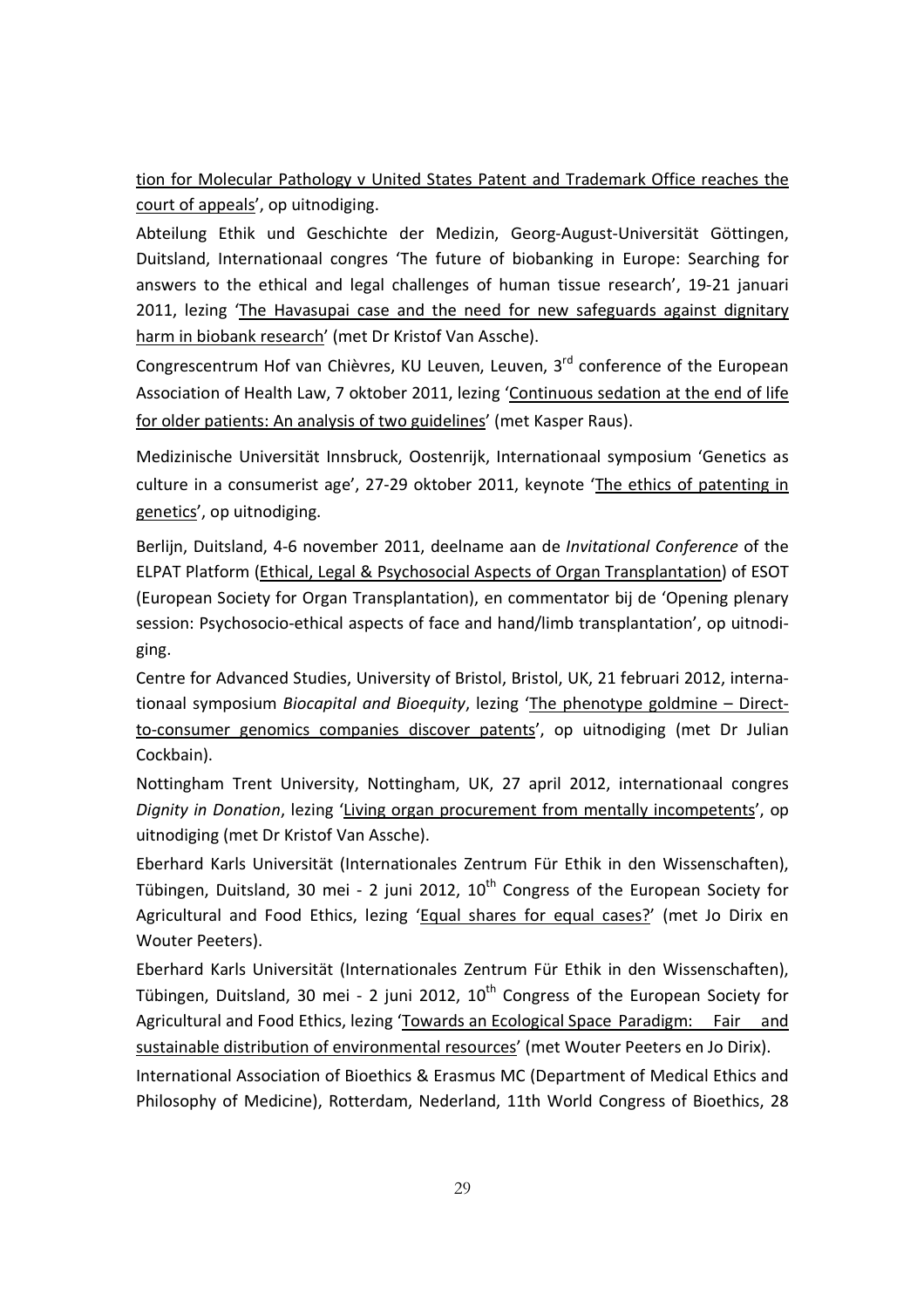juni 2012, lezing 'The Havasupai case and dignitary harm in biobank research' (met Dr Kristof Van Assche).

International Association of Bioethics & Erasmus MC (Department of Medical Ethics and Philosophy of Medicine), Rotterdam, Nederland, 11th World Congress of Bioethics, 28 juni 2012, lezing 'Living organ procurement from mentally incompetents' (met Dr Kristof Van Assche).

International Association of Bioethics & Erasmus MC (Department of Medical Ethics and Philosophy of Medicine), Rotterdam, Nederland, 26-29 juni 2012,  $11<sup>th</sup>$  World Congress of Bioethics, lezing 'Equal per capita entitlements to greenhouse gas emissions: A justice-based critique' (met Jo Dirix en Wouter Peeters).

International Association of Bioethics & Erasmus MC (Department of Medical Ethics and Philosophy of Medicine), Rotterdam, Nederland, 26-29 juni 2012, 11<sup>th</sup> World Congress of Bioethics, lezing 'Sustainability and distributive justice: Integrating the capabilities approach and the ecological space paradigm' (met Wouter Peeters en Jo Dirix).

International Association of Bioethics & Erasmus MC (Department of Medical Ethics and Philosophy of Medicine), Rotterdam, Nederland, 11th World Congress of Bioethics, 28 juni 2012, voorzitster van het symposium Direct-to-consumer Genomic Testing: where have we been? Where are we going? (op uitnodiging van de symposium organisator Dr Heidi Howard, Universiteit van Basel).

International Association of Bioethics & Erasmus MC (Department of Medical Ethics and Philosophy of Medicine), Rotterdam, Nederland, 11th World Congress of Bioethics, 29 juni 2012, voorzitster van het Symposium Palliative sedation for patients nearing death: a good death? (op uitnodiging van de symposium organisator Dr Judith Rietjens, Erasmus Universiteit Rotterdam).

Centrum voor Biomedische Ethiek en Recht, KU Leuven, Leuven, 24 augustus 2012, *International research seminar on biobanking*, lezing 'Quasi conscription of post mortem body material under the Belgian biobanking law: Ethical problems with the twofold extension of the presumed consent regime', op uitnodiging.

Faculty of Arts and Social Sciences, Universiteit Maastricht, Nederland, 12-14 september 2012, International workshop *Genetics goes online*, lezing 'Patenting in the field of direct to consumer genetic testing: A case study', op uitnodiging (met Dr Julian Cockbain).

College of Humanities and Social Science, University of Edinburgh, Edinburgh, UK, 27 september 2012, International workshop *'Messiness of Convergence' Challenges to Researching, Engaging, Governing*, lezing 'Direct-to-consumer genetic testing companies and biobanks', op uitnodiging (met Dr Heidi Howard, Prof. Pascal Borry, Dr Julian Cockbain, Prof. Anne Cambon-Thomsen).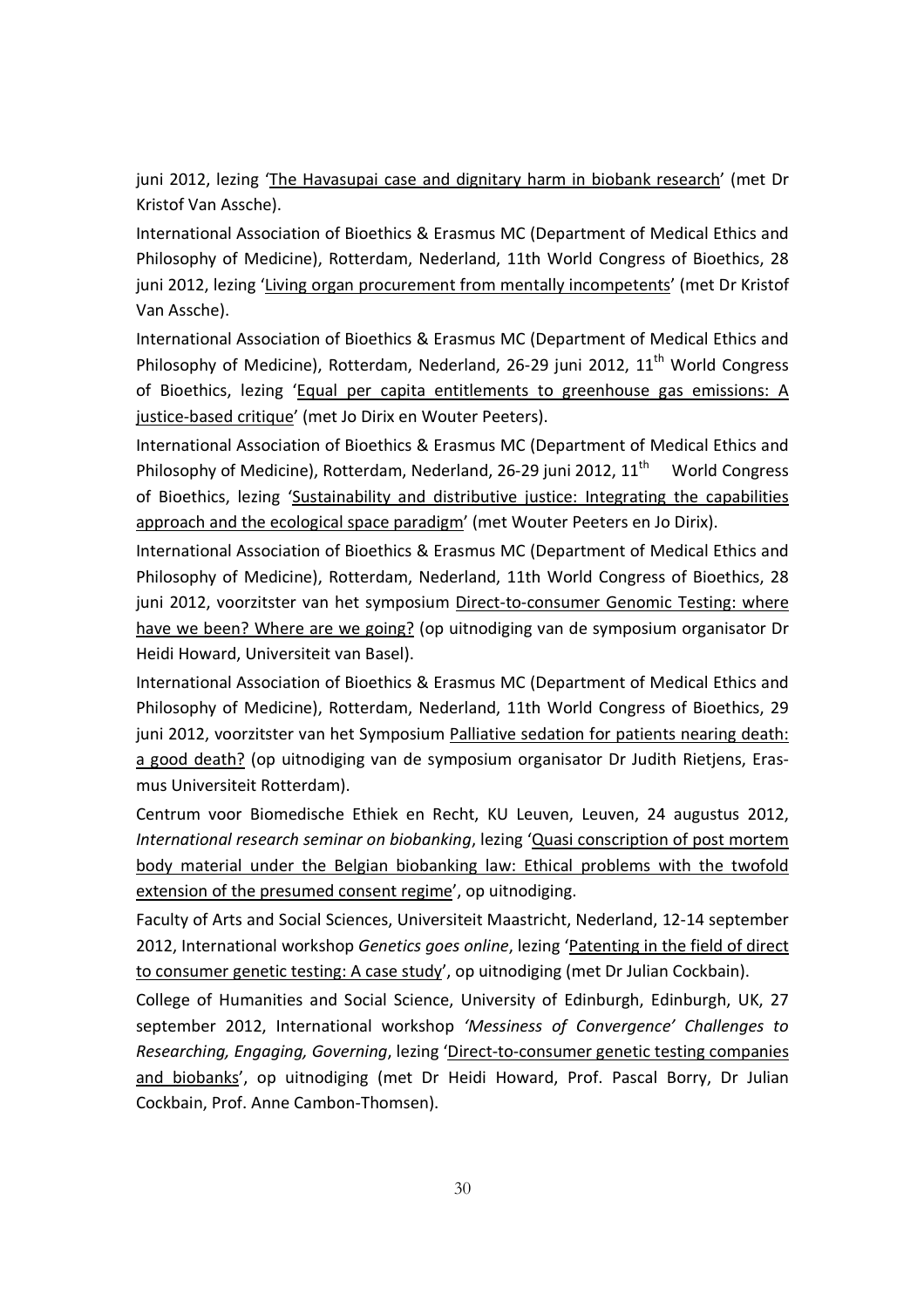Taormina, Sicilië, 2-4 november 2012, deelname aan de *Invitational Conference* of the ELPAT Platform (Ethical, Legal & Psychosocial Aspects of Organ Transplantation) of ESOT (European Society for Organ Transplantation). [1/2 dag voorbereiding]

World Trade Centre, Rotterdam, Nederland, 20-23 april 2013, 3<sup>rd</sup> International Congress on Ethical, Legal and Psychosocial Aspects of organ Transplantation, lezing 'Living kidney donation by minors: Ethical aspects' (op uitnodiging). [1 ½ dag voorbereiding]

School of Law, University of Sheffield, UK, 27 juni 2013, International workshop *Old markets, new markets: Health law after the 2012 Act*, lezing 'Capacity building in the context of genetics research: A case study of commercial strategies in the field of directto-consumer genomics testing', op uitnodiging. [3 dagen voorbereiding]

London, UK, 7-10 juli 2013, 29<sup>th</sup> Annual Meeting of the European Society of Human Reproduction and Embryology, 'New ART interventions may not be introduced without a clinical trial', plenaire lezing op uitnodiging. [5 dagen voorbereiding]

Mansfield College, University of Oxford, UK, 10-12 juli 2013.  $12<sup>th</sup>$  global conference on Environmental Justice and Global Citizenship, lezing 'A non-reductionist defence of global citizenship' (met Andries De Smet en Wouter Peeters). [1 dag voorbereiding]

Mansfield College, University of Oxford, UK, 10-12 juli 2013, 12<sup>th</sup> global conference on Environmental Justice and Global Citizenship, lezing 'Individual agency and responsibility in mitigating climate change' (met Wouter Peeters en Andries De Smet). [1/2 dag voorbereiding]

MacMillan Center for International and Area Studies, Yale University, US, 18-20 oktober 2013, International conference *Human Rights and Economic Justice: Essential elements of the Post-Millenium Development Goals Agenda*, lezing 'Intellectual property rights and global health', op uitnodiging (met Dr Julian Cockbain). [2 dagen voorbereiding]

Departement Rechtstheorie en Rechtsgeschiedenis, Faculteit Rechtsgeleerdheid, Vrije Universiteit Amsterdam, 5 november 2013, lezing 'Governing post mortem uses of human body material', op uitnodiging. [1/2 dag voorbereiding]

Grand Hotel, Eastbourne, UK, 14-15 november 2013, Chartered Institute of Patent Agents Life Sciences Seminar, lezing 'Ethics and Morality', op uitnodiging. [met Dr Julian Cockbain, 1 1/2 dag voorbereiding]

Jaarbeurs, Utrecht, Nederland, 4 december 2013, invitational expert conference *Interspecific Blastocyst Complementation: State of the art and ethical aspects*, op uitnodiging. (organisator: Prof. Dr. Guido De Wert, Universiteit Maastricht, medische faculteit) [2 dagen voorbereiding]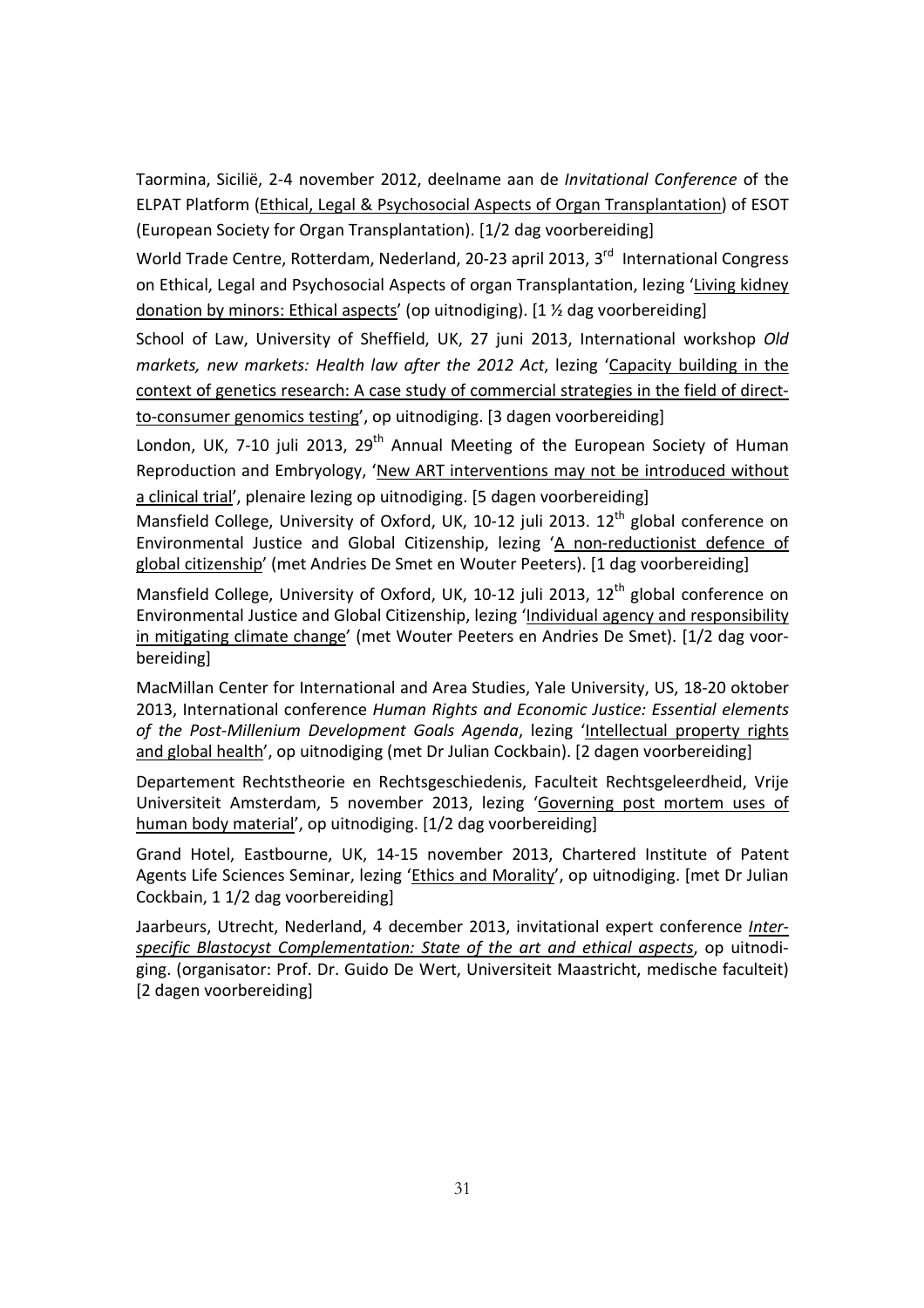Children's Mercy Hospital, Kansas City, US, 9-11 april 2014, congres *Pediatric Pharmacogenomics and Personalized Medicine*, lezing 'Genetic screening (either prenatal or postnatal) to develop enhancement programs', op uitnodiging. [3 dagen voorbereiding]

Hilton hotel, Mexico City, Mexico, 24-27 juni 2014, World Congress on Bioethics, lezing 'Euthanasia and Physician-assisted Suicide for Mental Suffering' (met Dr. Kasper Raus). [3 dagen voorbereiding]

Hilton hotel, Mexico City, Mexico, 24-27 juni 2014, World Congress on Bioethics, lezing 'Mandatory neurotechnical interventions: Ethical issues' (met Dr. Farah Focquaert). [2 dagen voorbereiding]

Hilton hotel, Mexico City, Mexico, 24-27 juni 2014, World Congress on Bioethics, lezing 'IPAT-ethics: Some normative considerations with respect to reducing humanity's aggregate environmental impact' (met Wouter Peeters en Jo Dirix). [1 dag voorbereiding]

Georgia State University, Atlanta, US, 12-14 september 2014, congres Atlanta Neuroethics Consortium, lezing 'Offering neuro-interventions to offenders with impaired moral functioning: Ethical and criminal justice questions' (met Dr. Farah Focquaert). [2 dagen voorbereiding]

Departement Rechtstheorie en Rechtsgeschiedenis, Vrije Universiteit Amsterdam, Nederland, 23-24 oktober 2014, lezing 'The natural, the informational, the claimable? Human body material in US and European patent law', op uitnodiging (met Dr. Julian Cockbain) [4 dagen voorbereiding].

Bel Air Hotel, Den Haag, 21-23 november 2014, *Invitational Conference* van het ELPAT Platform (Ethical, Legal & Psychosocial Aspects of Organ Transplantation) van ESOT (European Society for Organ Transplantation). [geen voorbereiding]

Foundation of Law, Justice and Society, University of Oxford, Oxford, UK, 11 februari 2015, International Workshop *Genetics, Patents, and the Public Interest*, lezing '"I thought our records were private not up for auction to the highest bidder": Ongoing controversies regarding the UK care.data scheme', op uitnodiging. [4 dagen voorbereiding]

Brocher Foundation, Geneva, 10 maart 2015, lezing 'Commodifying bodies', op uitnodiging (met Dr Julian Cockbain) [1 dag voorbereiding]

World Health Organization, Geneva, 16 maart 2015, lezing 'Patenting genes: recent developments and implications for biomedical research in Europe and the US', op uitnodiging (met Dr Julian Cockbain) [2 dagen voorbereiding]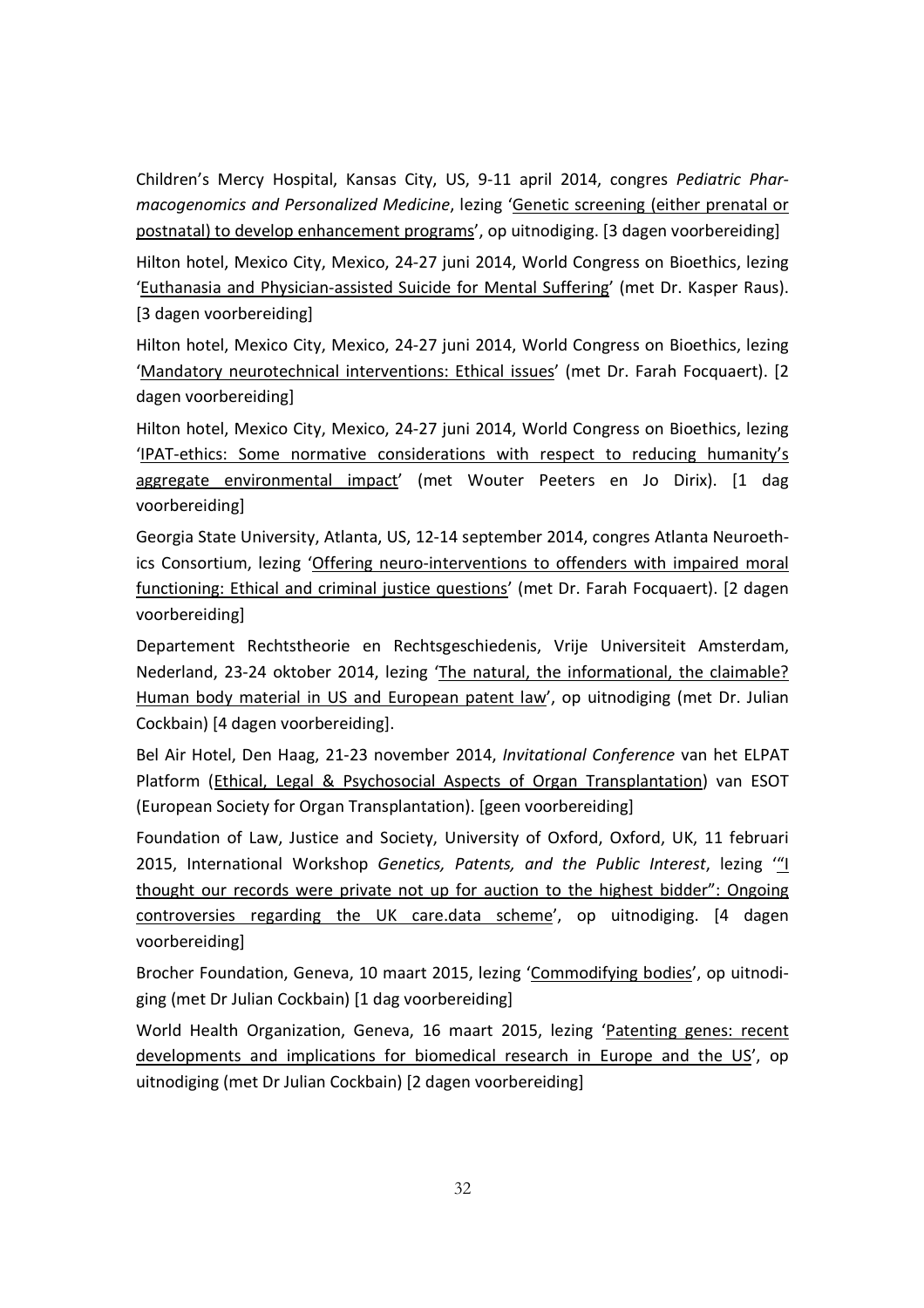Mathematics Institute, University of Oxford, Oxford, UK, 23-25 juni 2015, International conference *Translation in Healthcare – Exploring the Impact of Emerging Technologies*, lezing 'Healthcare and Big Data in the UK: Controversies surrounding the care.data scheme', op uitnodiging. [1 dag voorbereiding]

Mathematics Institute, University of Oxford, Oxford, UK, 23-25 juni 2015, International conference *Translation in Healthcare – Exploring the Impact of Emerging Technologies*, lezing 'Patenting of human genes and their uses in diagnostic tests: Recent developments in the US and Europe' (met Dr Julian Cockbain). [2 dagen voorbereiding]

School of Law, Sheffield University, Sheffield, UK, 29 juni 2015, lezing 'The hurdles to patenting biologically-derived materials - US and European divergences and implications for innovation in healthcare', op uitnodiging (met Dr Julian Cockbain). [1/2 dag voorbereiding]

Aegina Island, Greece, 10-14 September 2015, EU COST action IS1303 international summer school *Genomics and genethics: Current developments and controversies*, lezing 'The ethics of patenting in genetics', op uitnodiging. [1 ½ dag voorbereiding]

Brocher Foundation, Geneva, Switzerland, 1-2 October 2016, international symposium 'Ethical aspects of participant-centred research initiatives', lezing 'Research ethics in participant-centred genomic research initiatives: recruitment strategies, informed consent, oversight mechanisms' (op uitnodiging). [1 dag voorbereiding]

Hastings Center for Bioethics, Garrison, New York, US, lezing 'Patenting of human body materials and their uses: Recent developments and ethical concerns' (op uitnodiging) (met Dr Julian Cockbain) [1/2 dag voorbereiding].

Hastings Center for Bioethics, Garrison, New York, US, 2 november 2015, lezing 'Controversies regarding the most recent empirical studies of euthanasia in Belgium: part 1' (op uitnodiging). [2 dagen voorbereiding]

Hastings Center for Bioethics, Garrison, New York, US, 5 november 2015, lezing 'Controversies regarding the most recent empirical studies of euthanasia in Belgium: part 2' (op uitnodiging). [1/2 dag voorbereiding]

Center for Bioethics, Harvard Medical School, Harvard University, Boston, US, 10 November, lezing 'Euthanasia in Belgium: The most recent legal developments and policy challenges' (op uitnodiging) [2 dagen voorbereiding]

Oxford Law Faculty, University of Oxford, Oxford, UK, 25 november, lezing 'The regulation of medical end-of-life practices in Belgium: Recent trends and controversies' (op uitnodiging). [1/2 dag voorbereiding]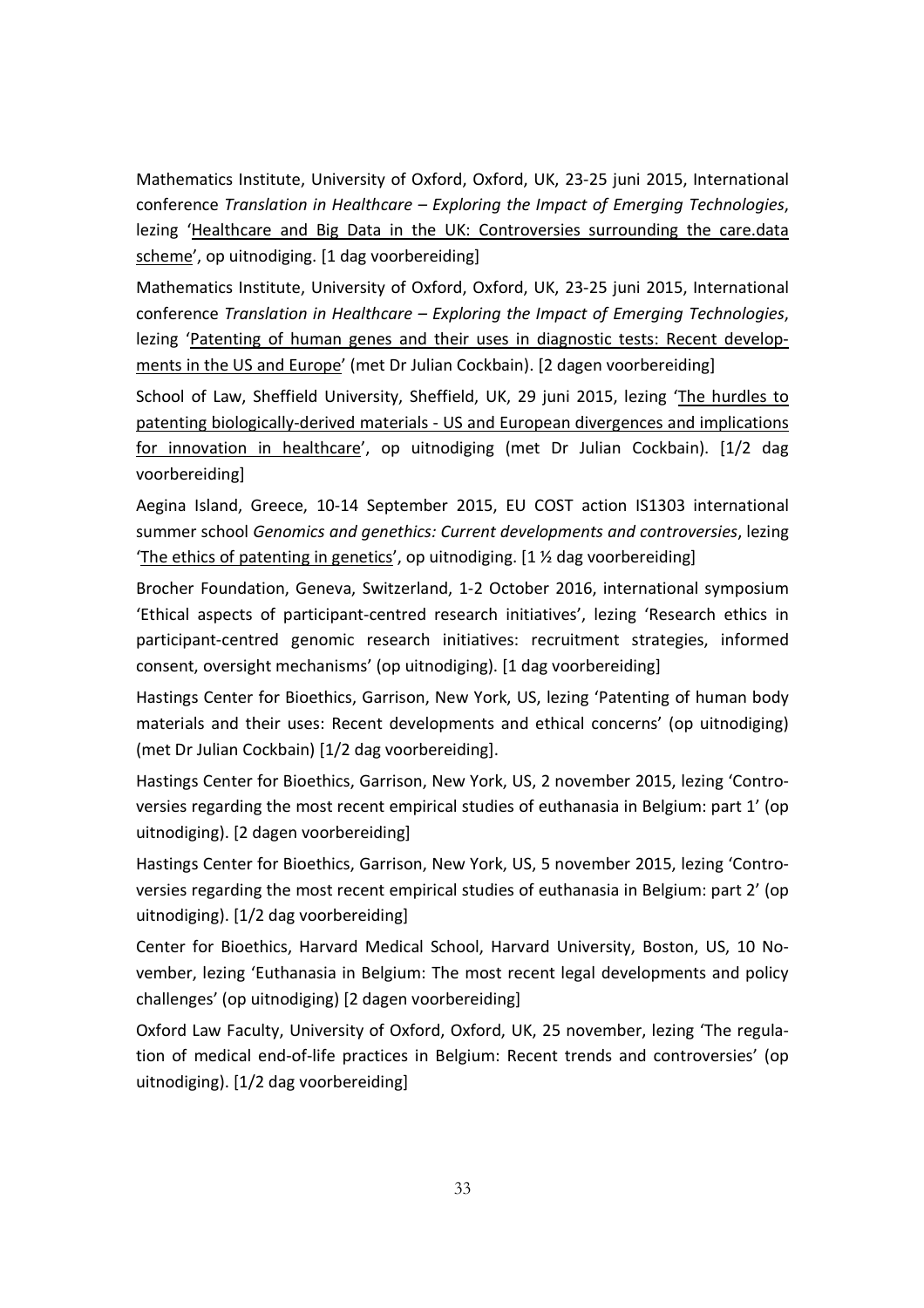## **10. Lezingen nationaal**

## **Sinds 1 oktober 2012**

20 maart 2013, Universiteit Antwerpen, faculteit Wetenschappen, gastlezing 'Ethical aspects of patenting in the biomedical sciences', op uitnodiging (1 dag voorbereiding)

17 april 2013, Collège de Belgique, Brussel, Symposium biobanken, lezing 'Opting out from biobanking under the Belgian law: Protecting autonomy or mere windowdressing?', op uitnodiging (1 dag voorbereiding)

17 januari 2014, Hotel Floreal Blankenberge, lezing 'Analysing the integration of ethical arguments and empirical data into legal decisionmaking regarding end of life practices', stafdagen onderzoeksgroep End-of-Life research. (4 dagen voorbereiding)

24 januari 2014, Wintervergadering Vereniging voor Wijsbegeerte en Recht, Universiteit Gent, Faculteit Rechtsgeleerdheid, co-referaat 'Regulatory knowledge: De wetgever als expert', op uitnodiging (2 dagen voorbereiding).

27 maart 2014, Vives Hogeschool Roeselare, congres palliatieve oncologie, lezing 'Ethische en juridische aspecten van zelfbeschikkingsrecht', op uitnodiging (1 dag voorbereiding).

## **11. Prijzen en onderscheidingen**

Prijs Lucien De Coninck 'Ethische Wetenschappen' (april 2002).

Best Poster Award at the 13<sup>th</sup> World Congress of the European Association for Palliative Care (6 best out of 890 posters) for Seymour J, Deliens L, Rietjens J, Sterckx S, Brown J, van der Heide A on behalf of the UNBIASED study group. Results from the UNBIASED study (UK – Netherlands – Belgium International Sedation Study): Reported practices reported practices of physicians and nurses in three European countries (juni 2013).

## **12. Verworven kredieten**

Krediet aan navorsers, Fonds voor Wetenschappelijk Onderzoek Vlaanderen **(5000 euro)** (2006)

Bijzonder OnderzoeksFonds (BOF) UGent – promotor onderzoeksproject '*Terminale sedatie: Praktijk, perspectieven en ethische analyse*' **(171.200 euro)** (maart 2009 – februari 2013) (Co-promotoren: Prof. Dr. Freddy Mortier en Prof. Dr. Luc Deliens).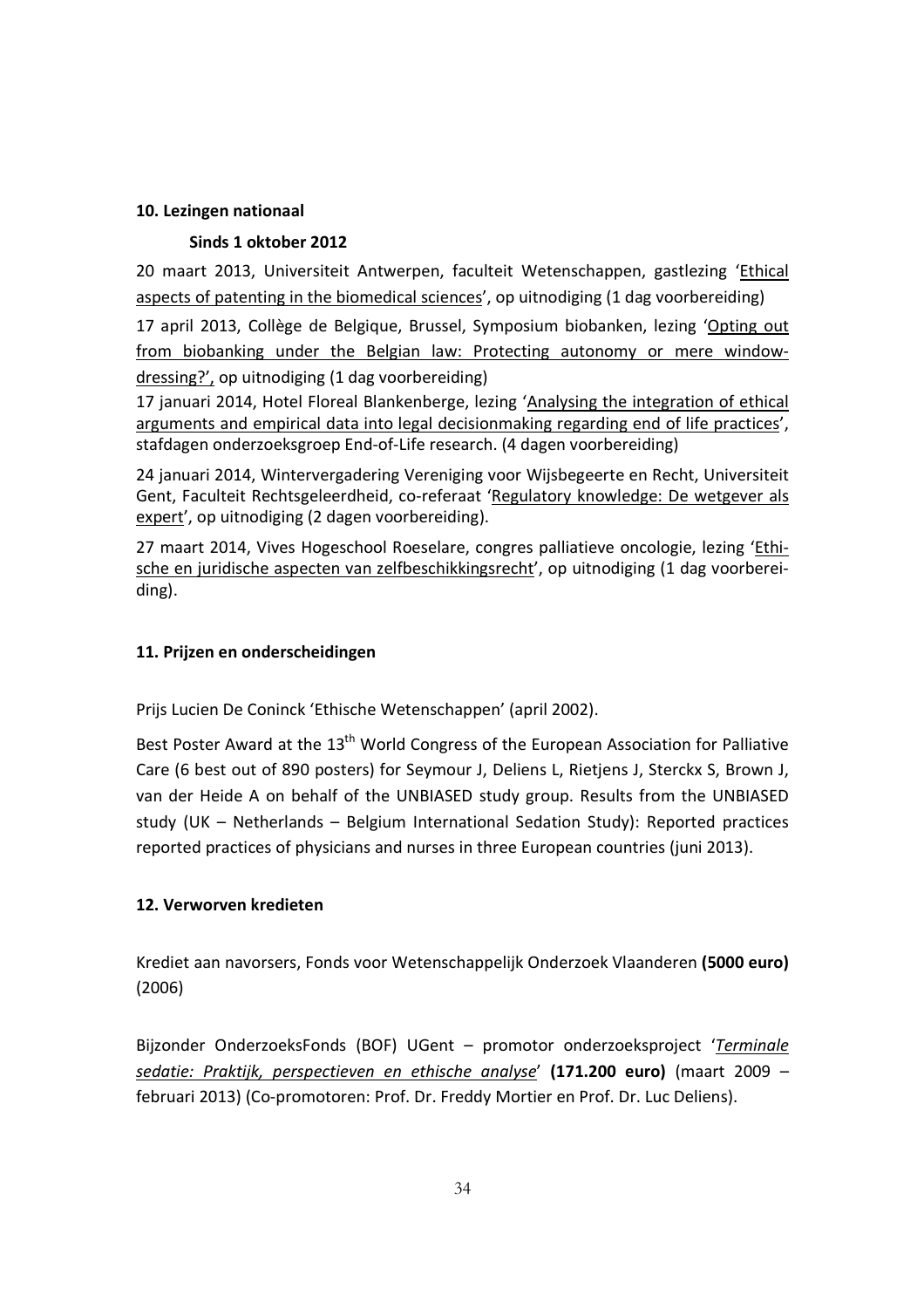Fonds voor Wetenschappelijk Onderzoek Vlaanderen – promotor onderzoeksproject '*Commodificatie van menselijk lichaamsmateriaal, ethiek en regulering – Een analyse van de aard en kracht van commodificatie-argumenten in de contexten van orgaantransfer, biobanken en octrooiering*' **(260.000 euro)** (augustus 2010 – juli 2014) (Copromotor: Prof. Dr. Serge Gutwirth).

Fonds voor Wetenschappelijk Onderzoek Vlaanderen – promotor onderzoeksproject '*Menselijke verbeterkunde in relatie tot morele verantwoordelijkheid, menselijke waardigheid en de normativiteit van het natuurlijke: Een ethische analyse*' **(260.000 euro)** (september 2010 – augustus 2014) (Co-promotor: Prof. Dr. Guido Pennings).

BOF VUB – Promotor onderzoeksproject '*Intragenerationele en intergenerationele klimaatrechtvaardigheid: een analyse vanuit ethisch en governance perspectief*' **(172.000 euro)** (januari 2011 – december 2014) (Co-promotor: Prof. Dr. Sebastian Oberthür).

BOF VUB – Promotor onderzoeksproject '*Naar een neo-ecologische ethiek van solidariteit: aan analyse van de participatieve en distributieve dimensies van intragenerationele en intergenerationele klimaat-rechtvaardigheid*' **(170.000 euro)** (januari 2011 - december 2014) (Co-promotor: Prof. Dr. Johan Stuy).

FWO Vlaanderen – Krediet voor de organisatie van een wetenschappelijke bijeenkomst – dit krediet verkreeg ik voor de organisatie van het congres '*Continuous sedation at the end of life: Ethical perspectives*' (Gent, 11 en 12 maart 2011) **(3500 euro)**.

FWO Vlaanderen – Promotor Junior Visiting Postdoctoral Fellowship van Dr. Thomas Douglas (Balliol College, University of Oxford) van 15/08/2011 tot 15/12/2011 (Project '*Human enhancement as related to moral responsibility, human dignity and the normativity of the natural'*) **(13.100 euro)**.

BOF Université de Liège – Partner in de Geconcerteerde Onderzoeks Actie '*Cognitive and neural dynamics of the resting brain in health and disease*' **(1.249.500 euro)** (januari 2012 – december 2017) (Coördinator: Prof. Dr. Steven Laureys, Cyclotron/Coma Science Group ULg – Interne (ULg) partners: Prof. Dr. Eric Salmon, Cyclotron/Neuroimaging of Memory, ULg; Prof. Dr. Steve Majerus & Prof. Dr. Arnaud D'Argembeau, Psychology/Cognition & Behavior, ULg; Prof. Dr. Rodolphe Sepulchre, Electrical Engineering &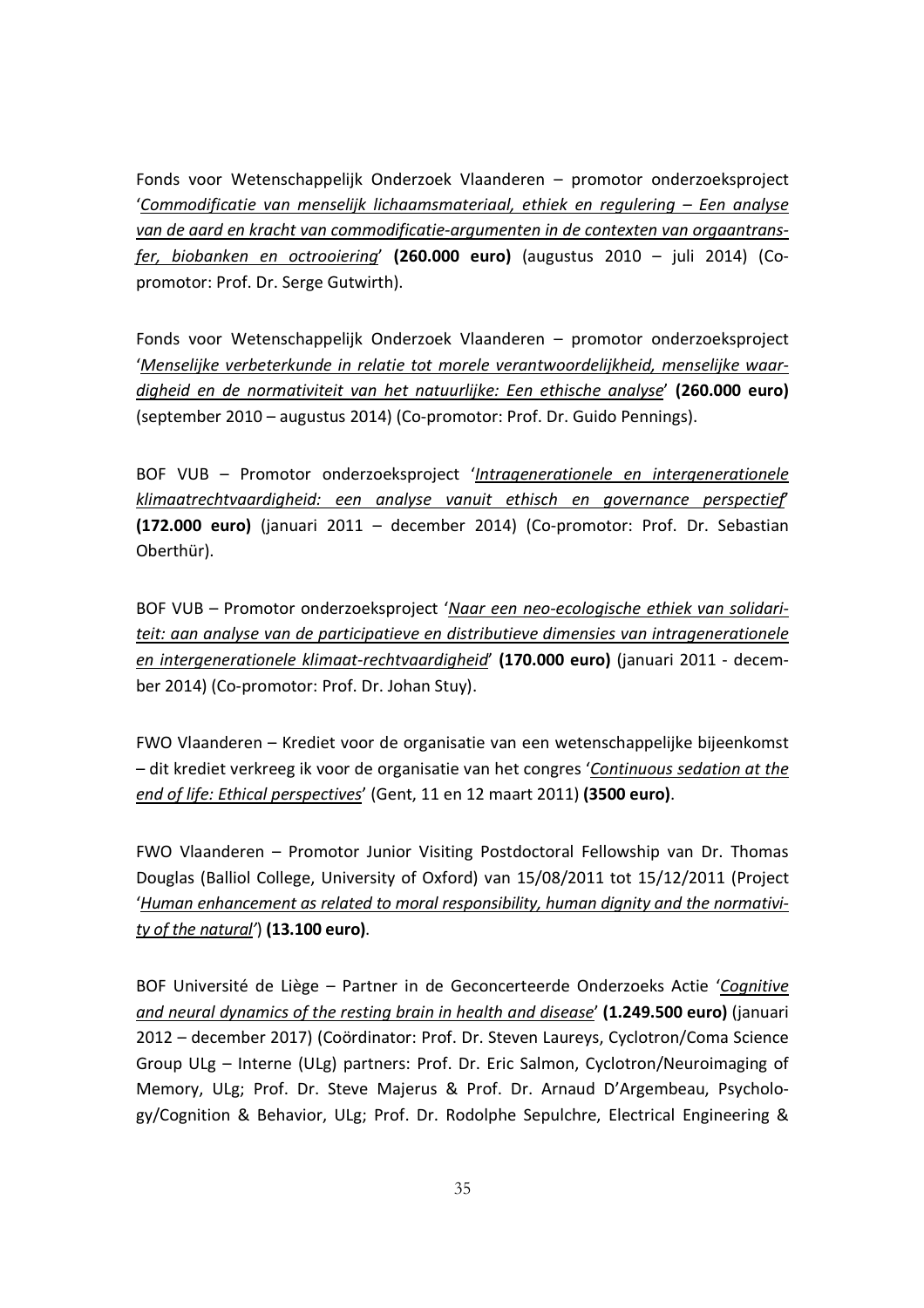Computer Science, ULg; Prof. Dr. Jean-François Brichant, Anesthesiology CHU Sart Tilman; Gilles Genicot & Yves-Henri Leleu, Medical Law, ULg – Externe partners: Prof. Dr. Sigrid Sterckx, Bioethics Institute Ghent, UGent; Dr. Michael Greicius, Neurology, Stanford University, US; Dr. Habib Benali, Functional Imaging Lab, Faculté de Médecine Pierre et Marie Curie, Pitié-Salpétrière.

BOF UGent – Financiering van een Onderzoekscoördinator voor het *Onderzoeksconsortium 'Global Studies'* **(440.000 euro)** (jan 2013 – dec 2016) (hoofdpromotor: Prof. Dr. Koen Vlassenroot,; promotoren in alfabetische volgorde: Prof. Dr. Tom Claes, Prof. Dr. Ben Derudder, Prof. Dr. Baz Lecocq, Prof. Dr. Dries Lesage, Prof. Dr. Jan Orbie, Prof. Dr. Christopher Parker, Prof. Dr. Henk Roose, Prof. Dr. Sigrid Sterckx, Prof. Dr. Eric Vanhaute, Prof. Dr. Ronan Van Rossem, Prof. Dr. Jo Van Steenbergen, Prof. Dr. Frank Witlox, Prof. Dr. Sami Zemni)

Fonds voor Wetenschappelijk Onderzoek Vlaanderen – Promotor onderzoeksproject '*Our brain as capital: The ethical desirability of moral enhancement'* **(271.900 euro)** (1 september 2013 – 31 augustus 2017) (co-promotor: Prof. Dr. Maartje Schermer).

Partner in de EU COST Action IS1303 '*Citizen's Health through public-private Initiatives: Public health, Market and Ethical perspectives*' (juni 2013 – juni 2017) (Coördinator: Ospedale San Raffaele, Milaan - Partners: University of Oxford, Centre for Health, Law and Emerging Technologies; Helmholtz Center Munich; Inserm and University Toulouse III Paul Sabatier; Centre for Ethics of the University of Iceland; European Institute of Oncology; Bioethics Institute Ghent of Ghent University; Centre for Biomedical Ethics and Law of the Catholic University of Leuven; Norwegian Institute of Public Health; Centre for Medical Ethics of the University of Oslo; Centre for Research Ethics & Bioethics of Uppsala University; University of West-Macedonia, Greece)

#### **13. Wetenschappelijke dienstverlening**

1996-1997: Expert-lid van de 'Werkgroep Valorisatie Onderzoek' (werkgroep opgericht door het Bestuurscollege van de Universiteit Gent op 7 november 1996, met als taak het bestuderen van de problemen verbonden aan de verdeling van inkomsten uit de valorisatie van onderzoek) (de werkzaamheden van deze werkgroep zijn onlangs heropgestart).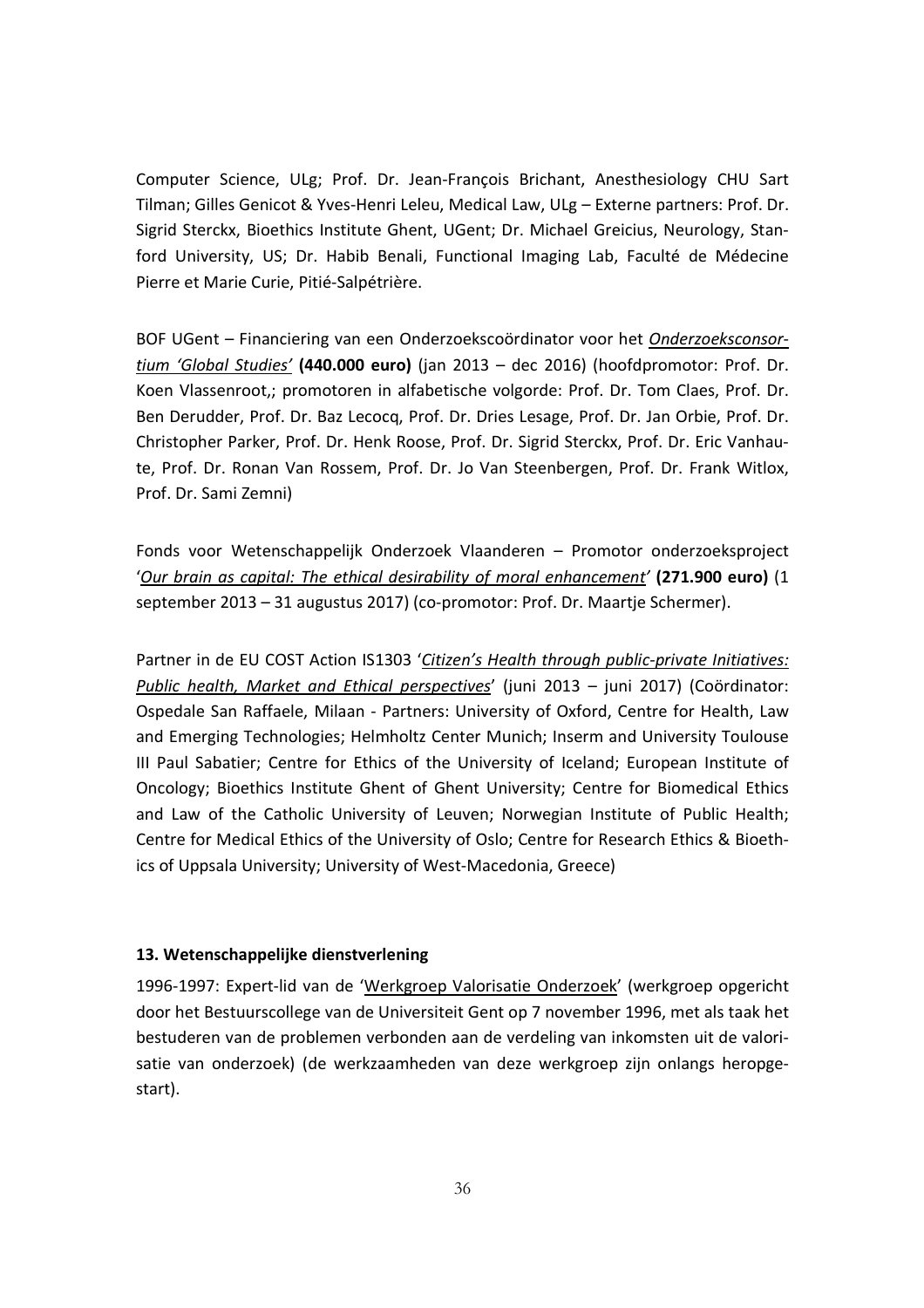1997: inhoudelijke ondersteuning van een campagne van Oxfam tegen de octrooiering van biologisch materiaal en levende organismen.

1997: Expert-lid van een commissie aangesteld door de Dienst Industriële Eigendom van het Ministerie van Economische Zaken, met als taak het voorbereiden van een advies t.a.v. de Minister over het 'Voorstel voor een Richtlijn van het Europees Parlement en de Raad betreffende de rechtsbescherming van biotechnologische uitvindingen'.

Lid van de ad hoc werkgroep 'Wettelijke bescherming van biotechnologische uitvindingen' van de Vlaamse Raad voor Wetenschapsbeleid (VRWB) (sinds 1998)

Lid van de stuurgroep van het VRWB-onderzoeksproject 'Octrooiering van biotechnologische uitvindingen: vrije en geïnformeerde toestemming (informed consent)' (van 1999 tot het einde van de werkzaamheden, eind 2001)

Inhoudelijke ondersteuning van campagnes van Health Action Forum (Dhaka, Bangladesh) over toegang tot essentiële geneesmiddelen (sinds augustus 2001)

Inhoudelijke ondersteuning van campagnes van Arambe/Kafu-Ata (Association des Consommateurs, République du Bénin) over toegang tot essentiële geneesmiddelen (sinds september 2001)

Vertegenwoordiger van de UGent in een Europees netwerk (13 partners) gebaseerd op het EU Socrates Programma 'Bioéthique' (2004-2007) – de doelstelling van dit programma, die met succes werd gerealiseerd, was het ontwerpen van een module van 40u 'Bioethiek' voor Bio-ingenieurs en studenten uit faculteiten wetenschappen

Lid van het Platform 'Ethical, Legal and Psychosocial Aspects of organ Transplantation' (ELPAT), dat deel uitmaakt van de European Society of Organ Transplantation (ESOT) (sinds november 2008)

Lid van de *Steering Group* van het UNBIASED onderzoeksconsortium (UK – Netherlands – Belgium International SEDation study) over continue sedatie aan het levenseinde in het VK, Nederland en België. Dit consortium, dat 19 onderzoekers omvat, wordt gefinancierd door de *Economic and Social Research Council* (UK), het BOF van de UGent, het FWO Vlaanderen, de Vlaamse Liga tegen Kanker en het NWO (NL). Als lid van de *Steering Group* ben ik verantwoordelijk voor de algemene leiding van het onderzoek, publicatiebeslissingen, contacten met relevante internationale organisaties en met de pers (2009-2014)

Chair of the Review Panel for the MSc in Healthcare Ethics & Law of the Royal College of Surgeons, Dublin, Ireland (start of preparation January 2015, site visit 4-6 March 2015, report finalised 5 May 2015).

Stichtend lid van het UGent onderzoeksinstituut *Bioethics Institute Ghent*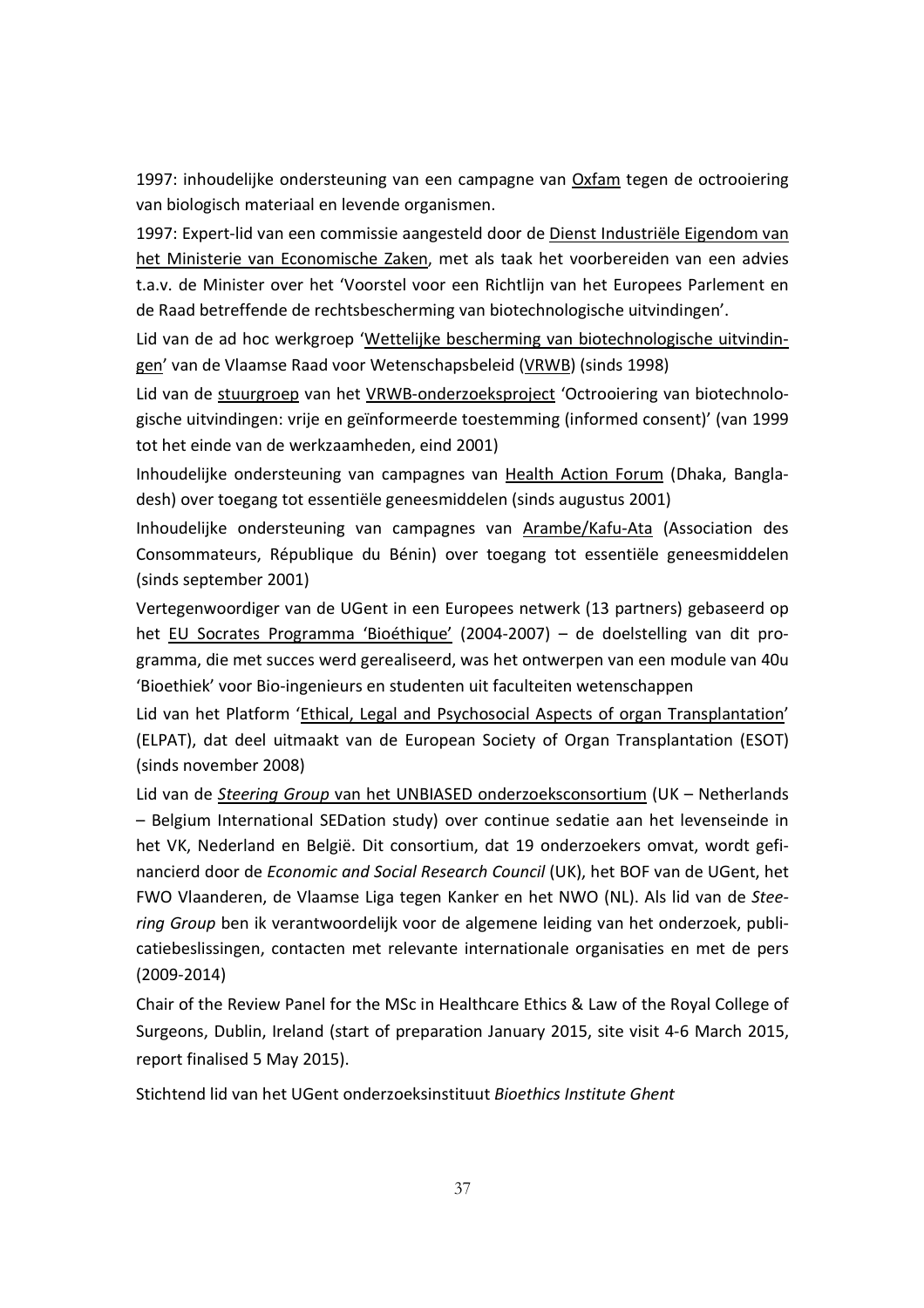Senior lid van de associatie onderzoeksgroep *VUB-UGent Onderzoeksgroep Zorg rond het Levenseinde* (ZRLA) Senior lid van het Ghent Centre for Global Studies (interfacultair onderzoekscentrum dat 10 onderzoeksgroepen omvat) Lid van de stuurgroep van de Antwerp Health Law and Ethics Chair (onderzoekscentrum voor medisch recht en medische ethiek aan de Universiteit Antwerpen) Senior lid van de VUB onderzoeksgroep *Law, Science & Technology in Society* (LSTS) Lid van de *International Society for Neuroethics*  Lid van de *International Association of Bioethics*  Lid van de *International Society for the History and Theory of Intellectual Property* Lid van de *Human Development and Capability Association Referee* voor het tijdschrift *Journal of Medical Ethics Referee* voor het tijdschrift *European Journal of Human Genetics Referee* voor het tijdschrift *Bioethics Referee* voor het tijdschrift *Science Communication*. *Referee* voor het tijdschrift *Public Understanding of Science Referee* voor het tijdschrift *Journal of Global Ethics Referee* voor het tijdschrift *Health Economics, Policy and Law Referee* voor het tijdschrift *Regulation & Governance Referee* voor het tijdschrift *Globalization & Health Referee* voor het tijdschrift *Ethical Perspectives Referee* voor het tijdschrift *Journal for General Philosophy of Science Referee* voor het tijdschrift *Science and Engineering Ethics Referee* voor het tijdschrift *Kennedy Institute of Ethics Journal Referee* voor het tijdschrift *Social Studies of Science Referee* voor de 'Fellowships in Biomedical Ethics' van de Wellcome Trust (een van de grootste financiers ter wereld van biomedisch onderzoek, zie www.wellcome.ac.uk) *Referee* voor projectaanvragen bij Zon Mw (Nederlandse Organisatie voor Gezondheidsonderzoek) *Referee* voor projectaanvragen bij de *European Science Foundation Referee* voor projectaanvragen bij de *National Science Foundation (US)* 

## **14. Maatschappelijke dienstverlening (binnen en buiten de universiteit)**

Wat betreft lezingen: zie hoger, sub 10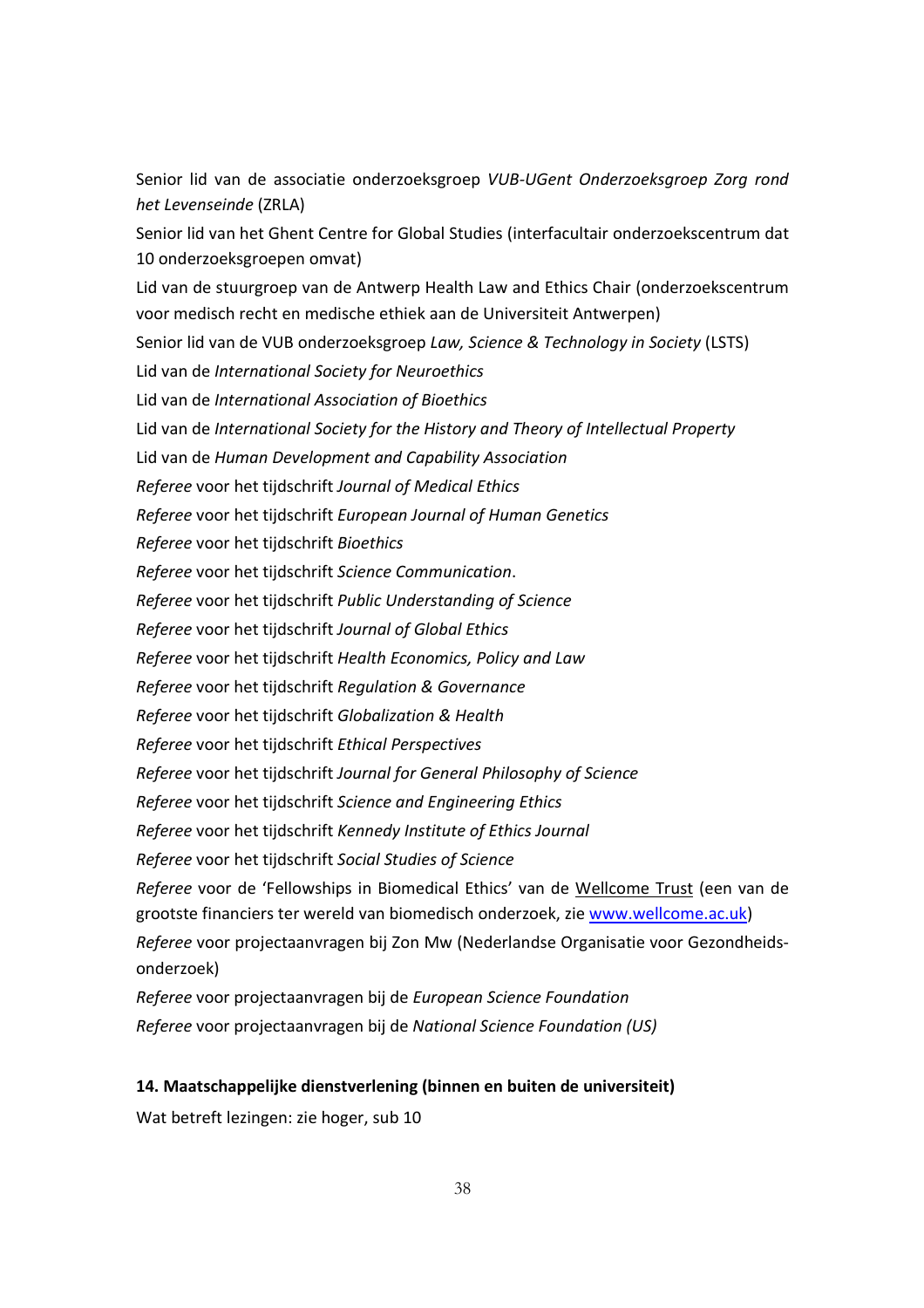Lid van het Belgisch Raadgevend Comité voor Bio-ethiek:

- $\bullet$ <sup>e</sup> mandaat: <u>2000-2004</u>, afgevaardigd door de Executieve van de Vlaamse Gemeenschap – ik was de Nederlandstalige rapporteur (i.e. een van de twee auteurs) van het advies "Gedwongen behandeling bij gedwongen opname" (advies nr 21 van 10 maart 2003);
- $\bullet$  2<sup>e</sup> mandaat: 2005-2009, afgevaardigd als vooraanstaande uit de universitaire milieus – ik was de Nederlandstalige voorzitter van de Commissie "Commercialiseerbaarheid van menselijke lichaamsdelen" (advies nr 43 van 10 december 2007), alsook de Nederlandstalige rapporteur van de Commissie "Biobanken" (advies nr 45 van 19 januari 2009);
- $\bullet$  3<sup>e</sup> mandaat: 2010-2014, afgevaardigd als vooraanstaande uit de universitaire milieus – ik ben de Nederlandstalige voorzitter en rapporteur van de Commissie 'Orgaanwegneming bij minderjarigen en bij meerderjarige wilsonbekwamen' (advies nr 50 van 9 mei 2011) en van de Commissie 'Post mortem gebruik van menselijk lichaamsmateriaal' (advies nr 54 van 10 december 2012)
- $\bullet$   $\overline{4^e}$  mandaat: 2014-heden: afgevaardigd als vooraanstaande uit de universitaire milieus: commissie transplantatie (advies nr 63 van 12 oktober 2015 betreffende sommige aspecten van het ontwerpprotocol 'Donation after circulatory death' van de Belgische Transplantatieraad en de Belgische Transplantatievereniging)
- 4 e mandaat: 2014-heden: commissie toepassing euthanasiewet (werkzaamheden nog bezig)

Lid van het Ethisch Comité van het Universitair Ziekenhuis Gent (sinds 2013)

Extern expert bij het Federaal Kenniscentrum Gezondheidszorg (sinds mei 2007)

Lid van de Commissie Medische Ethiek van het Universitair Ziekenhuis Brussel (2007 – 2010)

Lid van de Commissie Ethisch Proefdiergebruik VUB (2007 - 2010)

Lid van de Vlaamse Gezondheidsraad, Curatieve Kamer (2002 - 2007)

Lid Integriteitsbureau Stad Antwerpen (2005 – 2010)

*Fellow* van de denktank *Salzburg Global Seminar* (zie http://www.salzburgglobal.org/2009/index.cfm) (sinds 1996)

Lid van het *Transatlantic Platform on Consumer Concerns and International Trade* (een groep van academici uit de EU en de VS – voornamelijk ethici, economen, sociologen en vertegenwoordigers van organen zoals de OESO en de Codex Alimentarius) (sinds april 2000)

Expert bij hoorzittingen, over het gebruik van biotechnologie en genetisch gewijzigde organismen, van de verenigde commissies voor het Bedrijfsleven, het Wetenschapsbeleid, het Onderwijs, de nationale wetenschappelijke en culturele Instellingen, de Middenstand en de Overheidsbedrijven en voor de Volksgezondheid, het Leefmilieu en de Maatschappelijke Hernieuwing van de Kamer van Volksvertegenwoordigers (november 2001)

Lid van de stuurgroep van het project Publieksforum 'Zit het in mijn genen?' van de Koning Boudewijnstichting (november 2002 – maart 2003) (deze taak omvatte het mede voorbereiden van het eerste publieksforum in België – over het thema genetische tests – alsook de *coaching* van het panel van de geselecteerde burgers voor wat het luik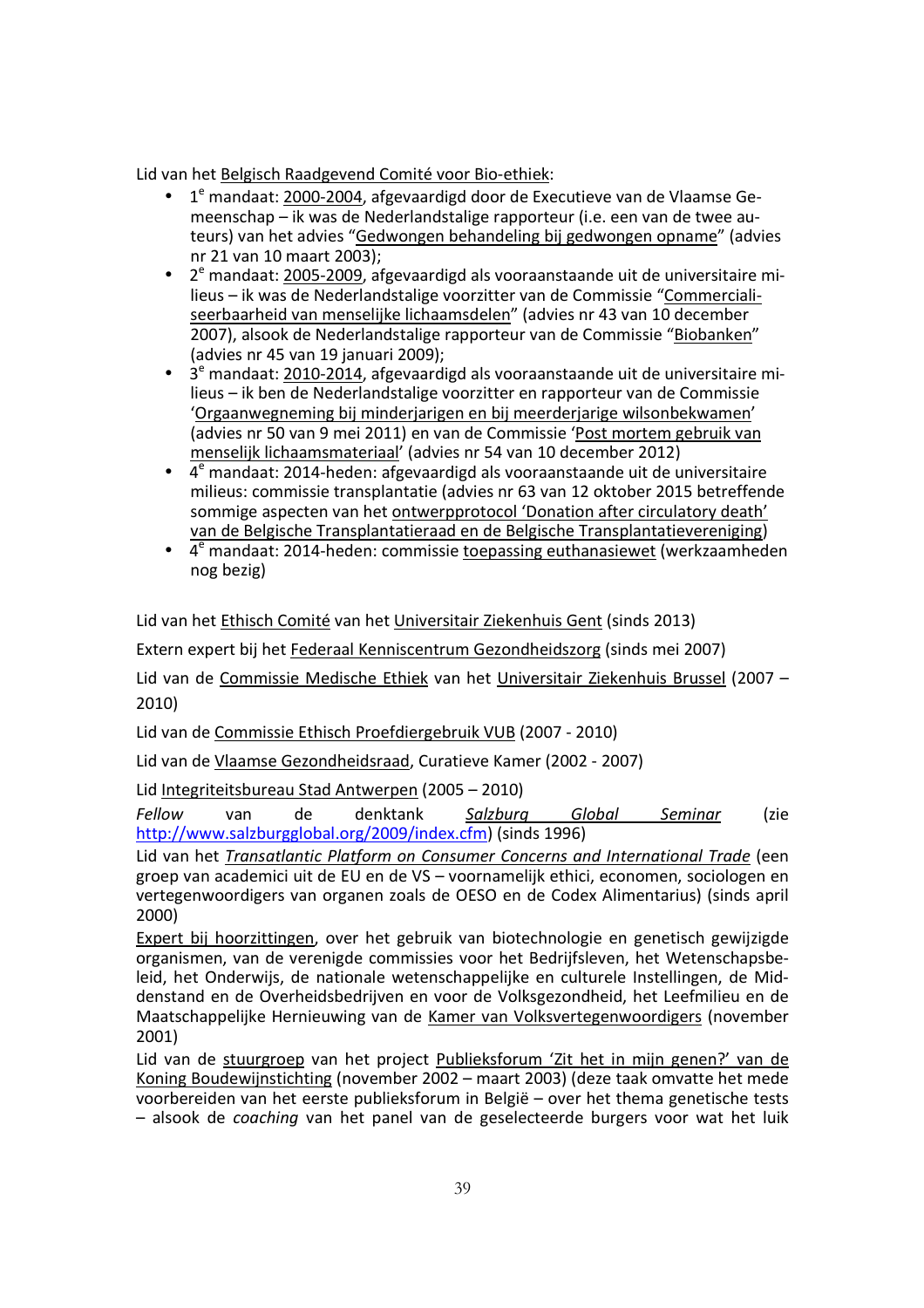'ethische aspecten' betreft, alsook het mede opvolgen van de resultaten van en reacties op het publieksforum)

Adviesverlening ter voorbereiding van het publieksforum van het Vlaams Instituut voor Wetenschappelijk en Technologisch Aspectenonderzoek (viWTA, verbonden aan het Vlaams Parlement) over het thema gewijzigd voedsel (januari 2002 – november 2003) (deze taak omvatte *coaching* voor het luik 'ethische aspecten', alsook het optreden als referentiepersoon voor het panel van de geselecteerde burgers)

Lid van de wetenschappelijke stuurgroep samengesteld door de Stichting voor de Toekomstige Generaties ter voorbereiding van twee gemeentelijke burgerpanels (Gembloux en Beernem) over Genetisch Gewijzigde Organismen (GGO's) in landbouw en voeding (juni 2002 – mei 2003) (naast de inhoudelijke planning van het overleg tussen de geselecteerde burgers en de experts, fungeerde ik voor het Vlaamse panel ook als facilitator)

Lid van de Begeleidend Comité van het (totale) 'Governance' programma van de Koning Boudewijnstichting (november 2003 – december 2005)

Lid van het Begeleidend Comité van het viWTA (cf. supra). (januari 2004-2006) (deze taak omvat de begeleiding van de onderzoeksopdracht 'Technology Assessment, Duurzame Ontwikkeling en Ethische Toetsing', toegekend aan onderzoekers van het Ethiekinstituut van de Universiteit Utrecht)

Inhoudelijke ondersteuning van campagnes van Health Action Forum (Dhaka, Bangladesh) over toegang tot essentiële geneesmiddelen (sinds augustus 2001)

Inhoudelijke ondersteuning van campagnes van Arambe/Kafu-Ata (Association des Consommateurs, République du Bénin) over toegang tot essentiële geneesmiddelen (sinds september 2001)

Diverse interviews aan binnen- en buitenlandse kranten en tijdschriften.

Lid van de Sociale Raad van de Universiteit Gent (van oktober 1998 tot oktober 2000)

Lid van de Onderwijsraad van de Universiteit Gent (van oktober 1998 tot oktober 2000)

Lid van de Raad van Bestuur van de Universiteit Gent (van oktober 1998 tot september 2003)

Plaatsvervangend lid van het Bestuurscollege van de Universiteit Gent (van februari 1999 tot januari 2002)

Effectief lid van het Bestuurscollege van de Universiteit Gent (van februari 2002 tot september 2003)

#### **15. Promotorschap masterproeven**

Academiejaar 2011-2012:

Jolien Braem. De wenselijkheid van het hanteren van een dubbele standaard bij het beoordelen van de ethische aanvaardbaarheid van klinische experimenten. (Wijsbegeerte)

Luka De Bruyckere. Ethiek en klimaatverandering – Een analyse van drie ethische modellen voor de toewijzing van emissierechten. (Moraalwetenschappen)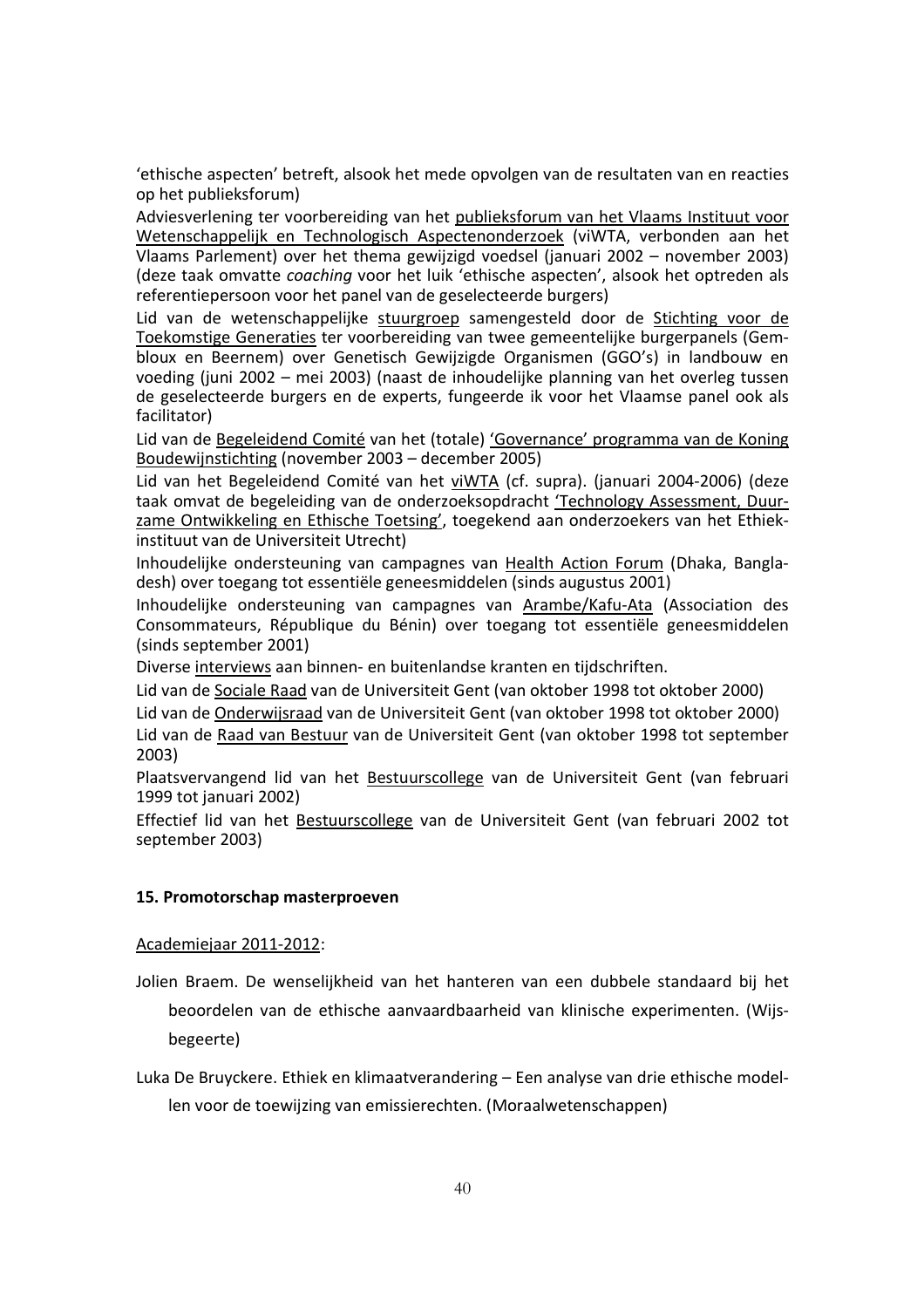- Jolien Ghyselinck. Cosmopolitanisme: Een kritische vergelijking van de theorieën van Thomas Pogge en Charles Beitz. (Moraalwetenschappen)
- Jasper Van Herzeele. Hulp bij zelfdoding. (Moraalwetenschappen)
- Jeroen Van Ranst. Klimaatverandering en verantwoordelijkheid. (Moraalwetenschappen)
- Fleur Verschueren. R2P-beleid van de VN. Een ethische analyse van het belang van de rechtvaardige oorlogstraditie voor R2P. (Moraalwetenschappen)
- Academiejaar 2012-2013:
- Arne Carpentier. Valkuilen in het postrevolutionair landschap: Een toekomst voor Tahrir. (Moraalwetenschappen)
- Natalie Eggermont. Towards a global social contract. Citizens, states and the global community. (Moraalwetenschappen)
- Lotte Schiltz. De prijs voor een zorgeloze vakantie? De negatieve gevolgen van ons onduurzaam reisgedrag bestudeerd vanuit een mensenrechtenkader. (Moraalwetenschappen)
- Ewoud Vandepitte. Zand in de machine. Een rechtvaardiging van sabotage in een sociaal-ecologisch kader. (Moraalwetenschappen)

#### Academiejaar 2013-2014:

Dries De Decker. De waarde van biodiversiteit (Moraalwetenschappen)

- Tim Desmet. Reproductie: Recht of voorrecht? (Moraalwetenschappen)
- Karen Droesbeke. Allocatie van verantwoordelijkheid in het domein van de klimaatverandering (Moraalwetenschappen)
- Arno Van den Hende. Is een onconditioneel basisinkomen verdedigbaar vanuit het libertarisme? (Wijsbegeerte)

#### Academiejaar 2014-2015:

- Dries De Decker. De waarde van biodiversiteit (Moraalwetenschappen) (niet geslaagd in AJ 2013-14)
- Arno Van den Hende. Een onvoorwaardelijk basisinkomen: ook een libertaristische utopie? (Wijsbegeerte) (niet ingediend in AJ 2013-14)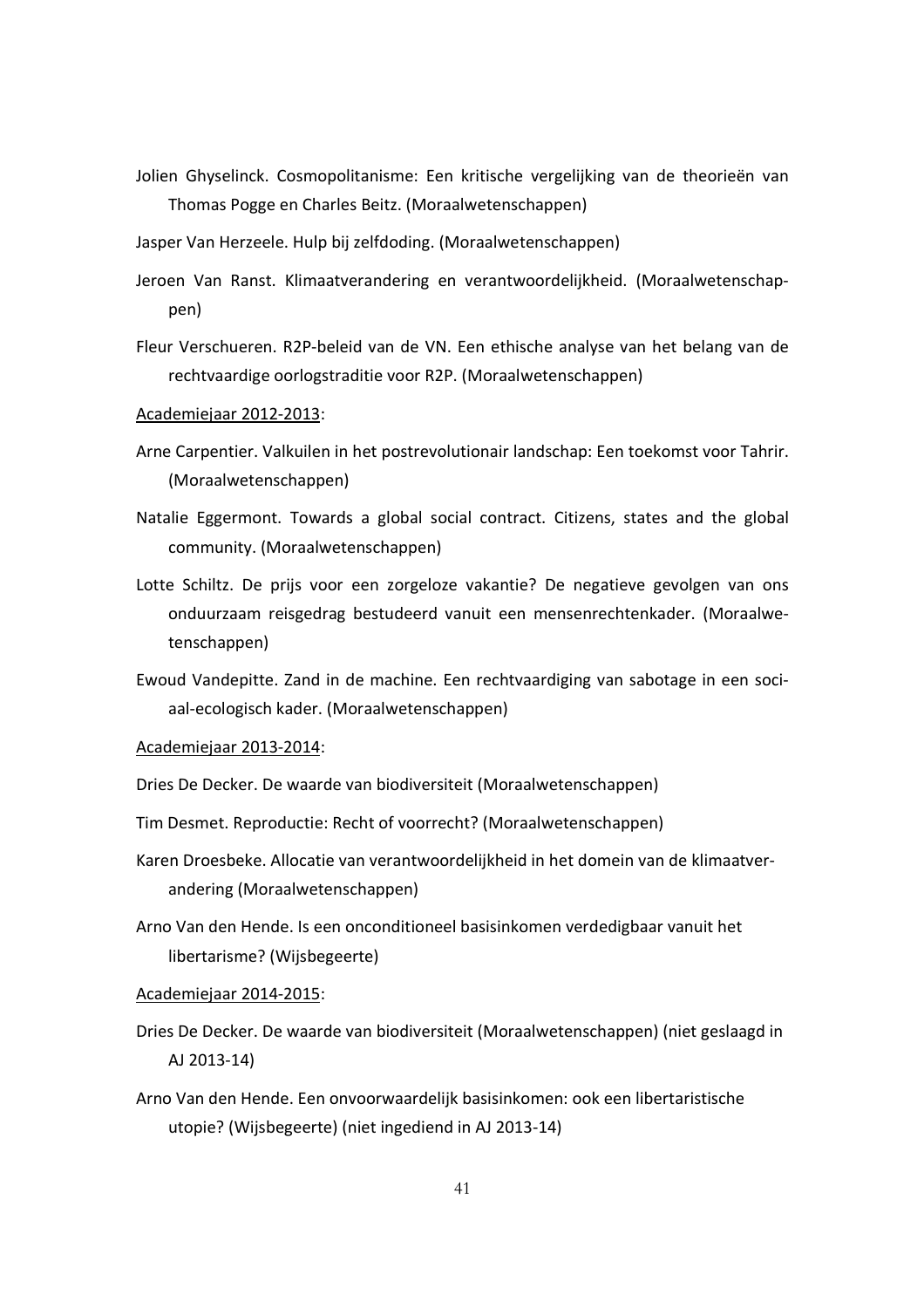# Saartje Verhaeghe. De rol van persoonlijke verantwoordelijkheid in de strijd tegen de klimaatverandering. (Moraalwetenschappen)

## Academiejaar 2015-16:

Geen MA proeven begeleid wegens onderzoekssabbatical

# **16. Promotorschap of dagelijkse leiding van doctoraatsproefschriften**

| Naam doctorandus                             | Rockose Kolencherry                                                                                                            |
|----------------------------------------------|--------------------------------------------------------------------------------------------------------------------------------|
| Naam promotor                                | Braeckman, Johan                                                                                                               |
| Datum                                        | 29 april 2005                                                                                                                  |
| Titel                                        | On the unity of knowing and acting. An enquiry concerning the epistemological<br>foundations of David Hume's moral philosophy. |
| Aard van de betrok- Leescommissie<br>kenheid |                                                                                                                                |

| Naam doctorandus                  | Lieve Van den Block                  |
|-----------------------------------|--------------------------------------|
| Naam promotor                     | Deliens, Luc                         |
| en (evt) copromotor               | Deschepper, Reginald                 |
| Datum                             | 5 mei 2008                           |
| Titel                             | End-of-life care at home in Belgium. |
| Aard van de betrok- Leescommissie |                                      |
| kenheid                           |                                      |

| Naam doctorandus | Daniel de Beer                                                                |
|------------------|-------------------------------------------------------------------------------|
| Naam promotor    | Serge Gutwirth                                                                |
| Datum            | 6 juni 2008                                                                   |
| Titel            | Brevet, santé publique & accès aux médicaments essentiels - Une fin du droit? |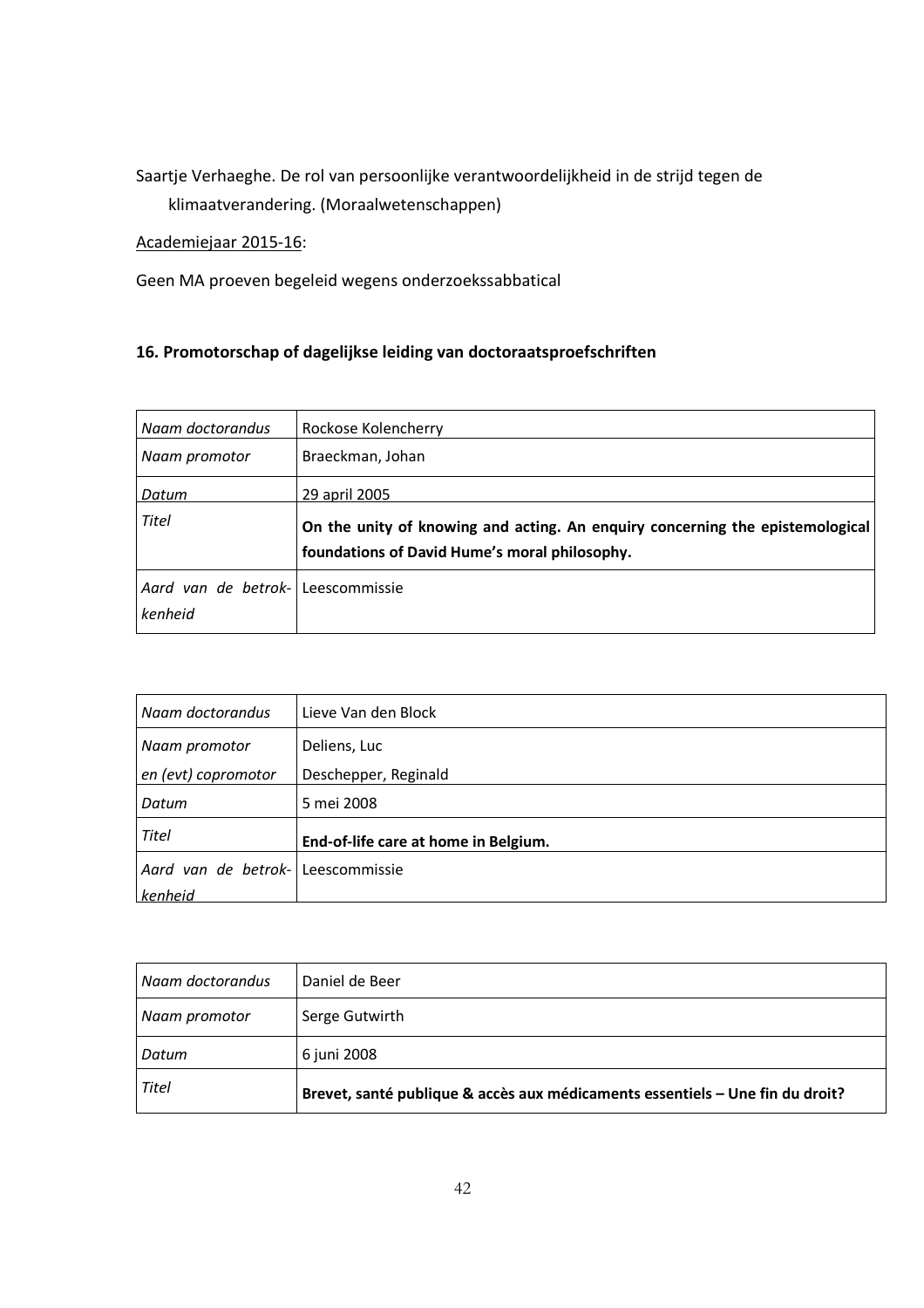| Aard van de betrok- Leescommissie |  |
|-----------------------------------|--|
| kenheid                           |  |

| Naam doctorandus    | Kenneth Chambaere                                                |
|---------------------|------------------------------------------------------------------|
| Naam promotor       | Deliens, Luc                                                     |
| en (evt) copromotor | Mortier, Freddy en Bilsen, Johan                                 |
| Datum               | 3 mei 2010                                                       |
| Titel               | Medical end-of-life practices in Flanders and Brussels, Belgium. |
|                     | Aard van de betrok- Leescommissie (tevens voorzitter)            |
| kenheid             |                                                                  |

| Naam doctorandus | Els Inghelbrecht                                                                    |
|------------------|-------------------------------------------------------------------------------------|
| Naam promotor    | Deliens, Luc                                                                        |
| Datum            | 26 mei 2010                                                                         |
| Titel            | Attitudes and role of nurses in euthanasia and other medical end-of-life decisions. |
| kenheid          | Aard van de betrok- Leescommissie (tevens voorzitter)                               |

| Naam doctorandus                  | Geert Pousset                                                                    |
|-----------------------------------|----------------------------------------------------------------------------------|
| Naam promotor                     | Mortier, Freddy                                                                  |
| en (evt) copromotor               | Deliens, Luc en Bilsen, Johan                                                    |
| Datum                             | 2 juni 2010                                                                      |
| Titel                             | End-of-life care and decisions in children - Studies of attitudes and practices. |
| Aard van de betrok- Leescommissie |                                                                                  |
| kenheid                           |                                                                                  |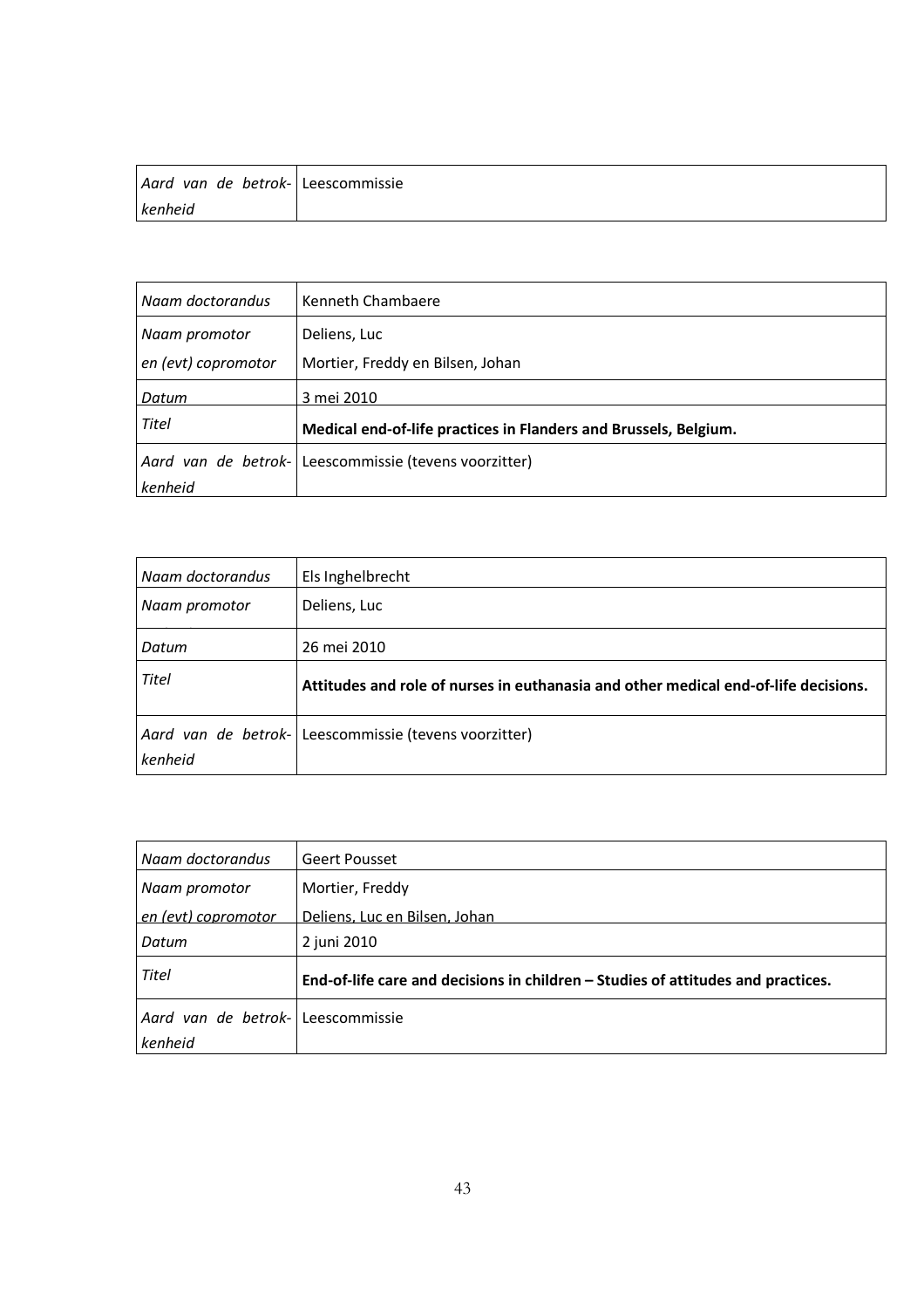| Naam doctorandus               | Cindy De Gendt                                                                                                              |
|--------------------------------|-----------------------------------------------------------------------------------------------------------------------------|
| Naam promotor                  | Deliens, Luc                                                                                                                |
| Datum                          | 14 januari 2011                                                                                                             |
| Titel                          | End-of-life care in older people. A study of advance care planning and end-of-life<br>decision-making in Flanders, Belgium. |
| Aard van de betrok-<br>kenheid | Leescommissie                                                                                                               |

| Naam doctorandus             | Kasper Raus                                                      |
|------------------------------|------------------------------------------------------------------|
| Naam promotor                | Sterckx, Sigrid                                                  |
| en (evt) copromotor          | Mortier, Freddy en Deliens, Luc                                  |
| Datum                        | Verdedigd op 29 maart 2013                                       |
| Titel                        | Terminale sedatie : Praktijk, perspectieven en ethische analyse. |
| Aard van de betrok- Promotor |                                                                  |
| kenheid                      |                                                                  |

| l Naam doctorandus                      | Pieter Bonte                                                                                                                                                   |
|-----------------------------------------|----------------------------------------------------------------------------------------------------------------------------------------------------------------|
| Naam promotor                           | Sterckx, Sigrid                                                                                                                                                |
| Datum                                   | Verdediging voorzien juni 2014                                                                                                                                 |
| Titel                                   | Menselijke verbeterkunde in relatie tot morele verantwoordelijkheid, menselijke<br>waardigheid en de normativiteit van het natuurlijke - Een ethische analyse. |
| Aard van de betrok- Promotor<br>kenheid |                                                                                                                                                                |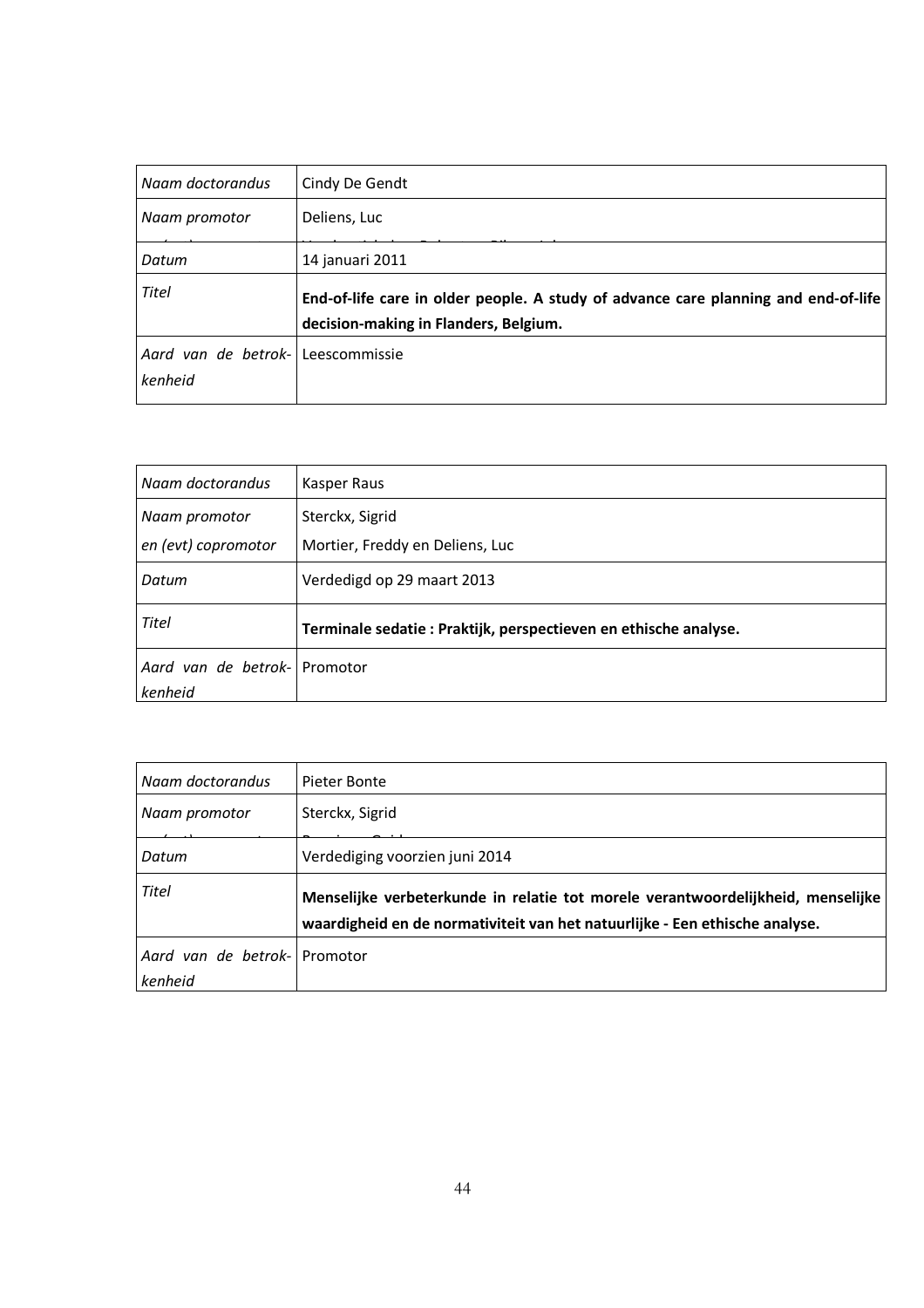| Naam doctorandus    | Laura Capitaine                                                                  |
|---------------------|----------------------------------------------------------------------------------|
| Naam promotor       | Guido Pennings (promotor)                                                        |
| en (evt) copromotor | Sterckx, Sigrid (co-promotor)                                                    |
| Datum               | Verdedigd op 18 juni 2014                                                        |
| Titel               | Scarcity in health care: A philosophical analysis of prominent coping mechanisms |
|                     | and solutions in selected settings                                               |
| Aard van de betrok- | Co-promotor                                                                      |
| kenheid             |                                                                                  |

| Naam doctorandus               | Kristof Van Assche                                                                                                                                                                                              |
|--------------------------------|-----------------------------------------------------------------------------------------------------------------------------------------------------------------------------------------------------------------|
| Naam promotor                  | Gutwirth, Serge                                                                                                                                                                                                 |
| Datum                          | Verdedigd op 23 september 2014                                                                                                                                                                                  |
| Titel                          | 'Commodificatie' van menselijk lichaamsmateriaal, ethiek en regulering - Een<br>analyse van de aard en kracht van 'commodificatie'-argumenten in de contexten<br>van orgaantransfer, biobanken en octrooiering. |
| Aard van de betrok-<br>kenheid | Co-promotor (het betreft een doctoraat in de faculteit Rechten)                                                                                                                                                 |

| Naam doctorandus             | <b>Wouter Peeters</b>                                                         |
|------------------------------|-------------------------------------------------------------------------------|
| Naam promotor                | Sterckx, Sigrid                                                               |
| en (evt) copromotor          | Oberthür, Sebastian                                                           |
| Datum                        | Verdedigd op 15 december 2014.                                                |
| Titel                        | Intragenerationele en intergenerationele klimaatrechtvaardigheid: een analyse |
|                              | vanuit ethisch en governance perspectief.                                     |
| Aard van de betrok-IPromotor |                                                                               |
| kenheid                      |                                                                               |